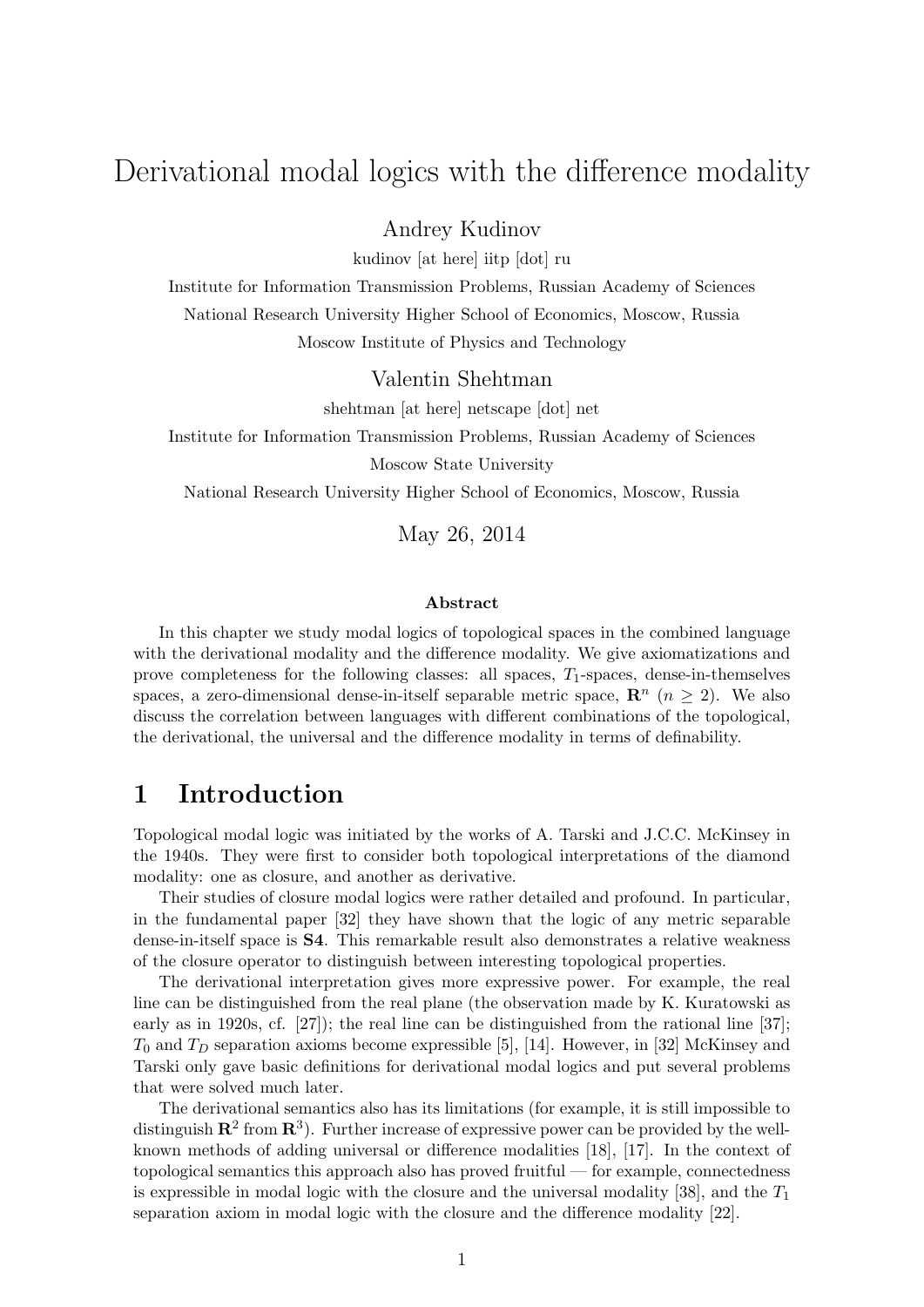Until the early 1990s, when the connections between topological modal logic and Computer Science were established, the interest in that subject was moderate. Leo Esakia was one of the enthusiasts of modal logical approach to topology, and he was probably the first to appreciate the role of the derivational modality, in particular, in modal logics of provability [13]. Another strong motivation for further studies of derivational modal logics ('d-logics') were the axiomatization problems left open in  $[32]$ .<sup>1</sup> In recent years d-logics have been studied rather intensively, a brief summary of results can be found in section 3 below.

In this chapter the first thorough investigation is provided for logics in the most expressive language in this context<sup>2</sup>, namely the derivational modal logics with the difference modality ('dd-logics'). It unifies earlier studies by the first author in closure modal logics with the difference modality ('cd-logics') and by the second author in d-logics.

The diagram in section 12 compares the expressive power of different kinds of topomodal logics. Our conjecture is that dd-logics are strictly more expressive than the others, but it is still an open question if the dd-language is stronger than the cd-language. Speaking informally, it is more convenient — for example, the Kuratowski's axiom for  $\mathbb{R}^2$ (Definition 9.1) is expressible in cd-logic as well, but in a more complicated form [23].

We show that still in many cases properties of dd-logics are similar to those of dlogics: finite axiomatizability, decidability and the finite model property (fmp). Besides specific results characterizing logics of some particular spaces, our goal was to propose some general methods. In fact, nowadays in topomodal logic there are many technical proofs, but few general methods. In this chapter we propose only two simplifying novelties  $-$  dd-morphisms (section 6) and the Glueing lemma 6.9, but we hope that much more can be done in this direction, cf. the recent paper [20].

In more detail, the plan of the chapter is as follows. Preliminary sections 2–4 include standard definitions and basic facts about modal logics and their semantics. Some general completeness results for dd-logics can be found in sections 5, 7. In section 5 we show that every extension of the minimal logic  $\mathbf{K4}^{\circ} \mathbf{D}^{+}$  by variable-free axioms is topologically complete. In section 8 we prove the same for extensions of  $DT_1$  (the logic of densein-themselves  $T_1$ -spaces); the proof is based on a construction of d-morphisms from the recent paper [8].

In section 6 we consider validity-preserving maps from topological to Kripke frames (dmorphisms and dd-morphisms) and prove a modified version of McKinsey–Tarski's lemma on dissectable spaces. In section 7 we prove that  $DT_1$  is complete w.r.t. an arbitrary zero-dimensional dense-in-itself separable metric space by the method from [37], [39].

Sections 8–10 study the axiom of connectedness  $AC$  and Kuratowski's axiom  $Ku$ related to local 1-componency. In particular we prove that the logic  $DT_1CK$  with both these axioms has the fmp. This is a refinement of an earlier result [37], [39] on the fmp of the d-logic  $D4 + Ku$  (the new proof uses a simpler construction).

Section 11 contains our central result:  $DT_1CK$  is the dd-logic of  $\mathbb{R}^n$  for  $n > 1$ . The proof uses an inductive construction of dd-morphisms onto finite frames of the corresponding logic, and it combines methods from [37], [39], [23], with an essential improvement motivated by [31] and based on the Glueing lemma.

The final section discusses some further directions and open questions. The Appendix contains technical details of some proofs.

#### 2 Basic notions

The material of this section is quite standard, and most of it can be found in [11]. We consider n-modal (propositional) formulas constructed from a countable set of proposi-

<sup>&</sup>lt;sup>1</sup>The early works of the second author in this field were greatly influenced by Leo Esakia.

<sup>2</sup>Some other kinds of topomodal logics arise when we deal with topological spaces with additional structures, e.g. spaces with two topologies, spaces with a homeomorphism etc. (cf. [19]).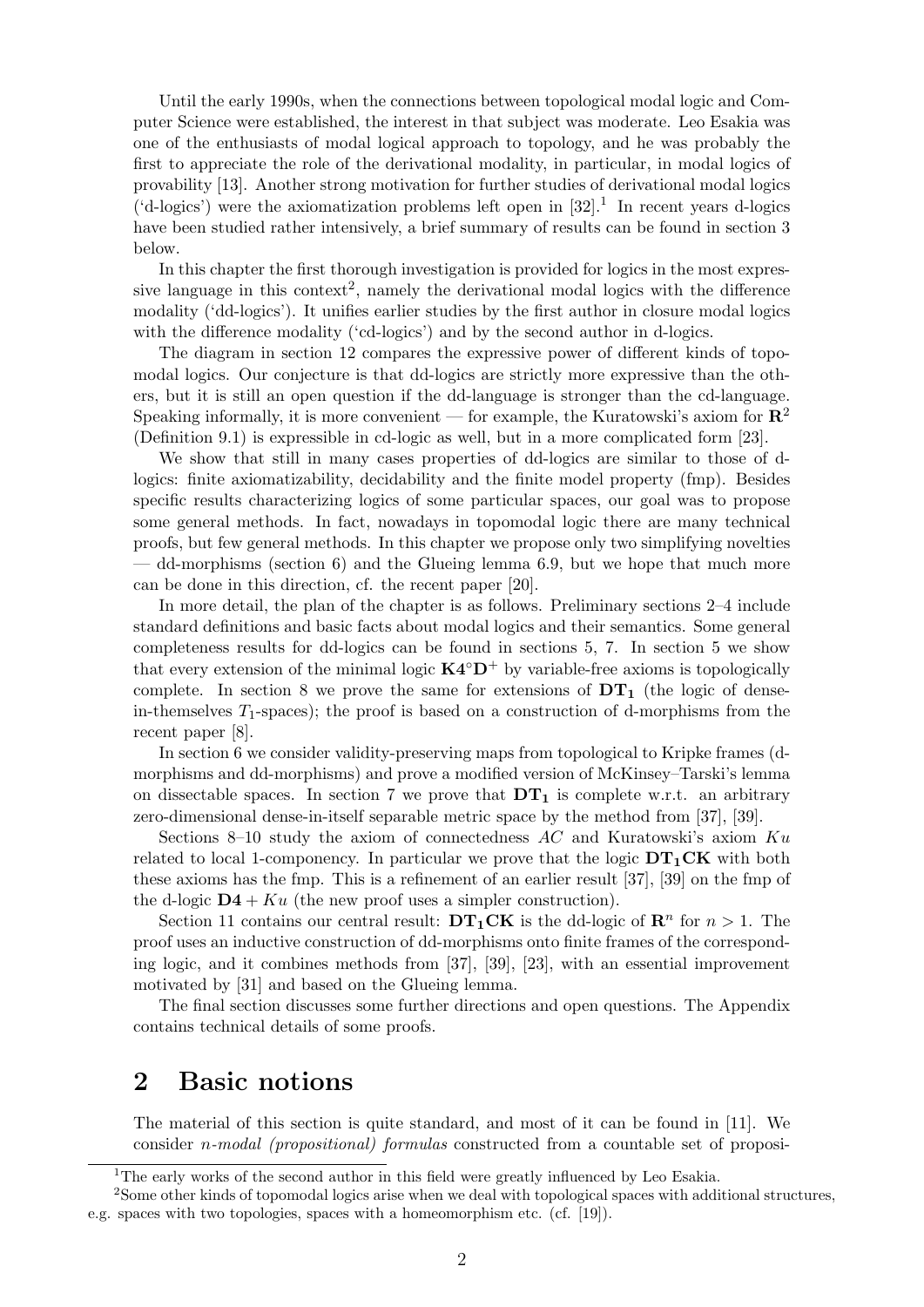tional variables PV and the connectives  $\bot, \to, \Box_1, \ldots, \Box_n$ . The derived connectives are  $\wedge$ ,  $\vee$ ,  $\neg$ ,  $\top$ ,  $\leftrightarrow$ ,  $\diamond$ <sub>1</sub>, ...,  $\diamond$ <sub>n</sub>. A formula without occurrences of propositional variables is called closed.

A (normal) n-modal logic is a set of modal formulas containing the classical tautologies, the axioms  $\Box_i(p \to q) \to (\Box_i p \to \Box_i q)$  and closed under the standard inference rules: Modus Ponens  $(A, A \rightarrow B/B)$ , Necessitation  $(A/\square_i A)$ , and Substitution  $(A(p_i)/A(B))$ .

To be more specific, we use the terms  $(\Box_1, \ldots, \Box_n)$ -modal formula' and  $(\Box_1, \ldots, \Box_n)$ modal logic'.

 $\mathbf{K}_n$  denotes the minimal *n*-modal logic (and  $\mathbf{K} = \mathbf{K}_1$ ). An *n*-modal logic containing a certain n-modal logic Λ is called an extension of Λ, or a Λ-logic. The minimal Λ-logic containing a set of *n*-modal formulas  $\Gamma$  is denoted by  $\Lambda + \Gamma$ . In particular,

 $\mathbf{K4} := \mathbf{K} + \square p \rightarrow \square \square p$ ,  $\mathbf{S4} := \mathbf{K4} + \square p \rightarrow p$ ,  $\mathbf{D4} := \mathbf{K4} + \lozenge \top$ ,

$$
\mathbf{K4}^{\circ} := \mathbf{wK4} := \mathbf{K} + p \wedge \Box p \rightarrow \Box \Box p.
$$

The fusion  $L_1 * L_2$  of modal logics  $L_1$ ,  $L_2$  with distinct modalities is the smallest modal logic in the joined language containing  $L_1 \cup L_2$ .

A (normal) n-modal algebra is a Boolean algebra with extra n unary operations preserving 1 (the unit) and distributing over  $\cap$ ; they are often denoted by  $\Box_1, \ldots, \Box_n$ , in the same way as the modal connectives. A *valuation* in a modal algebra  $\mathfrak{A}$  is a set-theoretic map  $\theta : PV \longrightarrow \mathfrak{A}$ . It extends to all *n*-modal formulas by induction:

$$
\theta(\bot) = \varnothing, \; \theta(A \to B) = -\theta(A) \cup \theta(B), \; \theta(\square_i A) = \square_i \theta(A).
$$

A formula A is true in  $\mathfrak A$  (in symbols:  $\mathfrak A \models A$ ) if  $\theta(A) = 1$  for any valuation  $\theta$ . The set  $L(\mathfrak{A})$  of all *n*-modal formulas true in an *n*-modal algebra  $\mathfrak{A}$  is an *n*-modal logic called the logic of A.

An *n*-modal *Kripke frame* is a tuple  $F = (W, R_1, \ldots, R_n)$ , where W is a nonempty set (of worlds),  $R_i$  are binary relations on W. We often write  $x \in F$  instead of  $x \in W$ . In this chapter (except for Section 2) all 1-modal frames are assumed to be transitive. The associated n-modal algebra  $MA(F)$  is  $2^W$  (the Boolean algebra of all subsets of W) with the operations  $\Box_1, \ldots, \Box_n$  such that  $\Box_i V = \{x \mid R_i(x) \subseteq V\}$  for any  $V \subseteq W$ .

A valuation in F is the same as in  $MA(F)$ , i.e., this is a map from PV to  $\mathcal{P}(W)$  (the power set of W). A *(Kripke)* model over F is a pair  $M = (F, \theta)$ , where  $\theta$  is a valuation in F. The notation  $M, x \models A$  means  $x \in \theta(A)$ , which is also read as 'A is true in M at x'. A (modal) formula A is true in M (in symbols:  $M \nightharpoonup A$ ) if A is true in M at all worlds. A formula A is called *valid in* a Kripke frame F (in symbols:  $F \nightharpoonup A$ ) if A is true in all Kripke models over F; this is obviously equivalent to  $MA(F) \models A$ .

The modal logic  $\mathbf{L}(F)$  of a Kripke frame F is the set of all modal formulas valid in F. i.e.,  $\mathbf{L}(MA(F))$ . For a class of n-modal frames C, the modal logic of C (or the modal logic determined by C) is  $\mathbf{L}(\mathcal{C}) := \bigcap \{ \mathbf{L}(F) \mid F \in \mathcal{C} \}.$  Logics determined by classes of Kripke frames are called Kripke complete. An n-modal frame validating an n-modal logic  $\Lambda$  is called a  $\Lambda$ -frame. A modal logic has the *finite model property (fmp)* if it is determined by some class of finite frames.

It is well known that  $(W, R) \models \mathbf{K4}$  iff R is transitive;  $(W, R) \models \mathbf{S4}$  iff R is reflexive transitive (a quasi-order).

A *cluster* in a transitive frame  $(W, R)$  is an equivalence class under the relation  $\sim_R$ :=  $(R \cap R^{-1}) \cup I_W$ , where  $I_W$  is the equality relation on W. A *degenerate cluster* is an irreflexive singleton. A cluster that is a reflexive singleton, is called *trivial*, or *simple*. A *chain* is a frame  $(W, R)$  with R transitive, antisymmetric and linear, i.e., it satisfies  $\forall x \forall y \ (xRy \lor yRx \lor x=y)$ . A point  $x \in W$  is strictly (R-)minimal if  $R^{-1}(x) = \emptyset$ .

A subframe of a frame  $F = (W, R_1, \ldots, R_n)$  obtained by restriction to  $V \subseteq W$ , is  $F|V := (V, R_1|V, \ldots, R_n|V)$ . Then for any Kripke model  $M = (F, \theta)$  we have a submodel  $M|V := (F|V, \theta|V)$ , where  $(\theta|V)(q) := \theta(q) \cap V$  for each  $q \in PV$ . If  $R_i(V) \subseteq V$  for any i, the subframe  $F|V$  and the submodel  $M|V$  are called *generated*.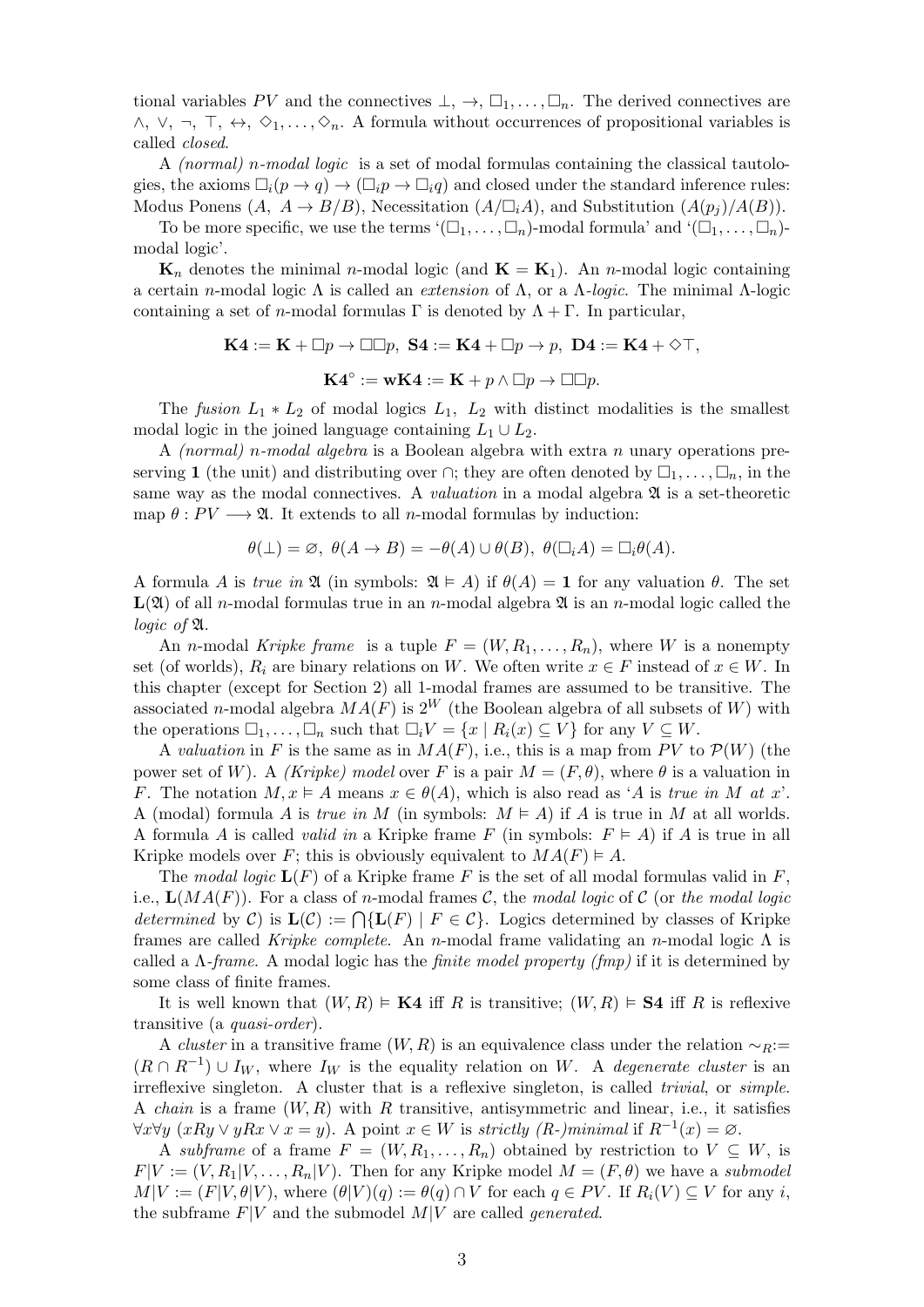The union of subframes  $F_j = F|W_j, j \in J$  is the subframe  $\bigcup$ j∈J  $F_j := F \vert \bigcup$ j∈J  $W_j$ .

A generated subframe (cone) with the root x is  $F^x := F|R^*(x)$ , where  $R^*$  is the reflexive transitive closure of  $R_1 \cup ... \cup R_n$ ; so for a transitive frame  $(W, R)$ ,  $R^* = R \cup I_W$  is the reflexive closure of R (which is also denoted by  $\overline{R}$ ). A frame F is called *rooted* with the root u if  $F = F^u$ . Similarly we define a cone  $M^x$  of a Kripke model M.

Every finite rooted transitive frame  $F = (W, R)$  can be presented as the union  $(F|C) \cup$  $F^{x_1} \cup \ldots \cup F^{x_m}$   $(m \geq 0)$ , where C is the root cluster,  $x_i$  are its successors (i.e.,  $x_i \notin$ C,  $\overline{R}^{-1}(x_i) = \sim_R (x_i) \cup C$ . If C is non-degenerate, the frame  $F|C$  is  $(C, C^2)$ , which we usually denote just by C. If  $C = \{a\}$  is degenerate,  $F|C$  is  $(\{a\}, \emptyset)$ , which we denote by  $\breve{a}$ .

Let us fix the propositional language (and the number  $n$ ) until the end of this section.

Lemma 2.1. (Generation Lemma)

- (1)  $\mathbf{L}(F) = \bigcap \{ \mathbf{L}(F^x) \mid x \in F \}.$
- (2) If F is a generated subframe of G, then  $\mathbf{L}(G) \subseteq \mathbf{L}(F)$ .
- (3) If M is a generated submodel of N, then for any formula A for any x in M

 $N, x \models A$  iff  $M, x \models A$ .

Lemma 2.2. For any Kripke complete modal logic  $\Lambda$ ,

$$
\Lambda = \mathbf{L}(all \Lambda\text{-}frames) = \mathbf{L}(all \ rooted \Lambda\text{-}frames).
$$

A p-morphism from a frame  $(W, R_1, \ldots, R_n)$  onto a frame  $(W', R'_1, \ldots, R'_n)$  is a surjective map  $f: W \longrightarrow W'$  satisfying the following conditions (for any *i*):

- (1)  $\forall x \forall y \ (xR_iy \Rightarrow f(x)R'_i f(y))$  (monotonicity);
- (2)  $\forall x \forall z \ (f(x)R'_i z \Rightarrow \exists y (f(y) = z \ \& \ xR_i y))$  (the lift property).

If  $xR_iy$  and  $f(x)R'_i f(y)$ , we say that  $xR_iy$  lifts  $f(x)R'_i f(y)$ .

Note that  $(1) \& (2)$  is equivalent to

$$
\forall x \ f(R_i(x)) = R'_i(f(x)).
$$

 $f: F \to F'$  denotes that f is a p-morphism from F onto F'.

Every set-theoretic map  $f : W \longrightarrow W'$  gives rise to the dual morphism of Boolean algebras  $2^f: 2^{W'} \longrightarrow 2^W$  sending every subset  $V \subseteq W'$  to its inverse image  $f^{-1}(V) \subseteq W$ .

Lemma 2.3. (P-morphism Lemma)

- (1)  $f: F \twoheadrightarrow F'$  iff  $2^f$  is an embedding of  $MA(F')$  in  $MA(F)$ .
- (2)  $f: F \rightarrow F'$  implies  $\mathbf{L}(F) \subseteq \mathbf{L}(F')$ .
- (3) If  $f: F \to F'$ , then  $F \vDash A \Leftrightarrow F' \vDash A$  for any closed formula A.

In proofs of the fmp in this chapter we will use the well-known filtration method [11]. Let us recall the construction we need.

Let  $\Psi$  be a set of modal formulas closed under subformulas. For a Kripke model  $M = (F, \varphi)$  over a frame  $F = (W, R_1, \ldots, R_n)$ , there is the equivalence relation on W

$$
x \equiv_{\Psi} y \Longleftrightarrow \forall A \in \Psi(M, x \vDash A \Leftrightarrow M, y \vDash A).
$$

Put  $W' := W / \equiv_{\Psi}; x^{\sim} := \equiv_{\Psi}(x)$  (the equivalence class of x),  $\varphi'(q) := \{x \in \varphi(q)\}\$ for  $q \in PV \cap \Psi$  (and let  $\varphi'(q)$  be arbitrary for  $q \in PV - \Psi$ ).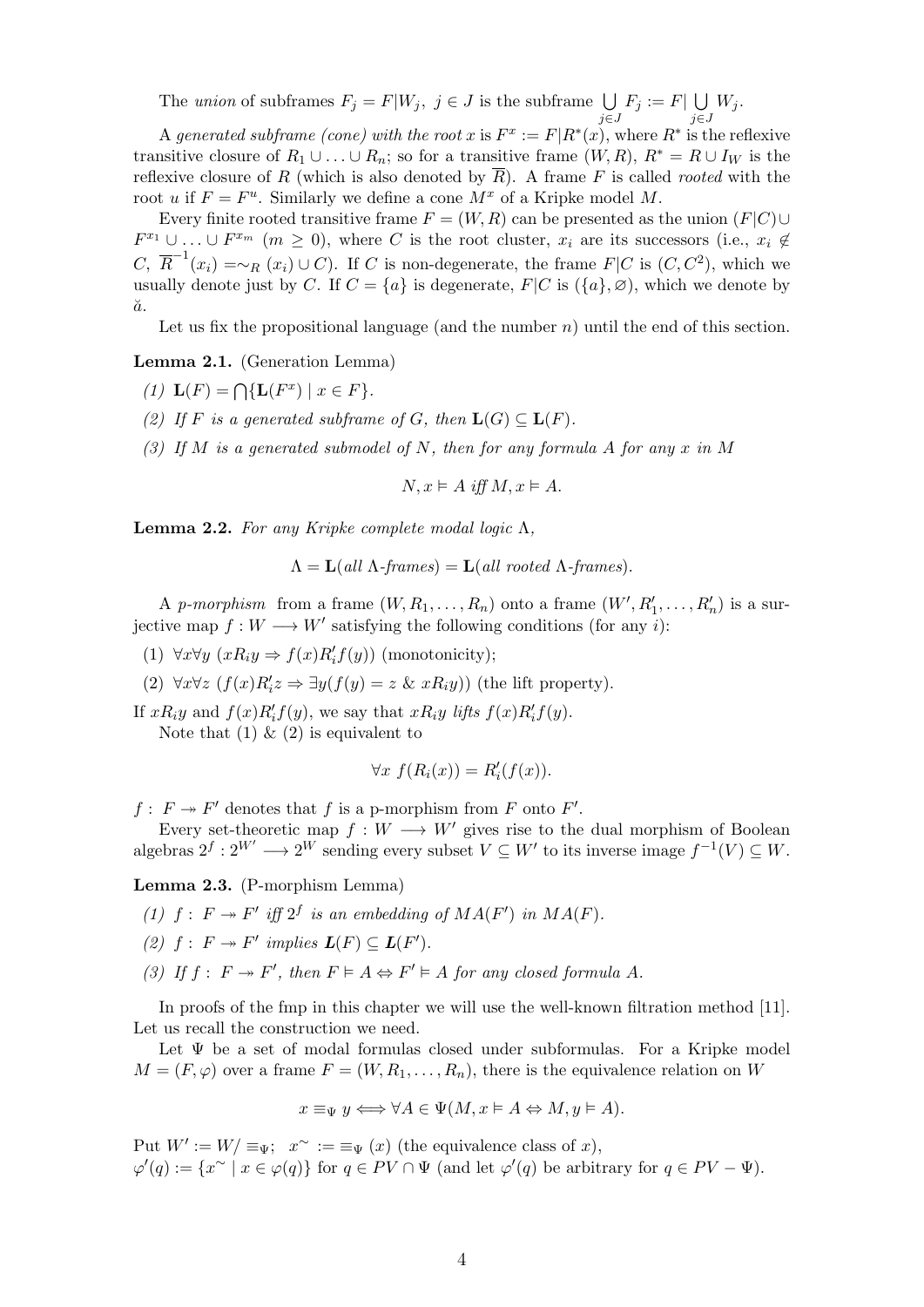Lemma 2.4. (Filtration Lemma) Under the above assumptions, consider the relations  $\underline{R}_i$ ,  $R'_i$  on  $W'$  such that

$$
a\underline{R}_i b \text{ iff } \exists x \in a \exists y \in b \ xR_iy,
$$

$$
R'_{i} = \begin{cases} the \ transitive \ closure \ of \ \underline{R}_{i} & if \ R_{i} \ is \ transitive, \\ \underline{R}_{i} & otherwise. \end{cases}
$$

Put  $M' := (W', R'_1, \ldots, R'_n, \varphi')$ . Then for any  $x \in W$ ,  $A \in \Psi$ :

$$
M, x \vDash A \text{ iff } M', x^{\sim} \vDash A.
$$

**Definition 2.5.** An m-formula is a modal formula in propositional variables  $\{p_1, \ldots, p_m\}$ . For a modal logic  $\Lambda$  we define the m-weak (or m-restricted) canonical frame  $F_{\Lambda[m]} :=$  $(W, R_1, \ldots, R_n)$  and canonical model  $M_{\Lambda[m]} := (F_{\Lambda[m]} \varphi)$ , where W is the set of all maximal  $\Lambda$ -consistent sets of m-formulas,  $xR_iy$  iff for any m-formula A  $(\Box_i A \in x \Rightarrow A \in y),$ 

$$
\varphi(p_i) := \begin{cases} \{x \mid p_i \in x\} & \text{if } i \leq m, \\ \varnothing & \text{if } i > m. \end{cases}
$$

 $Λ$  is called weakly canonical if  $F_{Λ[m]} \models Λ$  for any finite m.

Proposition 2.6. For any m-formula A and a modal logic Λ

- (1)  $M_{\Lambda[m]}$ ,  $x \models A$  iff  $A \in x$ ;
- (2)  $M_{\Lambda \lceil m \rceil} \models A \text{ iff } A \in \Lambda;$
- (3) if  $\Lambda$  is weakly canonical, then it is Kripke complete.

**Corollary 2.7.** If for any m-formula A,  $M_{\Lambda[m]}$ ,  $x \models A \Leftrightarrow M_{\Lambda[m]}$ ,  $y \models A$ , then  $x = y$ .

**Definition 2.8.** A cluster C in a transitive frame  $(W, R)$  is called maximal if  $\overline{R}(C) = C$ .

**Lemma 2.9.** Let  $F_{\Lambda[m]} = (W, R_1, \ldots, R_n)$  and suppose  $\Lambda \vdash \Box_1 p \rightarrow \Box_1 \Box_1 p$  (i.e.,  $R_1$  is transitive). Then every generated subframe of  $(W, R_1)$  contains a maximal cluster.

The proof is based on the fact that the general Kripke frame corresponding to a canonical model is descriptive; cf.  $[11]$ ,  $[15]$  for further details<sup>3</sup>.

#### 3 Derivational modal logics

We denote topological spaces by  $\mathfrak{X}, \mathfrak{Y}, \ldots$  and the corresponding sets by  $X, Y, \ldots$ .<sup>4</sup> The interior operation in a space  $\mathfrak X$  is denoted by  $I_X$  and the closure operation by  $C_X$ , but we often omit the subscript X. A set S is a neighbourhood of a point x if  $x \in \mathbb{I}S$ ; then  $S - \{x\}$  is called a punctured neighbourhood of x.

**Definition 3.1.** Let  $\mathfrak{X}$  be a topological space,  $V \subseteq X$ . A point  $x \in X$  is said to be limit for V if  $x \in \mathbb{C}(V - \{x\})$ ; a non-limit point of V is called isolated.

The derived set of V (denoted by  $dV$ , or by  $d_XV$ ) is the set of all limit points of V. The unary operation  $V \mapsto dV$  on  $\mathcal{P}(X)$  is called the derivation (in  $\mathfrak{X}$ ).

A set without isolated points is called dense-in-itself.

**Lemma 3.2.** [28] For a subspace  $\mathcal{Y} \subseteq \mathfrak{X}$  and  $V \subseteq X$   $d_Y(V \cap Y) = d_X(V \cap Y) \cap Y$ ; if Y is open, then  $\mathbf{d}_Y(V \cap Y) = \mathbf{d}_X V \cap Y$ .

<sup>&</sup>lt;sup>3</sup>For the 1-modal case this lemma has been known as folklore since the 1970s; the second author learned it from Leo Esakia in 1975.

<sup>4</sup>Sometimes we neglect this difference.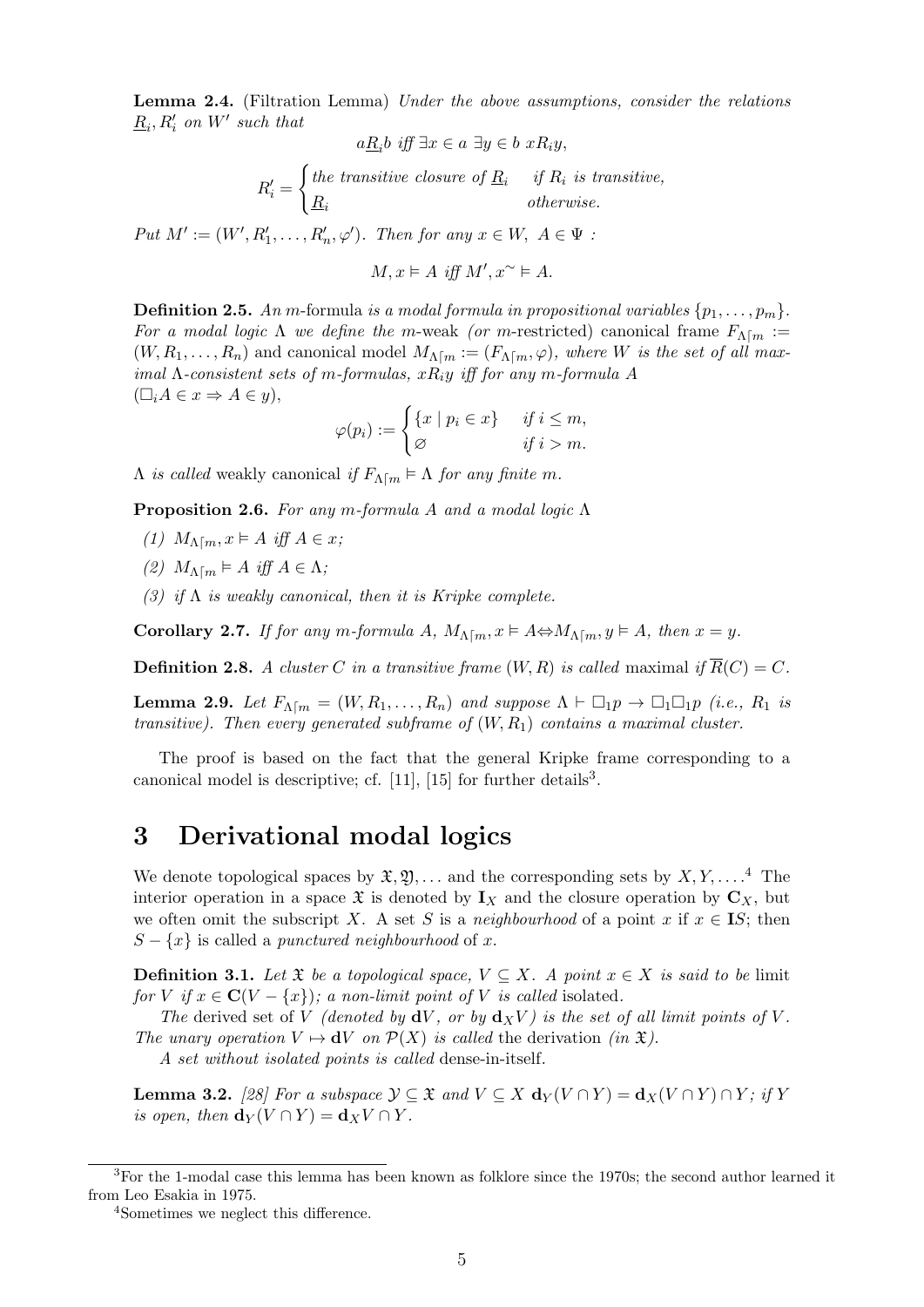**Definition 3.3.** The derivational algebra of a topological space  $\mathfrak{X}$  is  $DA(X) := (2^X, \tilde{\mathbf{d}})$ , where  $2^X$  is the Boolean algebra of all subsets of X,  $\tilde{\mathbf{d}}V := -\mathbf{d}(-V)^5$ . The closure algebra of a space  $\mathfrak{X}$  is  $CA(\mathfrak{X}) := (2^X, I).$ 

**Remark 3.4.** In [32] the derivational algebra of  $\mathfrak{X}$  is defined as  $(2^X, d)$ , and the closure algebra as  $(2^X, \mathbf{C})$ , but here we adopt equivalent dual definitions.

It is well known that  $CA(\mathfrak{X})$ ,  $DA(\mathfrak{X})$  are modal algebras,  $CA(\mathfrak{X}) \models S4$  and  $DA(\mathfrak{X}) \models$  $\mathbf{K4}^{\circ}$  (the latter is due to Esakia).

Every Kripke **S4**-frame  $F = (W, R)$  is associated with a topological space  $N(F)$  on W, with the Alexandrov (or right) topology  $\{V \subseteq W \mid R(V) \subseteq V\}$ . In  $N(F)$  we have  $CV = R^{-1}(V)$ ,  $IV = \{x \mid R(x) \subseteq V\}$ ; thus  $MA(F) = CA(N(F))$ .

**Definition 3.5.** A modal formula A is called d-valid in a topological space  $\mathfrak{X}$  (in symbols,  $\mathfrak{X} \models^d A$ ) if it is true in the algebra  $DA(\mathfrak{X})$ . The logic  $\mathbf{L}(DA(\mathfrak{X}))$  is called the derivational modal logic (or the d-logic) of  $\mathfrak X$  and denoted by  $\mathrm{Ld}(\mathfrak X)$ .

A formula A is called c-valid in  $\mathfrak X$  (in symbols,  $\mathfrak X \models^c A$ ) if it is true in  $CA(\mathfrak X)$ .  $\mathbf{Lc}(\mathfrak{X}) := \mathbf{L}(CA(\mathfrak{X}))$  is called the closure modal logic, or the c-logic of  $\mathfrak{X}$ .

**Definition 3.6.** For a class of topological spaces C we also define the d-logic  $\text{Ld}(\mathcal{C})$  :=  $\bigcap \{ \mathbf{Ld}(\mathfrak{X}) \mid \mathfrak{X} \in \mathcal{C} \}$  and the c-logic  $\mathbf{Lc}(\mathcal{C}) := \bigcap \{ \mathbf{Lc}(\mathfrak{X}) \mid \mathfrak{X} \in \mathcal{C} \}$ . Logics of this form are called d-complete (respectively, c-complete ).

**Definition 3.7.** A valuation in a topological space  $\mathfrak{X}$  is a map  $\varphi: PV \longrightarrow \mathcal{P}(\mathfrak{X})$ . Then  $(\mathfrak{X}, \varphi)$  is called a topological model over  $\mathfrak{X}$ .

So valuations in  $\mathfrak{X}, CA(\mathfrak{X})$ , and  $DA(\mathfrak{X})$  are the same. Every valuation  $\varphi$  can be prolonged to all formulas in two ways, according either to  $CA(\mathfrak{X})$  or  $DA(\mathfrak{X})$ . The corresponding maps are denoted respectively by  $\varphi_c$  or  $\varphi_d$ . Thus

$$
\varphi_d(\Box A) = \tilde{\mathbf{d}}\varphi_d(A), \qquad \varphi_d(\Diamond A) = \mathbf{d}\varphi_d(A), \n\varphi_c(\Box A) = \mathbf{I}\varphi_c(A), \qquad \varphi_c(\Diamond A) = \mathbf{C}\varphi_c(A).
$$

A formula A is called d-true (respectively, c-true) in  $(\mathfrak{X}, \varphi)$  if  $\varphi_d(A) = X$  (respectively,  $\varphi_c(A) = X$ ). So A is d-valid in  $\mathfrak X$  iff A is d-true in every topological model over  $\mathfrak X$ , similarly for c-validity.

**Definition 3.8.** A modal formula A is called d-true at a point x in a topological model  $(\mathfrak{X}, \varphi)$  if  $x \in \varphi_d(A)$ .

Instead of  $x \in \varphi_d(A)$ , we write  $x \models^d A$  if the model is clear from the context. Similarly we define the c-truth at a point and use the corresponding notation.

From the definitions we obtain

**Lemma 3.9.** For a topological model over a space  $\mathfrak X$ 

- $x \models^d \Box A$  iff  $\exists U \ni x$  (U is open in  $\mathfrak{X} \& \forall y \in U \{x\} \ y \models^d A$ );
- $x \models^d \Diamond A$  iff  $\forall U \ni x$  (U is open in  $\mathfrak{X} \Rightarrow \exists y \in U \{x\} \ y \models^d A)$ .

**Definition 3.10.** A local  $T_1$ -space (or a  $T_D$ -space [4]) is a topological space, in which every point is locally closed, i.e, closed in some neighbourhood.

Note that a point x in an Alexandrov space  $N(W, R)$  is closed iff it is minimal (i.e.,  $R^{-1}(x) = \{x\}$ ; x is locally closed iff  $R(x) \cap R^{-1}(x) = \{x\}$ . Thus  $N(F)$  is local  $T_1$  iff F is a poset.

**Lemma 3.11.** [14] For a topological space  $\mathfrak{X}$ 

<sup>&</sup>lt;sup>5</sup>There is no common notation for this operation; some authors use  $\tau$ .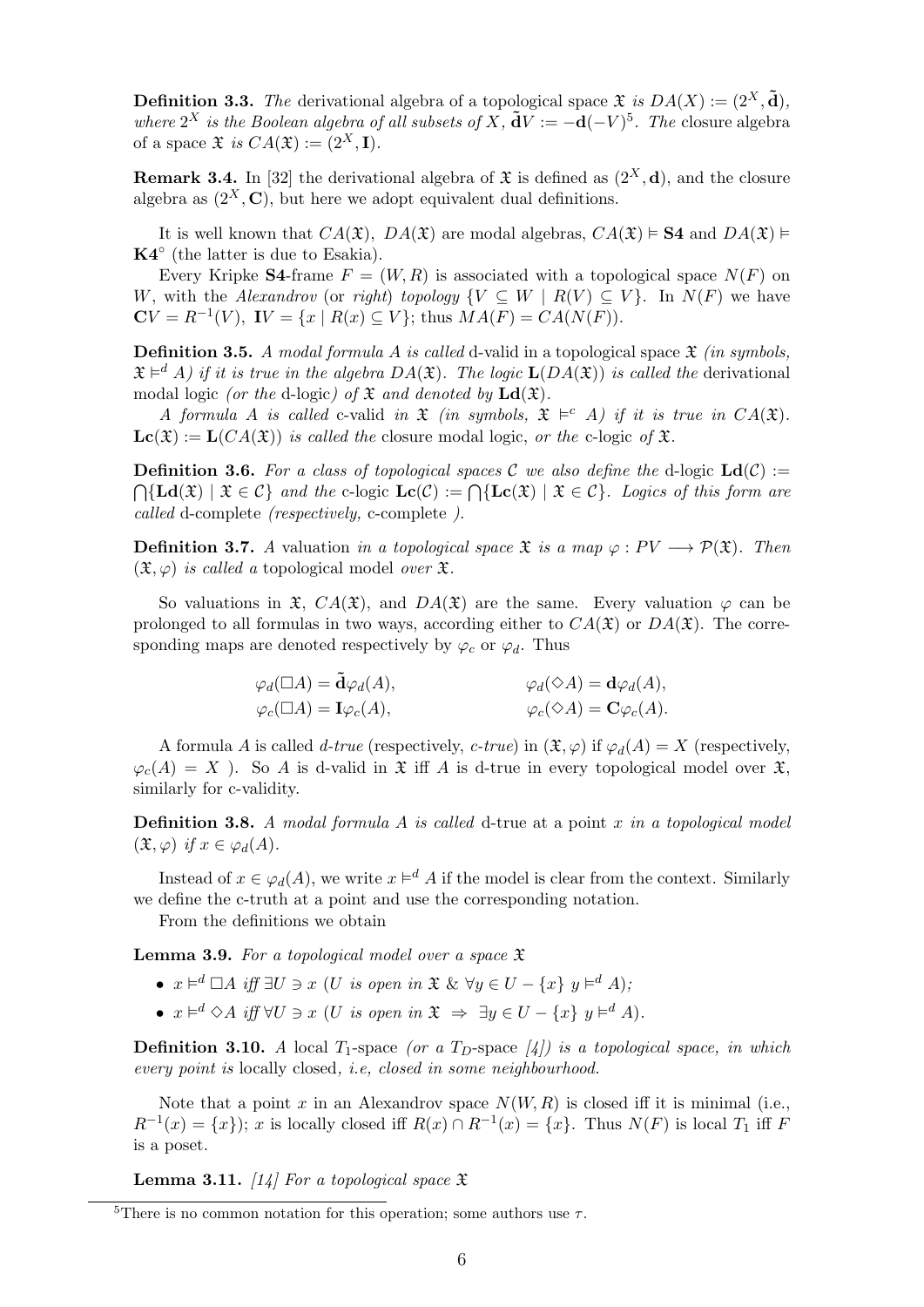- (1)  $\mathfrak{X} \models^d \mathbf{K4}$  iff  $\mathfrak{X}$  is local  $T_1$ ;
- (2)  $\mathfrak{X} \models^d \Diamond \top$  iff  $\mathfrak{X}$  is dense-in-itself.

**Definition 3.12.** A Kripke frame (W,R) is called weakly transitive if  $R \circ R \subseteq \overline{R}$ .

It is obvious that the weak transitivity of R is equivalent to the transitivity of  $\overline{R}$ .

**Proposition 3.13.** [14] (1)  $(W, R) \models \mathbf{K4}^\circ$  iff  $(W, R)$  is weakly transitive; (2) K4◦ is Kripke-complete.

**Lemma 3.14.** [14] (1) Let  $F = (W, R)$  be a Kripke S4-frame, and let  $R^\circ := R - I_W$ ,  $F^{\circ} := (W, R^{\circ}).$  Then  $\text{Ld}(N(F)) = \text{L}(F^{\circ}).$ 

(2) Let  $F = (W, R)$  be a weakly transitive irreflexive Kripke frame, and let  $\overline{F} =: (W, \overline{R})$ be its reflexive closure. Then  $\text{Ld}(N(\overline{F})) = \text{L}(F)$ .

(3) If  $\Lambda = \mathbf{L}(\mathcal{C})$ , for some class C of weakly transitive irreflexive Kripke frames, then  $\Lambda$  is d-complete.

**Definition 3.15.** For a 1-modal formula A we define  $A^{\sharp}$  as the formula obtained by replacing every occurrence of every subformula  $\Box B$  with  $\overline{\Box}B := \Box B \wedge B$ . For a 1-modal logic  $\Lambda$  its reflexive fragment is  ${}^{\sharp} \Lambda := \{ A \mid \Lambda \vdash A^{\sharp} \}.$ 

**Proposition 3.16.** [5] (1) If  $\Lambda$  is a  $\mathbf{K4}^{\circ}$ -logic, then  $^{\sharp} \Lambda$  is an  $\mathbf{S4}$ -logic.

- (2) For any topological space X,  $\mathbf{Lc}(\mathfrak{X}) = {}^{\sharp}\mathbf{Ld}(\mathfrak{X}),$
- (3) For any weakly transitive Kripke frame F,  $\mathbf{L}(\overline{F}) = {}^{\sharp} \mathbf{L}(F)$ .

Let us give some examples of d-complete logics.

- (1) Ld(all topological spaces) =  $K4^\circ$ . This was proved by L. Esakia in the 1970s and published in [14].
- (2) Ld(all local  $T_1$ -spaces) = **K4**. This is also a result from [14].
- (3) Ld(all  $T_0$ -spaces) = K4<sup>°</sup> + p  $\land \Diamond(q \land \Diamond p) \rightarrow \Diamond p \lor \Diamond(q \land \Diamond q)$ . This result is from [7].
- (4) L. Esakia [13] also proved that Gödel Löb logic  $GL := K + \square(\square p \to p) \to \square p$  is the derivational logic of the class of all topological scattered spaces (a space is scattered if each its nonempty subset has an isolated point).
- (5) The papers [1], [2], [9] give a complete description of d-logics of ordinals with the interval topology:  $\mathbf{Ld}(\alpha)$  is either  $\mathbf{GL}$  (if  $\alpha \geq \omega^{\omega}$ ), or  $\mathbf{GL} + \square^n \bot$  (if  $\omega^{n-1} \leq \alpha < \omega^n$ ). In particular,  $\mathbf{Ver} := \mathbf{K} + \square \bot$  is the d-logic of any finite ordinal (and of any discrete space).
- (6) The well-known "difference logic" [36], [12]  $\mathbf{DL} := \mathbf{K4}^{\circ} + \Diamond \Box p \rightarrow p$ , is determined by Kripke frames with the difference relation:  $\mathbf{DL} = \mathbf{L}(\{(W, \neq_W) \mid W \neq \emptyset\})$ , where  $\neq_W := W^2 - I_W$ ; hence by 3.16, **DL** is the d-logic of the class of all trivial topological spaces. However, for any particular trivial space  $\mathfrak{X}, L\mathbf{d}(\mathfrak{X}) \neq \mathbf{DL}$ . Moreover,  $L\mathbf{d}(\mathfrak{X})$ is not finitely axiomatizable for any infinite trivial  $\mathfrak{X}[26]$ ; this surprising result is easily proved by a standard technique using Jankov formulas (cf. [24]).
- (7) In [39] it was proved that  $Ld$  (all 0-dimensional separable metric spaces) = **K4**. All these spaces are embeddable in R [28].
- (8) In [39] it was also proved that for any dense-in itself separable metric space  $\mathfrak{X}$ .  $\text{Ld}(\mathfrak{X}) = \text{D4}$ ; this was a generalization of an earlier proof [37] for  $\mathfrak{X} = \text{Q}$ . A more elegant proof for Q is in [30].
- (9) Every extension of  $K4$  by a set of closed axioms is a d-logic of some subspace of  $Q$ [8]. This gives us a continuum of d-logics of countable metric spaces.
- (10) In [37]  $\mathbf{Ld}(\mathbf{R}^2)$  was axiomatized and it was also proved that the d-logics of  $\mathbf{R}^n$  for  $n \geq 2$  coincide. We will simplify and extend that proof in the present chapter.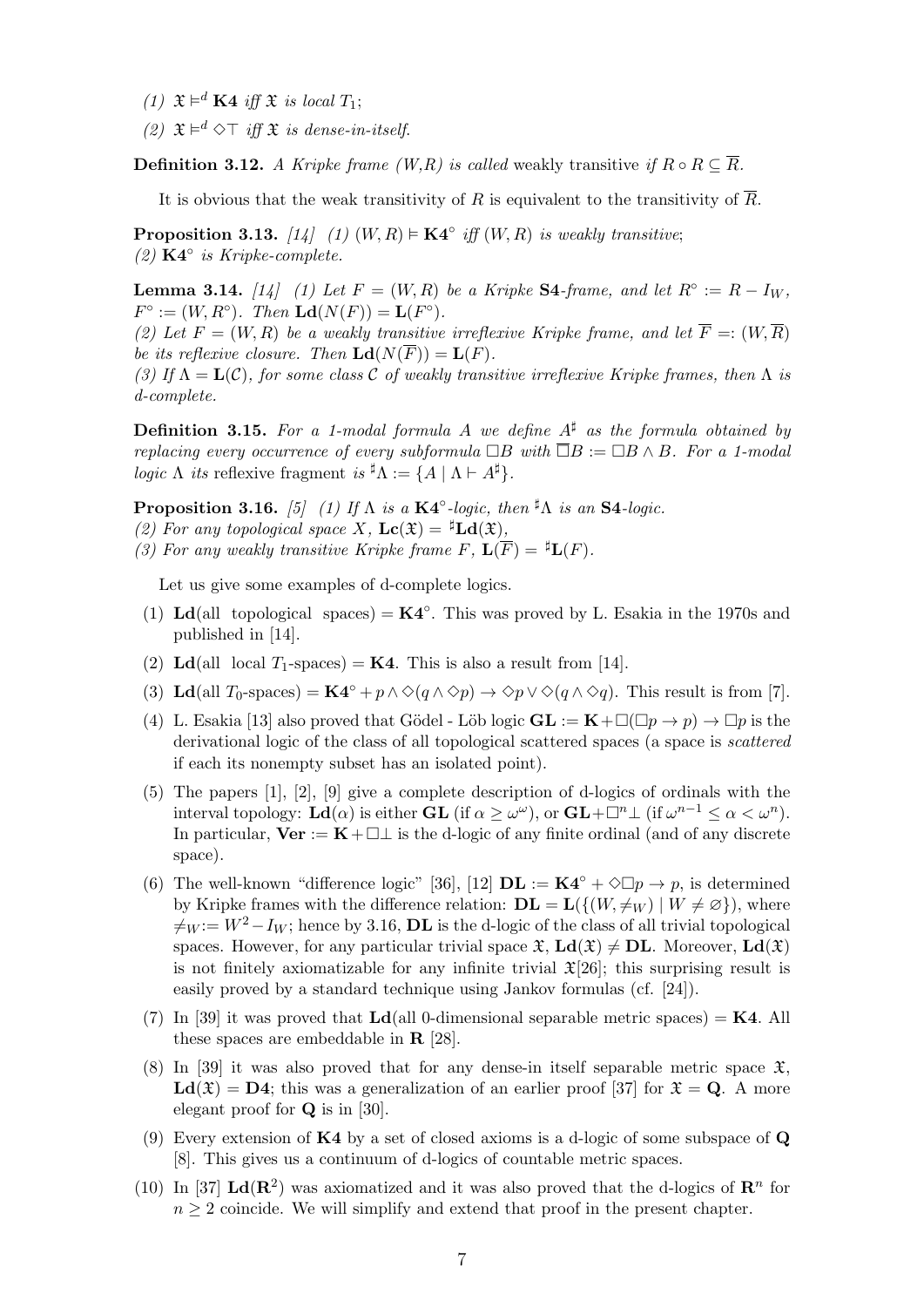- (11)  $\text{Ld}(\mathbf{R})$  was described in [39]; for a simpler completeness proof cf. [31].
- (12) Ld(all Stone spaces) =  $K4$  and Ld(all weakly scattered Stone spaces) =  $K4$  +  $\Diamond$ T  $\rightarrow$   $\Diamond$  $\Box$   $\bot$ , cf. [6].
- (13) d-logics of special types of spaces were studied in [5], [30]. They include submaximal, perfectly disconnected, maximal, weakly scattered and some others.

However, not all extensions of  $\mathbf{K4}^{\circ}$  are d-complete. In fact, the formula  $p \to \Diamond p$ never can be d-valid, because  $dY = \emptyset$  for a singleton Y. So every extension of S4 is d-incomplete, and thus Kripke completeness does not imply d-completeness.

**Proposition 3.17.** Let  $F = (\omega^*, \prec)$  be the "standard irreflexive transitive tree", where  $\omega^*$  is the set of all finite sequences in  $\omega$ ;  $\alpha \prec \beta$  iff  $\alpha$  is a proper initial segment of  $\beta$ . Then

$$
\mathbf{D4} = \mathbf{L}(F) = \mathbf{Ld}(N(\overline{F})) = \mathbf{Ld}(\mathcal{D}),
$$

where  $\mathcal D$  denotes the class of all dense-in-themselves local  $T_1$ -spaces.

*Proof.* The first equality is well known [41]; the second one holds by 3.14. By 3.11,  $\mathbf{D4}$ is d-valid exactly in spaces from  $\mathcal{D}$ . So  $N(\overline{F}) \in \mathcal{D}$ ,  $\mathbf{D4} \subseteq \mathbf{Ld}(\mathcal{D})$ , and the third equality follows.

## 4 Adding the universal modality and the difference modality

Recall that the *universal modality*  $[\forall]$  and the *difference modality*  $[\neq]$  correspond to Kripke frames with the universal and the difference relation. So (under a valuation in a set  $W$ ) these modalities are interpreted in the standard way:

 $x \in \forall A$  iff  $\forall y \in W$   $y \in A$ ;  $x \in \exists A$  iff  $\forall y \in W$   $(y \neq x \Rightarrow y \in A)$ .

The corresponding dual modalities are denoted by  $\langle \exists \rangle$  and  $\langle \neq \rangle$ .

**Definition 4.1.** For a  $[\forall]$ -modal formula A we define the  $[\neq]$ -modal formula  $A^u$  by induction:

$$
A^u := A \text{ for } A \text{ atomic}, \ (A \to B)^u := A^u \to B^u, \ ([\forall]B)^u := [\neq]B^u \wedge B^u.
$$

We can consider 2-modal topological logics obtained from  $\mathbf{Lc}(\mathfrak{X})$  or  $\mathbf{Ld}(\mathfrak{X})$  by adding the universal or the difference modality<sup>6</sup>. Thus for a topological space  $\mathfrak X$  we obtain four 2-modal logics :  $\mathbf{Lc}_{\forall}(\mathfrak{X})$  (the *closure universal (cu-) logic*),  $\mathbf{Ld}_{\forall}(\mathfrak{X})$  (the *derivational* universal (du-) logic),  $\mathbf{Lc}_{\neq}(\mathfrak{X})$  (the closure difference (cd-) logic),  $\mathbf{Ld}_{\neq}(\mathfrak{X})$  (the derivational difference (dd-) logic). Similar notations (Lc $_Y(\mathcal{C})$  etc.) are used for logics of a class of spaces  $\mathcal{C}$ , and respectively we can define four kinds of topological completeness (cu-, du-, cd-, dd-) for 2-modal logics.

cd-logics were first studied in [16], cu-logics in [38], du-logics in [31], but dd-logics have never been addressed so far.

For a  $\Box$ -modal logic **L** we define the 2-modal logics

$$
\mathbf{LD} := \mathbf{L} * \mathbf{DL} + [\neq] p \land p \to \Box p, \qquad \qquad \mathbf{LD}^+ := \mathbf{L} * \mathbf{DL} + [\neq] p \to \Box p, \mathbf{LU} := \mathbf{L} * \mathbf{S5} + [\forall] p \to \Box p.
$$

Here we suppose that  $S5$  is formulated in the language with  $\forall$  and  $\bf{DL}$  in the language with  $[\neq]$ . The following is checked easily:

<sup>6</sup>So we extend the definitions of the d-truth or the c-truth by adding the item for  $[\forall]$  or  $[\neq]$ .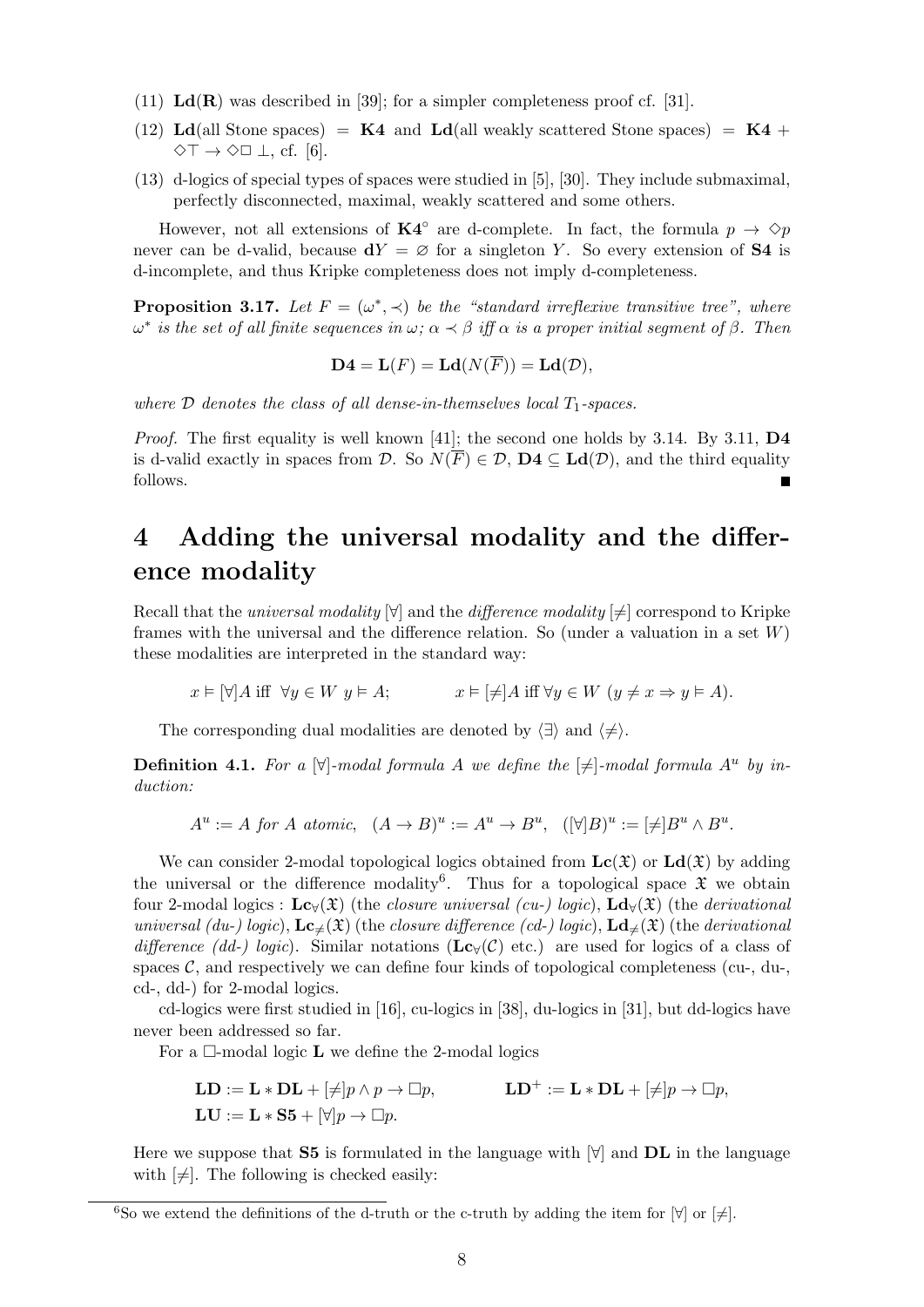**Lemma 4.2.** For any topological space  $\mathfrak{X}$ ,

 $\mathbf{Lc}_{\forall}(\mathfrak{X}) \supseteq \mathbf{S4U}, \quad \mathbf{Ld}_{\forall}(\mathfrak{X}) \supseteq \mathbf{K4}^{\circ}\mathbf{U}, \quad \mathbf{Lc}_{\neq}(\mathfrak{X}) \supseteq \mathbf{S4D}, \quad \mathbf{Ld}_{\neq}(\mathfrak{X}) \supseteq \mathbf{K4}^{\circ}\mathbf{D}^{+}.$ 

**Definition 4.3.** For a 1-modal Kripke frame  $F = (W, R)$  we define 2-modal frames  $F_{\forall} := (F, W^2), \ F_{\neq} := (F, \neq_W) \ and \ modal \ logics \ \mathbf{L}_{\forall}(F) := \mathbf{L}(F_{\forall}), \ \mathbf{L}_{\neq}(F) := \mathbf{L}(F_{\neq}).$ 

Sahlqvist theorem [11] implies

**Proposition 4.4.** The logics S4U, K4 $^{\circ}$ U, S4D, K4 $^{\circ}$ D<sup>+</sup> are Kripke complete.

Using the first-order equivalents of the modal axioms for these logics (in particular, Proposition 3.13) we obtain

**Lemma 4.5.** For a rooted Kripke frame  $G = (W, R, S)$ 

(1)  $G \models \textbf{S4U}$  iff R is a quasi-order &  $S = W^2$ ,

- (2)  $G \models \mathbf{K4}^{\circ}\mathbf{U}$  iff R is weakly transitive &  $S = W^2$ ,
- (3)  $G \models \textbf{S4D}$  iff R is a quasi-order &  $\overline{S} = W^2$ ,
- (4)  $G \models \mathbf{K4}^{\circ} \mathbf{D}^{+}$  iff R is weakly transitive  $\& \overline{S} = W^{2} \& R \subseteq S$ .

Also note that  $\overline{S} = W^2$  iff  $\neq_W \subseteq S$ .

**Definition 4.6.** A rooted Kripke  $K4^{\circ}D^{+}$ -frame described by Lemma 4.5 (4) is called basic. The class of these frames is denoted by  $\mathfrak{F}_0$ .

Next, we easily obtain the 2-modal analogue to Lemma 3.14.

**Lemma 4.7.** (1) Let F be an  $S4$ -frame. Then

$$
\mathbf{Ld}_{\neq}(N(F)) = \mathbf{L}_{\neq}(F^{\circ}), \ \mathbf{Ld}_{\forall}(N(F)) = \mathbf{L}_{\forall}(F^{\circ}).
$$

 $(2)$  Let F be a weakly transitive irreflexive Kripke frame. Then

$$
\mathbf{Ld}_{\neq}(N(\overline{F}))=\mathbf{L}_{\neq}(F),\ \mathbf{Ld}_{\forall}(N(\overline{F}))=\mathbf{L}_{\forall}(F).
$$

(3) Let C be a class of weakly transitive irreflexive Kripke 1-frames. Then  $\mathbf{L}_{\neq}(\mathcal{C})$  is ddcomplete,  $\mathbf{L}_{\forall}(\mathcal{C})$  is du-complete.

Let us extend the translations  $(-)^{\sharp}, (-)^{u}$  to 2-modal formulas.

**Definition 4.8.**  $(-)^u$  translates  $(\Box, [\forall])$ -modal formulas to  $(\Box, [\ne])$ -modal formulas so that  $( [\forall] B)^u = [\neq] B^u \wedge B^u$  and  $(-)^u$  distributes over the other connectives.

Similarly,  $(-)^{\sharp}$  translates  $(\Box, [\neq])$ -modal formulas and  $(\Box, [\forall])$ -modal formulas to formulas of the same kind, so that  $( \Box B)^{\sharp} = \Box B^{\sharp} \wedge B^{\sharp}$  and  $( - )^{\sharp}$  distributes over the other connectives.

 ${}^u\Lambda := \{A \mid A^u \in \Lambda\}$  for a  $(\Box, [\forall])$ -modal logic  $\Lambda$  (the universal fragment),

$$
\sharp \Lambda := \{ A \mid A^{\sharp} \in \Lambda \} \text{ for a } (\square, [\neq]) \text{ or a } (\square, [\forall]) \text{-} \text{modal } \Lambda \text{ (the reflexive fragment)},
$$

 $^{\sharp u}\Lambda := {}^{\sharp}({}^u\Lambda)$  for a  $(\Box, [\neq])$ -modal  $\Lambda$  (the reflexive universal fragment).

**Proposition 4.9.** (1) The map  $\Lambda \mapsto {}^{\sharp} \Lambda$  sends  $\mathbf{K4}^{\circ} \mathbf{D}^+$ -logics to  $\mathbf{S4} \mathbf{U}$ -logics.

- (2) The map  $\Lambda \mapsto {}^{u} \Lambda$  sends  $\mathbf{K4}^{\circ} \mathbf{D}^{+}$ -logics to  $\mathbf{K4}^{\circ} \mathbf{U}$ -logics and  $\mathbf{S4} \mathbf{D}$ -logics to  $\mathbf{S4} \mathbf{U}$ -logics.
- (3) The map  $\Lambda \mapsto {}^{\sharp u} \Lambda$  sends  $\mathbf{K4}^{\circ} \mathbf{D}^+$ -logics to  $\mathbf{S4U}$ -logics.
- $(4)$  For a topological space  $\mathfrak X$

$$
\mathbf{Lc}_{\neq}(\mathfrak{X})={}^{\sharp}\mathbf{Ld}_{\neq}(\mathfrak{X}),\ \mathbf{Ld}_{\forall}(\mathfrak{X})={}^u\mathbf{Ld}_{\neq}(\mathfrak{X}),\ \mathbf{Lc}_{\forall}(\mathfrak{X})={}^u\mathbf{Lc}_{\neq}(\mathfrak{X})={}^{\sharp}\mathbf{Ld}_{\forall}(\mathfrak{X}).
$$

(5) For a weakly transitive Kripke frame F

$$
\mathbf{L}_{\neq}(\overline{F}) = {}^{\sharp}\mathbf{L}_{\neq}(F), \quad \mathbf{L}_{\forall}(F) = {}^u\mathbf{L}_{\neq}(F), \ \mathbf{L}_{\forall}(\overline{F}) = {}^{\sharp}\mathbf{L}_{\forall}(F) = {}^{\sharp}{}^u\mathbf{L}_{\neq}(F).
$$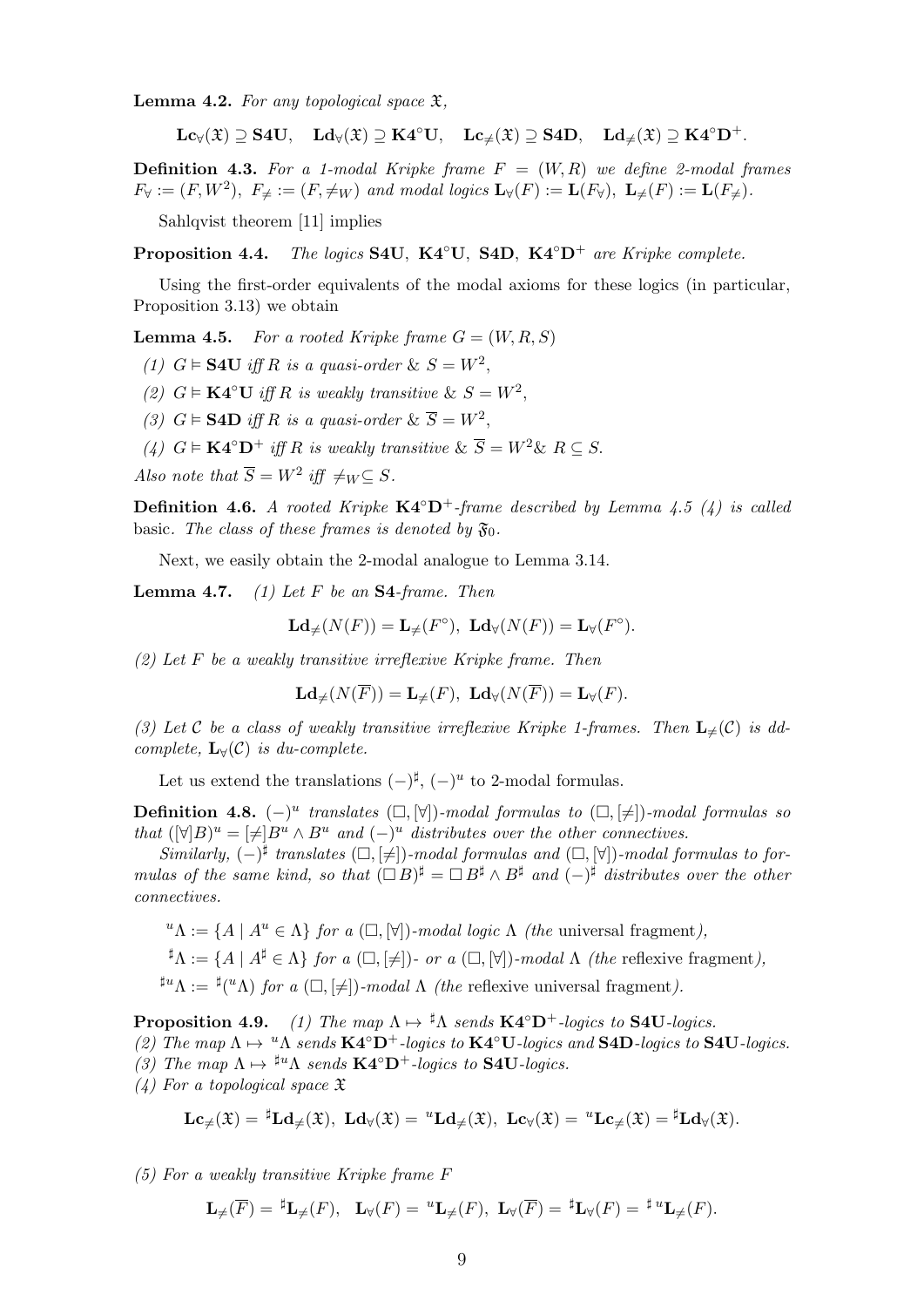Proposition 4.9 (4) implies that dd-logics are the most expressive of all kinds of the logics we consider.

**Corollary 4.10.** If  $\text{Ld}_{\neq}(\mathfrak{X}) = \text{Ld}_{\neq}(\mathfrak{Y})$  for spaces  $\mathfrak{X}, \mathfrak{Y}$ , then all the other logics (du-,  $cu-$ ,  $cd-$ ,  $d-$ ,  $c-$ ) of these spaces coincide.

Let

 $AT_1 := [\neq]p \rightarrow [\neq] \Box p, \quad AC := [\forall] (\Box p \vee \Box \neg p) \rightarrow [\forall] p \vee [\forall] \neg p.$ 

**Proposition 4.11.** For a topological space  $\mathfrak X$ 

- (1)  $\mathfrak{X} \models^d \Diamond \top$  iff  $\mathfrak{X}$  is dense-in-itself;
- (2)  $\mathfrak{X} \models^d AT_1$  iff  $\mathfrak{X} \models^c AT_1$  iff  $\mathfrak{X}$  is a  $T_1$ -space;
- (3)  $\mathfrak{X} \models^d AC^{\sharp}$  iff  $\mathfrak{X} \models^c AC$  iff  $\mathfrak{X}$  is connected.

Proof. (1) and the first equivalence in (2) are trivial. The first equivalence in (3) follows from 4.9(4). The remaining ones are checked easily, cf. [23], [38].

For a  $\Box$ -modal logic **L** put

$$
\mathbf{LD}^+ \mathbf{T}_1 := \mathbf{LD}^+ + A T_1, \qquad \qquad \mathbf{LD}^+ \mathbf{T}_1 \mathbf{C} := \mathbf{LD}^+ + A T_1 + A C^{\sharp u}.
$$

Also put

$$
KT_1:=K4D^+T_1,\ DT_1:=D4D^+T_1,\ DT_1C:=D4D^+T_1C.
$$

**Proposition 4.12.** [23] If  $F = (W, R, R_D)$  is basic, then  $F \models AT_1$  iff all  $R_D$ -irreflexive points are strictly R-minimal iff  $R_D \circ R \subseteq R_D$ .

Remark 4.13. Density-in-itself is expressible in cd-logic and dd-logic by the formula  $DS := [\neq]p \supset \Diamond p$ , So for any space  $\mathfrak{X}, \mathfrak{X} \models^c DS$  iff  $\mathfrak{X} \models^d DS$  iff  $\mathfrak{X} \models^d \Diamond \top$ . It is known that DS axiomatizes dense-in-themselves spaces in cd-logic [23]. However, in dd-logic this axiom is insufficient:  $\mathbf{Ld}_{\neq}$ (all dense-in-themselves spaces) =  $\mathbf{D4}^{\circ} \mathbf{D}^{+} = \mathbf{K4}^{\circ} \mathbf{D}^{+} + \diamond \top$ , and it is *stronger* than  $\mathbf{K4}^{\circ}\mathbf{D}^{+}$ +DS. (To see the latter, consider a singleton Kripke frame, which is  $R_D$ -reflexive, but R-irreflexive.) Therefore  $\mathbf{K4}^\circ \mathbf{D}^+ + DS$  is dd-incomplete.

**Remark 4.14.** Every  $T_1$ -space is a local  $T_1$ -space, so the dd-logic of all  $T_1$ -spaces contains  $\Box p \to \Box \Box p$ . However,  $\mathbf{K4}^\circ \mathbf{D}^+ \mathbf{T}_1 \nvdash \Box p \to \Box \Box p$ . In fact, consider a 2-point frame  $F :=$  $(W, \neq_W, W^2)$ . It is clear that  $F \models \mathbf{K4}^\circ \mathbf{D}^+$ . Also  $F \models AT_1$ , by Proposition 4.12, but  $F \not\models \Box p \rightarrow \Box \Box p$ , since  $\neq_W$  is not transitive.

It follows that  $\mathbf{K4}^{\circ}\mathbf{D}^{+}\mathbf{T}_{1}$  is dd-incomplete;  $T_{1}$ -spaces are actually axiomatized by  $KT_1$  (Corollary 7.13).

Let us give some examples of du-, cu- and cd-complete logics.

- (1)  $\text{Lc}_{\forall}(\text{all spaces}) = \text{S4U}.$
- (2) Lc<sub>∀</sub>(all connected spaces) = Lc<sub>∀</sub>(R<sup>n</sup>) = S4U + AC for any  $n \ge 1$  [38]<sup>7</sup>
- (3)  $\mathbf{Ld}_{\forall}$ (all spaces) = **S4D** [12].
- (4)  $\mathbf{Lc}_{\neq}(\mathfrak{X}) = \mathbf{S4DT_1} + \mathbf{DS}$ , where  $\mathfrak{X}$  is a 0-dimensional separable metric space [23].
- (5)  $\mathbf{Lc}_{\neq}(\mathbf{R}^n)$  for any  $n \geq 2$  is finitely axiomatized in [22]; all these logics coincide.
- (6)  $\mathbf{Ld}_{\forall}(\mathbf{R})$  is finitely axiomatized in [31].

<sup>&</sup>lt;sup>7</sup>The paper [38] contains a stronger claim:  $\mathbf{Lc}_{\mathbf{y}}(\mathfrak{X}) = \mathbf{S4U} + AC$  for any connected dense-in-itself separable metric  $\mathfrak{X}$ . However, recently we found a gap in the proof of Lemma 17 from that paper. Now we state the main result only for the case  $\mathfrak{X} = \mathbb{R}^n$ ; a proof can be obtained by applying the methods of the present Chapter, but we are planning to publish it separately.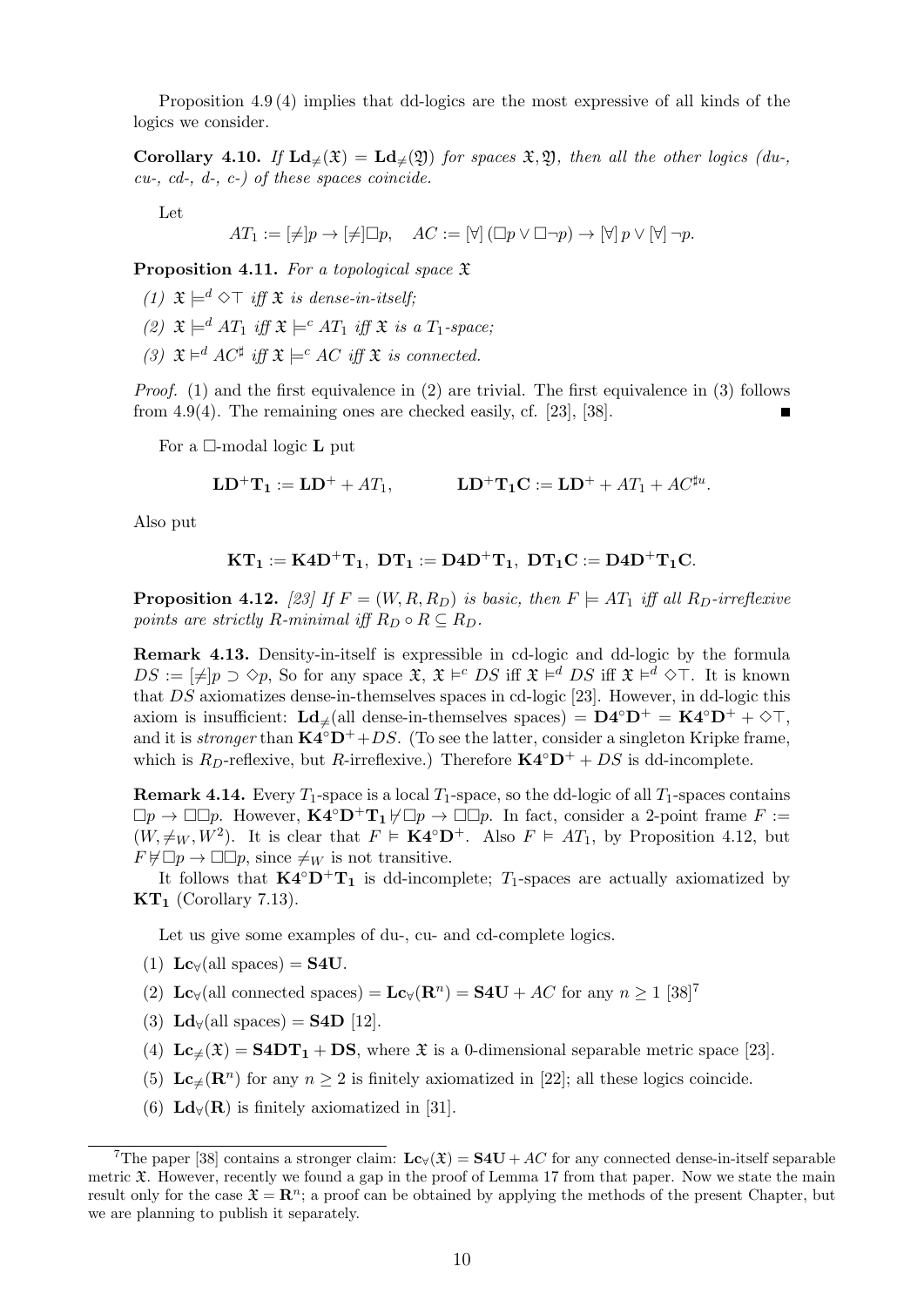# 5 dd-completeness of  $K4°D^+$  and some of its extensions

This section contains some simple arguments showing that there are many dd-complete bimodal logics.

All formulas and logics in this section are  $(\Box, [\neq])$ -modal. An arbitrary Kripke frame for  $(\Box, [\neq])$ -formulas is often denoted by  $(W, R, R_D)$ .

**Lemma 5.1.** (1) Every weakly transitive Kripke 1-frame is a p-morphic image of some irreflexive weakly transitive Kripke 1-frame.

(2) Every rooted  $\mathbf{K4}^{\circ}\mathbf{D}^{+}$ -frame is a p-morphic image of some R- and  $R_{D}$ -irreflexive rooted  $K4^{\circ}D^{+}$ -frame.

Proof. (1) Cf. [14].

(2) Similar to the proof of (1). For  $F = (W, R, R_D) \in \mathfrak{F}_0$  put

 $W_r := \{a \mid aR_D a\}, W_i = W - W_r, \quad \tilde{W} := W_i \cup (W_r \times \{0, 1\}).$ 

Then we define the relation  $\tilde{R}$  on  $\tilde{W}$  such that

$$
(b, j)\tilde{R}a \quad \text{iff} \quad bRa,
$$
\n
$$
(b, j)\tilde{R}(b', k) \quad \text{iff} \quad bRb' \& b \neq b' \lor b = b' \& j \neq k,
$$
\n
$$
a\tilde{R}(b, j) \quad \text{iff} \quad aRb,
$$
\n
$$
a\tilde{R}a' \quad \text{iff} \quad aRa'.
$$

Here  $a, a' \in W_i$ ;  $b, b' \in W_r$ ;  $j, k \in \{0, 1\}$ . So we duplicate all  $R_D$ -reflexive points making them irreflexive (under both relations). It follows that  $\tilde{F} := (\tilde{W}, \tilde{R}, \neq_{\tilde{W}}) \in \mathfrak{F}_0$  and  $\tilde{R}$  is irreflexive; the map  $f : \tilde{W} \to W$  sending  $(b, j)$  to b and a to itself (for  $b \in W_r$ ,  $a \in W_i$ ) is a p-morphism  $\tilde{F} \rightarrow F$ . E

**Proposition 5.2.** Let  $\Gamma$  be a set of closed 2-modal formulas,  $\Lambda := \mathbf{K4}^{\circ} \mathbf{D}^+ + \Gamma$ . Then

- (1)  $\Lambda$  is Kripke complete.
- (2)  $\Lambda$  is dd-complete.

*Proof.* (1)  $\mathbf{K4}^{\circ}\mathbf{D}^{+}$  is axiomatized by Sahlqvist formulas. One can easily check that (in the minimal modal logic) every closed formula is equivalent to a positive formula, so we can apply Sahlqvist theorem.

(2) Suppose  $A \notin \Lambda$ . By (1) and the Generation lemma there exists a rooted Kripke 2-frame F such that  $F \models L$  and  $F \not\models A$ . Then by Lemma 5.1, for some irreflexive weakly transitive 1-frame  $G = (W, R)$  there is a p-morphism  $(G, \neq_W) \rightarrow F$ . By the p-morphism lemma  $(G, \neq_W) \not\vdash A$  and  $(G, \neq_W) \models \Lambda$  (since  $\Gamma$  consists of closed formulas). Hence by Lemma 4.7,  $\Lambda \subseteq \mathbf{Ld}_{\neq}(N(\overline{G})), A \notin \mathbf{Ld}_{\neq}(N(\overline{G})).$ г

Remark 5.3. Using Proposition 5.2 and the construction from [8] one can prove that there is a continuum of dd-complete logics. Such a claim is rather weak, because Proposition 5.2 deals only with Alexandrov spaces. In section 7 we will show how to construct many dd-complete logics of metric spaces.

# 6 d-morphisms and dd-morphisms; extended McKinsey - Tarski's Lemma

In this section we recall the notion of a d-morphism (a validity-preserving map for dlogics) and introduce dd-morphisms, the analogues of d-morphisms for dd-logics. This is the main technical tool in the present chapter. Two basic lemmas are proved here, an analogue of McKinsey–Tarski's lemma on dissectability for d-morphisms and the Glueing lemma.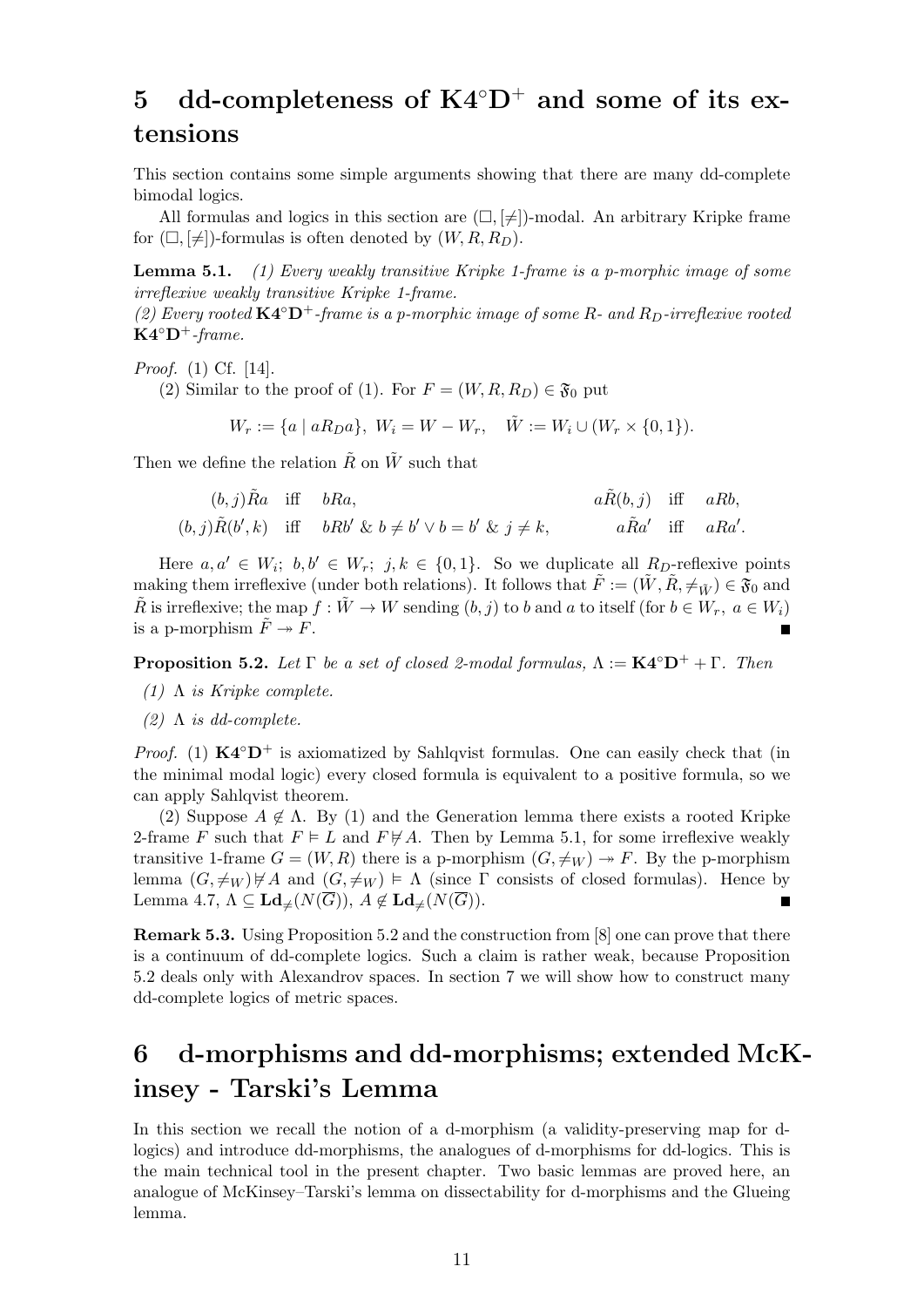The original McKinsey–Tarski's lemma [32] states the existence of a c-morphism (cf. Remark 6.4 ) from an arbitrary separable dense-in-itself metric space onto a certain quasitree of depth 2. The separability condition is actually redundant [33, Ch. 3] (note that the latter proof is quite different from  $[32]^8$ ). But c-morphisms preserve validity only for c-logics, and unfortunately, the constructions by McKinsey–Tarski and Rasiowa–Sikorski cannot be used for d-morphisms. So we need another construction to prove a stronger form of McKinsey–Tarski's lemma.

**Definition 6.1.** Let  $\mathfrak{X}$  be a topological space,  $F = (W, R)$  a transitive Kripke frame. A map  $f: X \longrightarrow W$  is called a d-morphism from  $\mathfrak X$  to F if f is open and continuous as a map  $\mathfrak{X} \longrightarrow N(\overline{F})$  and also satisfies

$$
r\text{-}density: \ \forall w \in W(wRw \Rightarrow f^{-1}(w) \subseteq \mathbf{d}f^{-1}(w)),
$$
  

$$
i\text{-}discreteness: \ \forall w \in W(\neg wRw \Rightarrow f^{-1}(w) \cap \mathbf{d}f^{-1}(w) = \varnothing).
$$

If f is surjective, we write  $f: \mathfrak{X} \rightarrow^d F$ .

**Proposition 6.2.** [5] (1) f is a d-morphism from  $\mathfrak X$  to F iff  $2^f$  is a homomorphism from  $MA(F)$  to  $DA(\mathfrak{X})$ . (2) If  $f: \mathfrak{X} \to^d F$ , then  $\mathbf{Ld}(\mathfrak{X}) \subseteq \mathbf{L}(F)$ .

Corollary 6.3. [37] A map f from a topological space  $\mathfrak X$  to a finite transitive Kripke frame F is a d-morphism iff

$$
\forall w \in W \, \mathbf{d}f^{-1}(w) = f^{-1}(R^{-1}(w)).
$$

**Remark 6.4.** For a space  $\mathfrak{X}$  and a Kripke **S4**-frame  $F = (W, R)$  one can also define a c-morphism  $\mathfrak{X} \longrightarrow F$  just as an open and continuous map  $f : \mathfrak{X} \longrightarrow N(F)$ . So every d-morphism to an S4-frame is a c-morphism. It is well known [33] that  $f: X \longrightarrow W$  is a c-morphism iff  $2^f$  is a homomorphism  $MA(F) \longrightarrow CA(\mathfrak{X})$ . Again for a finite F this is equivalent to

$$
\forall w \in W \; \mathbf{C}f^{-1}(w) = f^{-1}(R^{-1}(w)).
$$

**Lemma 6.5.** If  $f : \mathfrak{X} \to^d F$  for a finite frame F and  $\mathcal{Y} \subseteq \mathfrak{X}$  is an open subspace, then  $f|Y$  is a d-morphism.

*Proof.* We apply Proposition 6.2. Note that  $f|Y$  is the composition  $f \cdot j$ , where  $j: Y \hookrightarrow X$ is the inclusion map. Then  $2^{f|Y} = 2^j \cdot 2^f$ . Since  $2^f$  is a homomorphism  $MA(F) \longrightarrow$  $DA(\mathfrak{X})$ , it remains to show that  $2^j$  is a homomorphism  $DA(\mathfrak{X}) \longrightarrow DA(\mathcal{Y})$ , i.e., it preserves the derivation:  $j^{-1}(\mathbf{d}V) = \mathbf{d}_Y j^{-1}(V)$ , or  $\mathbf{d}V \cap Y = \mathbf{d}_Y (V \cap Y)$ , which follows from 3.2.

**Definition 6.6.** A set  $\gamma$  of subsets of a topological space  $\mathfrak{X}$  is called dense at  $x \in X$  if every neighbourhood of x contains a member of  $\gamma$ .

**Proposition 6.7.** For  $m > 0$ ,  $l > 0$  let  $\Phi_{ml}$  be a "quasi-tree" of height 2, with singleton maximal clusters and An m-element root cluster (Fig. 1). For  $l = 0, m > 0, \Phi_{ml}$  denotes an m-element cluster.

Let  $\mathfrak X$  be a dense-in-itself separable metric space,  $B \subset X$  a closed nowhere dense set. Then there exists a d-morphism  $q: \mathfrak{X} \to d \Phi_{ml}$  with the following properties:

- (1)  $B \subseteq g^{-1}(b_1);$
- (2) every  $g^{-1}(a_i)$  (for  $i \leq l$ ) is a union of a set  $\alpha_i$  of disjoint open balls, which is dense at any point of  $g^{-1}(\{b_1, ..., b_m\})$ .

For the proof see Appendix.

<sup>&</sup>lt;sup>8</sup>Recently P. Kremer [21] has showed that **S4** is *strongly complete* w.r.t. any dense-in-itself metric space. His proof uses much of the construction from [33].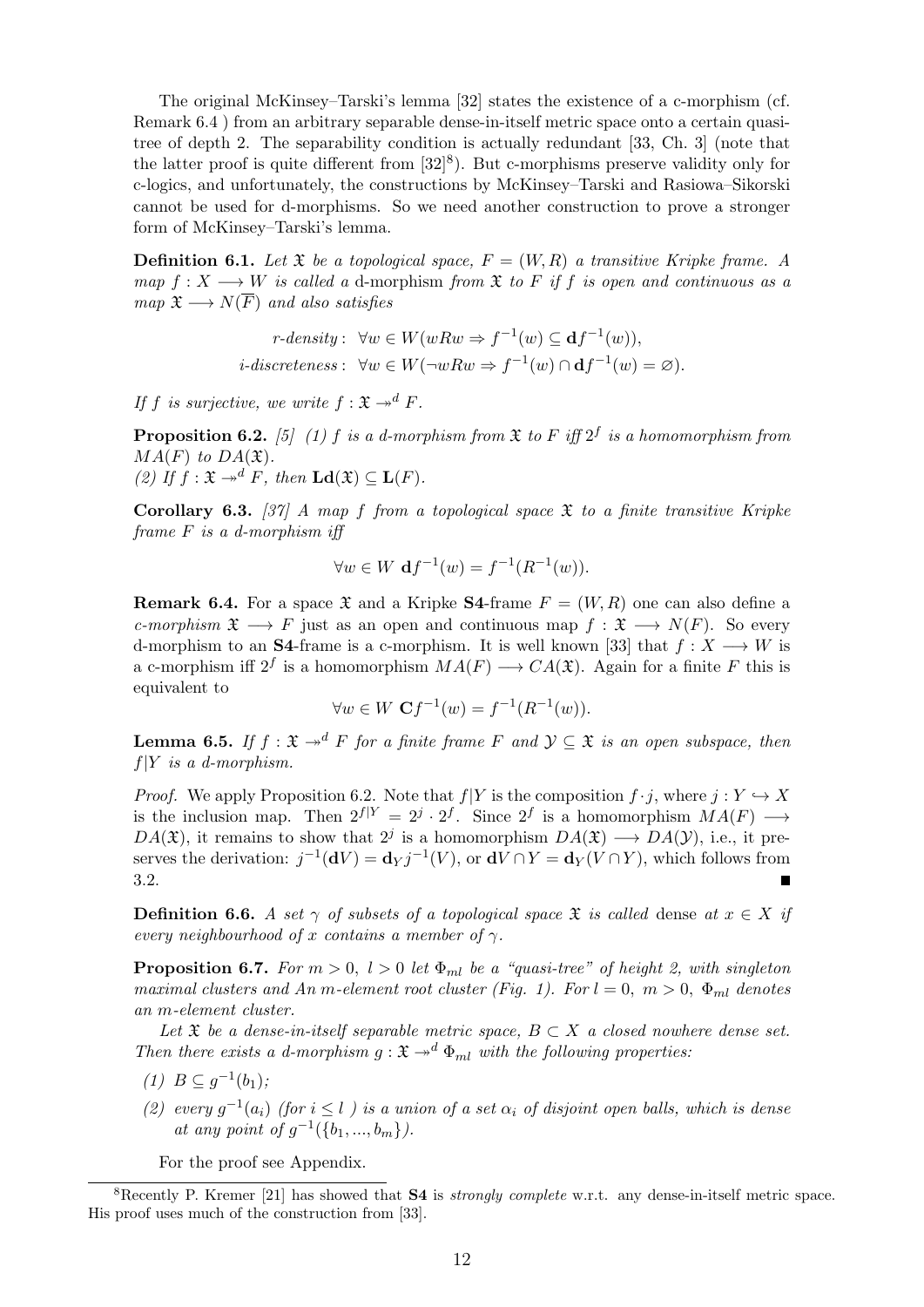

Figure 1: Frame  $\Phi_{ml}$ .

#### Lemma 6.8. Assume that

- (1)  $\mathfrak X$  is a dense-in-itself separable metric space,
- (2)  $B \subset X$  is closed nowhere dense,
- (3)  $F = C \cup F_1 \cup \cdots \cup F_l$  is a **D4**-frame, where  $C = \{b_1, \ldots, b_m\}$  is a non-degenerate root cluster,  $F_1, \ldots, F_l$  are the subframes generated by the successors of C,
- (4) for any nonempty open ball U in  $\mathfrak{X}$ , for any  $i \in \{1, \ldots, l\}$  there exists a d-morphism  $f_i^U: U \rightarrow d F_i.$

Then there exists  $f : \mathfrak{X} \to^d F$  such that  $f(B) = \{b_1\}.$ 

*Proof.* First, we construct  $g: \mathfrak{X} \to^d \Phi_{ml}$  according to Proposition 6.7. Then  $B \subseteq g^{-1}(b_1)$ and  $A_i = g^{-1}(a_i)$  is the union of a set  $\alpha_i$  of disjoint open balls. Then put

$$
f(x) := \begin{cases} g(x) & \text{if } g(x) \in C, \\ f_i^U(x) & \text{if } x \in U, \ U \in \alpha_i. \end{cases}
$$
 (1)

Since g and  $f_i^U$  are surjective, the same holds for f. So let us show

$$
\mathbf{d}f^{-1}(a) = f^{-1}(R^{-1}(a))
$$

(R is the accessibility relation on F). First suppose  $a \in C$ . Then (since q is a d-morphism)

$$
\mathbf{d}f^{-1}(a) = \mathbf{d}g^{-1}(a) = g^{-1}(C) = f^{-1}(C) = f^{-1}(R^{-1}(a)).
$$

Now suppose  $a \notin C$ ,  $I = \{i \mid a \in F_i\}$ , and let  $R_i$  be the accessibility relation on  $F_i$ . We have:

$$
f^{-1}(a) = \bigcup_{i \in I} \bigcup_{U \in \alpha_i} (f_i^U)^{-1}(a), \qquad R^{-1}(a) = C \cup \bigcup_{i \in I} R_i^{-1}(a),
$$

and so

$$
f^{-1}(R^{-1}(a)) = g^{-1}(C) \cup \bigcup_{i \in I} \bigcup_{U \in \alpha_i} (f_i^U)^{-1}(R_i^{-1}(a)).
$$

Since  $f_i^U$  is a d-morphism,

$$
f^{-1}(R^{-1}(a)) = g^{-1}(C) \cup \bigcup_{i \in I} \bigcup_{U \in \alpha_i} \mathbf{d}_U((f_i^U)^{-1}(a)) \subseteq g^{-1}(C) \cup \mathbf{d}_I^{-(a).}
$$
 (2)

Let us show that

$$
g^{-1}(C) \subseteq \mathbf{d}f^{-1}(a). \tag{3}
$$

In fact, let  $x \in g^{-1}(C)$ . Since  $\alpha_i$  is dense at x, every neighbourhood of x contains some  $U \in \alpha_i$ . Since  $f_i^U$  is surjective,  $f(u) = f_i^U(u) = a$  for some  $u \in U$ . Therefore,  $x \in \mathbf{d}f^{-1}(a)$ .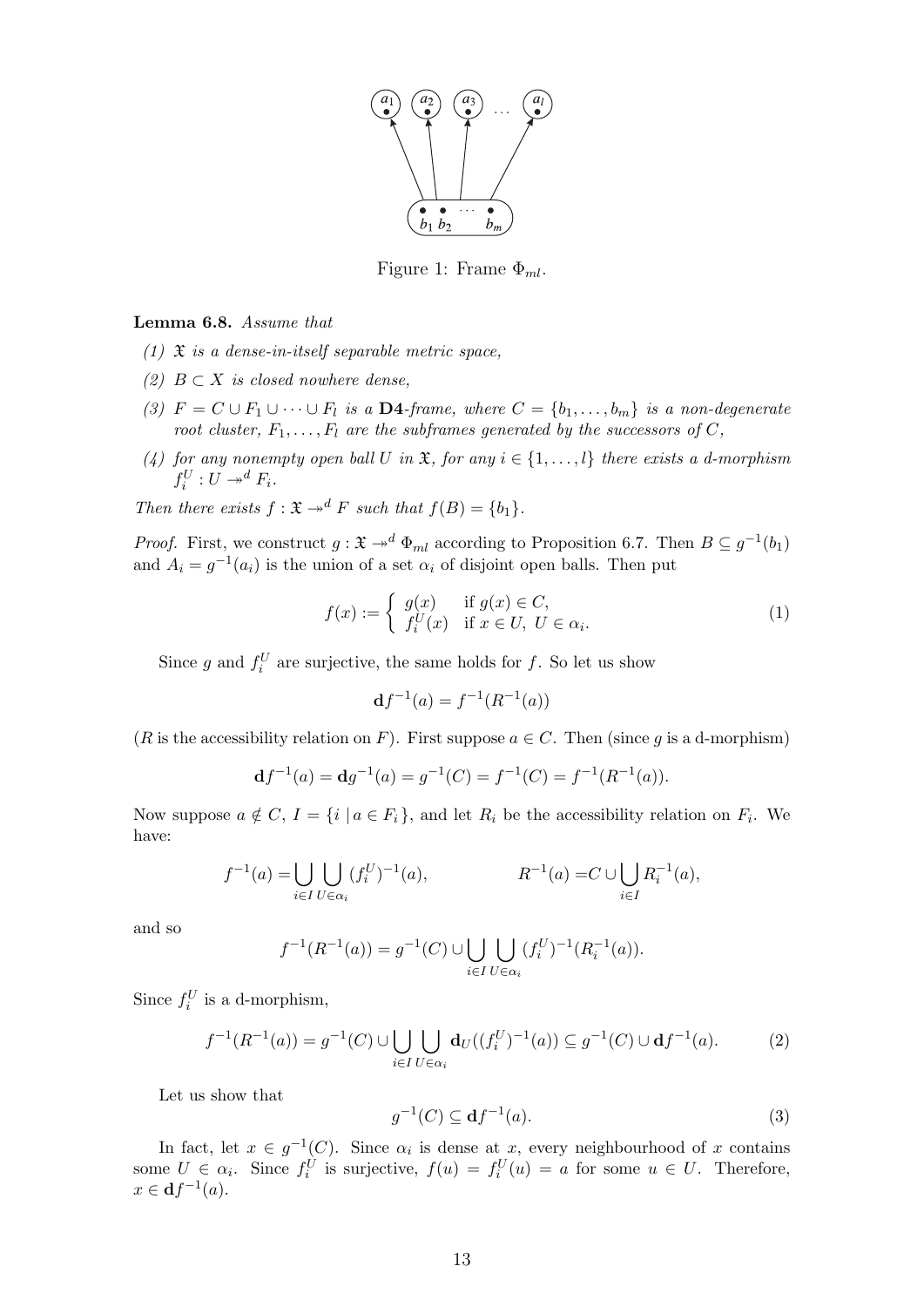(2) and (3) imply  $f^{-1}(R^{-1}(a)) \subseteq df^{-1}(a)$ . Let us prove the converse:

$$
\mathbf{d}f^{-1}(a) \subseteq f^{-1}(R^{-1}(a)).\tag{4}
$$

We have  $A_j \cap f^{-1}(a) = \emptyset$  for  $j \notin I$  and  $A_j$  is open, hence  $A_j \cap df^{-1}(a) = \emptyset$ . Thus  $df^{-1}(a) \subseteq g^{-1}(C) \cup A_i$ . Now  $g^{-1}(C) \subseteq f^{-1}(R^{-1}(a))$  by (2), so it remains to show that for any  $i \in I$ 

$$
\mathbf{d}f^{-1}(a) \cap A_i \subseteq f^{-1}(R^{-1}(a)). \tag{5}
$$

To check this, consider any  $x \in df^{-1}(a) \cap A_i$ . Then  $x \in U$  for some  $U \in \alpha_i$ , and thus by 3.2 and (2)  $x \in df^{-1}(a) \cap U = d_U(f^{-1}(a) \cap U) = d_U(f_i^U)^{-1}(a) \subseteq f^{-1}(R^{-1}(a))$ . This implies (5) and completes the proof of (4).

Recall that  $\partial$  denotes the boundary of a set in a topological space:  $\partial A := \mathbf{C} A - \mathbf{I} A$ .

**Lemma 6.9.** (Glueing lemma) Let  $\mathfrak{X}$  be a local  $T_1$ -space satisfying (a)  $X = X_1 \cup Y \cup X_2$  for closed nonempty subsets  $X_1, Y, X_2$  such that

- $X_1 \cap X_2 = X_1 \cap \mathbf{I} Y = X_2 \cap \mathbf{I} Y = \emptyset$ ,
- $\partial X_1 \cup \partial X_2 = \partial Y$ ,
- $dIY = Y$  (i.e., Y is regular and dense in-itself).

or

(b)  $X = X_1 \cup X_2$  is a nontrivial closed partition.

Let  $F = (W, R)$  be a finite K4-frame,  $F_1 = (W_1, R_1), F_2 = (W_2, R_2)$  its generated subframes such that  $W = W_1 \cup W_2$  and suppose there are d-morphisms  $f_i : \mathfrak{X}_i \to^d F_i$ ,  $i = 1, 2$ , where  $\mathfrak{X}_i$  is the subspace of  $\mathfrak{X}$  corresponding to  $X_i$ .

In the case (a) we also assume that  $F_1, F_2$  have a common maximal cluster C,  $f_i(\partial X_i) \subseteq$  $R^{-1}(C)$  for  $i = 1,2$  and there is  $g: IY \twoheadrightarrow^{d} C$  (where C is regarded as a frame with the universal relation, IY as a subspace of  $\mathfrak{X}$ ). Then  $f_1 \cup f_2 \cup g$ :  $\mathfrak{X} \rightarrow^d F$  in the case (a),  $f_1 \cup f_2 : \mathfrak{X} \rightarrow^d F$  in the case (b).<sup>9</sup>



Figure 2: Case (a)

*Proof.* Let  $f := f_1 \cup f_2 \cup g$  (or  $f := f_1 \cup f_2$ ),  $F_i = (W_i, R_i)$ ,  $\mathbf{d} := \mathbf{d}_X$ ,  $\mathbf{d}_i := \mathbf{d}_{X_i}$ . For  $w \in W$  there are four options.

(1)  $w \in W_1 - W_2$ . Then  $df^{-1}(w) = df_1^{-1}(w) = d_1 f_1^{-1}(w) = f_1^{-1}(R_1^{-1}(w))$  (since  $X_1$ ) is closed and  $f_1$  is a d-morphism). It remains to note that  $R_1^{-1}(w) = R^{-1}(w) \subseteq W_1 - W_2$ , and thus  $f_1^{-1}(R_1^{-1}(w)) = f^{-1}(R^{-1}(w)).$ 

(2)  $w \in W_2 - W_1$ . Similar to the case (1).

(3)  $w \in (W_1 \cap W_2) - C$  in the case (a) or  $w \in W_1 \cap W_2$  in the case (b). Then  $f^{-1}(w) = f_1^{-1}(w) \cup f_2^{-1}(w)$ , so similarly to (1),

$$
\mathbf{d}f^{-1}(w) = \mathbf{d}_1 f_1^{-1}(w) \cup \mathbf{d}_2 f_2^{-1}(w) = f_1^{-1}(R_1^{-1}(w)) \cup f_2^{-1}(R_2^{-1}(w)) = f^{-1}(R^{-1}(w)).
$$

 ${}^{9}f_1 \cup f_2$  is the map f such that  $f|X_i = f_i$ ; similarly for  $f_1 \cup f_2 \cup g$ .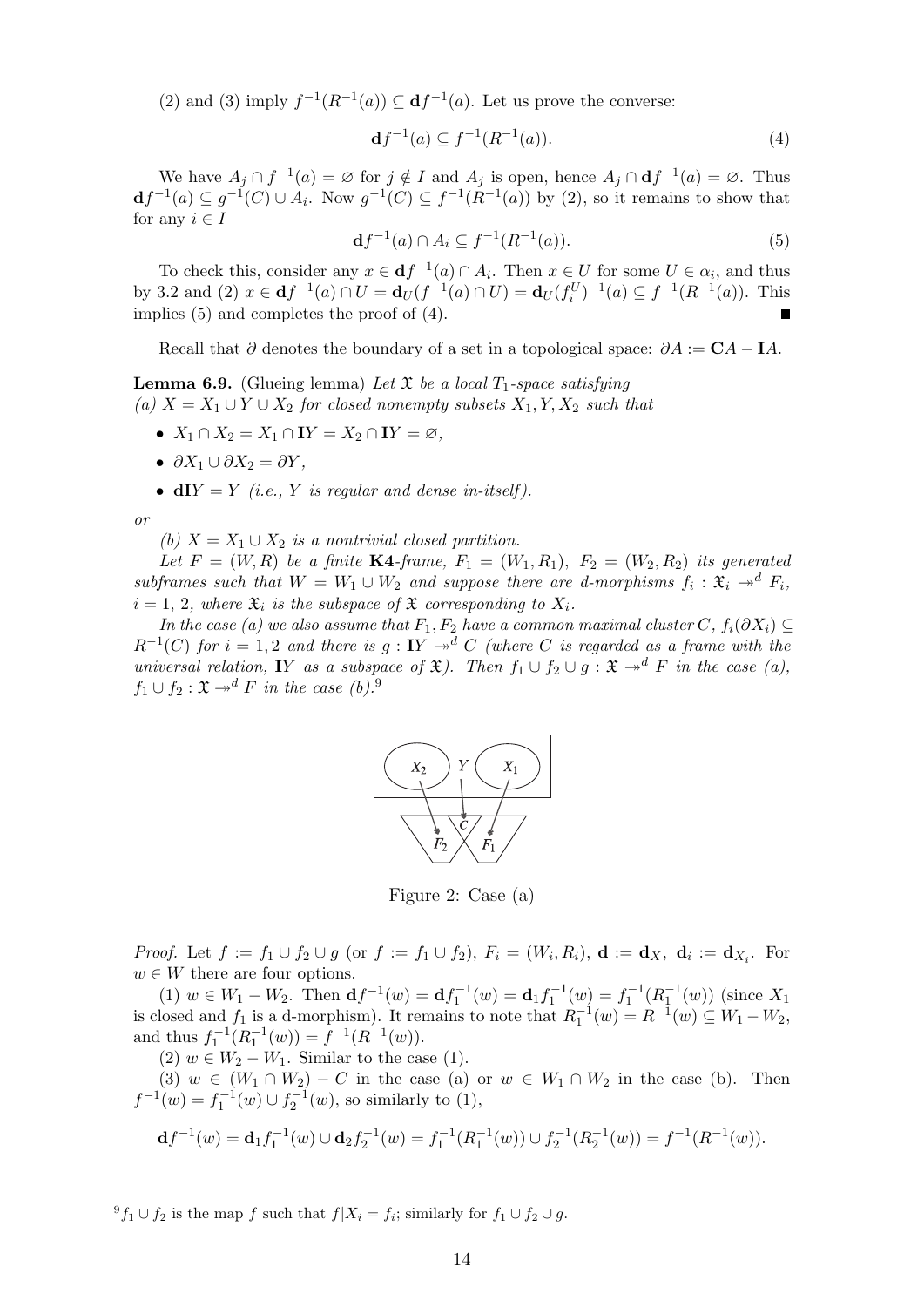(4)  $w \in C$  in case (a). First note that  $\mathbf{d}g^{-1}(w) = Y$ . In fact, g is a d-morphism onto the cluster C, so  $\mathbf{d}_{\text{I}Y}g^{-1}(w) = g^{-1}(C) = \text{I}Y$ . Hence  $\text{I}Y \subseteq \mathbf{d}g^{-1}(w) \subseteq \text{d}\text{I}Y = Y$ , and thus

$$
Y = \mathbf{d}I Y \subseteq \mathbf{d} \mathbf{d} g^{-1}(w) \subseteq \mathbf{d} g^{-1}(w)
$$

by 3.11(2). Next, since  $X_1$ ,  $X_2$  are closed and  $f_1$ ,  $f_2$  are d-morphisms we have

$$
\mathbf{d}f^{-1}(w) = \mathbf{d}f_1^{-1}(w) \cup \mathbf{d}f_2^{-1}(w) \cup \mathbf{d}g^{-1}(w) = \mathbf{d}_1f_1^{-1}(w) \cup \mathbf{d}_2f_2^{-1}(w) \cup Y =
$$
  
=  $f_1^{-1}(R_1^{-1}(w)) \cup f_2^{-1}(R_2^{-1}(w)) \cup Y = f^{-1}(R^{-1}(w)).$ 

The case (b) of the previous lemma can be generalized as follows.

**Lemma 6.10.** Suppose a topological space  $\mathfrak X$  is the disjoint union of open subspaces:  $\mathfrak{X} \;=\; \bigsqcup \; \mathfrak{X}_i.$  Suppose a Kripke **K4**-frame F is the union of its generated subframes: i∈I  $F = \bigcup$ i∈I  $F_i$  and suppose  $f_i : \mathfrak{X}_i \rightarrow^d F_i$ . Then  $\bigcup$ i∈I  $f_i: \mathfrak{X} \rightarrow d F$ .

**Definition 6.11.** Let  $\mathfrak X$  be a topological space,  $F = (W, R, R_D)$  be a frame. Then a surjective map  $f: X \longrightarrow W$  is called a dd-morphism (in symbols,  $f: \mathfrak{X} \rightarrow^{\text{dd}} F$ ) if

- (1)  $f: \mathfrak{X} \rightarrow d(W, R)$  is a d-morphism;
- (2)  $f: (X, \neq_X) \rightarrow (W, R_D)$  is a p-morphism of Kripke frames.

**Lemma 6.12.** If  $f : \mathfrak{X} \to d^d F$ , then  $\text{Ld}_{\neq}(\mathfrak{X}) \subseteq \text{L}(F)$  and for any closed 2-modal A

$$
\mathfrak{X} \vDash A \Leftrightarrow F \vDash A.
$$

Proof. Similar to 6.2 and 2.3.

**Definition 6.13.** A set-theoretic map  $f: X \longrightarrow Y$  is called n-fold at  $y \in Y$  if  $|f^{-1}(y)| =$  $n_i^{10}$  f is called manifold at y if it n-fold for some  $n > 1$ .

**Proposition 6.14.** (1) Let  $G = (X, \neq_X)$ ,  $F = (W, S)$  be Kripke frames such that  $\overline{S} = W^2$ , and let  $f : X \longrightarrow W$  be a surjective function. Then

 $f: G \twoheadrightarrow F$  iff f is manifold exactly at S-reflexive points of F.

(2) Let  $\mathfrak X$  be a  $T_1$ -space,  $F = (W, R, R_D)$  a rooted  $\text{KT}_1$ -frame,  $f : \mathfrak X \to^d (W, R)$ . Then  $f: \mathfrak{X} \rightarrow^{\text{dd}} F$  iff for any strictly R-minimal v

$$
vR_Dv \Leftrightarrow f \text{ is manifold at } v.
$$

(3) If  $\mathfrak X$  is a  $T_1$ -space,  $f : \mathfrak X \to^d F = (W, R)$  and  $R^{-1}(w) \neq \emptyset$  for any  $w \in W$ , then  $f: \mathfrak{X} \rightarrow^{\text{dd}} F_{\forall}$ , where  $F_{\forall} := (W, R, W^2)$ .

*Proof.* (1) Note that f is a p-morphism iff for any  $x \in X$ 

$$
f(X - \{x\}) = S(f(x)) = \begin{cases} W & \text{if } f(x)Sf(x), \\ W - \{f(x)\} & \text{otherwise.} \end{cases}
$$

(2) By (1),  $f : \mathfrak{X} \rightarrow d^d F$  iff

$$
\forall v \in W(vR_D v \Leftrightarrow |f^{-1}(v)| > 1).
$$

The latter equivalence holds whenever  $R^{-1}(v) \neq \emptyset$ . In fact, then by Corollary 6.3,  $df^{-1}(v) = f^{-1}(R^{-1}(v)) \neq \emptyset$ , and thus  $f^{-1}(v)$  is not a singleton (since  $\mathfrak X$  is a  $T_1$ -space).  $R^{-1}(v) \neq \emptyset$  also implies  $vR_Dv$ , by Proposition 4.12.

(3) follows from (2).

After we have proved the main technical results, in the next sections we will study dd-logics of specific spaces.

 $10$ ... denotes the cardinality.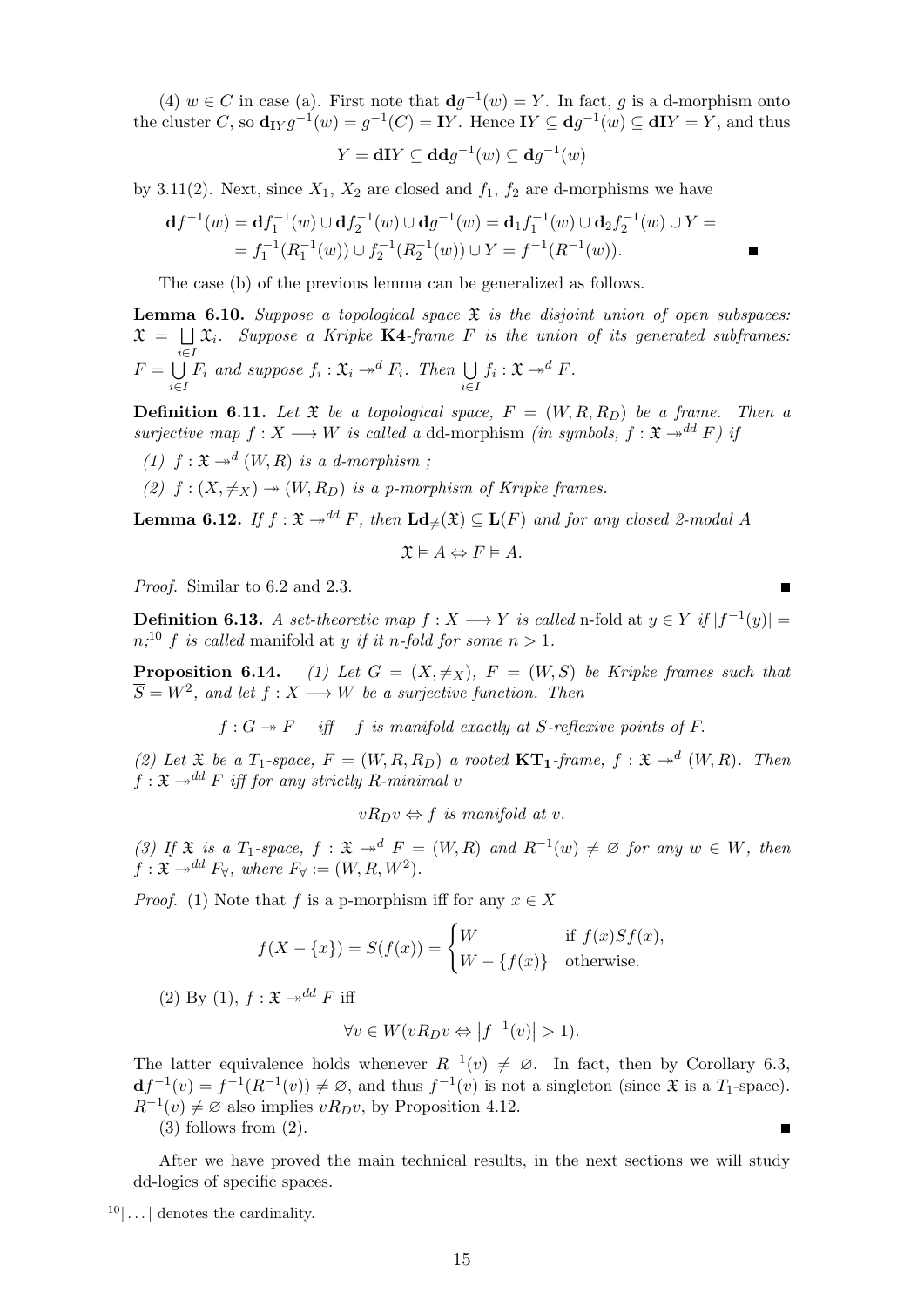# 7 D4 and  $DT_1$  as logics of zero-dimensional densein-themselves spaces

In this section we will prove the d-completeness of  $\mathbf{D4}$  and dd-completeness of  $\mathbf{DT_{1}}$  w.r.t. zero-dimensional spaces. The proof follows rather easily from the previous section and an additional technical fact (Proposition 7.2) similar to the McKinsey–Tarski lemma.

Recall that a (nonempty) topological space  $\mathfrak X$  is called *zero-dimensional* if clopen sets constitute its open base [3]. Zero-dimensional  $T_1$ -spaces with a countable base are subspaces of the Cantor discontinuum, or of the set of irrationals [28].

**Lemma 7.1.** Let  $\mathfrak X$  be a zero-dimensional dense-in-itself Hausdorff space. Then for any n there exists a nontrivial open partition  $\mathfrak{X} = \mathfrak{X}_1 \sqcup \ldots \sqcup \mathfrak{X}_n$ , in which every  $\mathfrak{X}_i$  is also a zero-dimensional dense-in-itself Hausdorff space.

*Proof.* It is sufficient to prove the claim for  $n = 2$  and then apply induction. A densein-itself space cannot be a singleton, so there are two different points  $x, y \in X$ . Since  $\mathfrak{X}$  is  $T_1$  and zero-dimensional, there exists a clopen U such that  $x \in U$ ,  $y \notin U$ . So  $X = U \cup (X - U)$  is a nontrivial open partition. The Hausdorff property, density-in-itself, zero-dimensionality are inherited for open subspaces.

**Proposition 7.2.** Let  $\mathfrak{X}$  be a zero-dimensional dense-in-itself metric space,  $y \in X$ . Let  $\Psi_l$  be the frame consisting of an irreflexive root b and its reflexive successors  $a_0, \ldots, a_{l-1}$ (Fig. 3).



Figure 3: Frame  $\Psi_l$ .

Then there exists  $f : \mathfrak{X} \to^d \Psi_l$  such that  $f(y) = b$  and for every i there is an open partition of  $f^{-1}(a_i)$ , which is dense at y.

*Proof.* Let  $O(a,r) := \{x \in X \mid \rho(a,x) < r\}$ , where  $\rho$  is the distance in  $\mathfrak{X}$ . There exist clopen sets  $Y_0, Y_1, \ldots$  such that

$$
\{y\} \subset \ldots \subset Y_{n+1} \subset Y_n \subset \ldots Y_1 \subset Y_0 = X
$$

and  $Y_n \subseteq O(y, 1/n)$  for  $n > 0$ .

These  $Y_n$  can be easily constructed by induction. Then

$$
\bigcap_{n} Y_n = \{y\}, \text{ and } X - \{y\} = \bigsqcup_{n} X_n,
$$

where  $X_n = Y_n - Y_{n+1}$ . Note that the  $X_n$  are nonempty and open,  $X_n \subseteq O(y, 1/n)$  for  $n > 0$ .

Now define a map  $f: X \longrightarrow \Psi_l$  as follows:

$$
f(x) = \begin{cases} a_{r(n)} & \text{if } x \in X_n; \\ b & \text{if } x = y, \end{cases}
$$

where  $r(n)$  is the remainder of dividing n by l; it is clear that f is surjective.

Let us show that for any  $x$ ,

$$
x \in \mathbf{d}f^{-1}(u) \text{ iff } f(x)Ru. \tag{*}
$$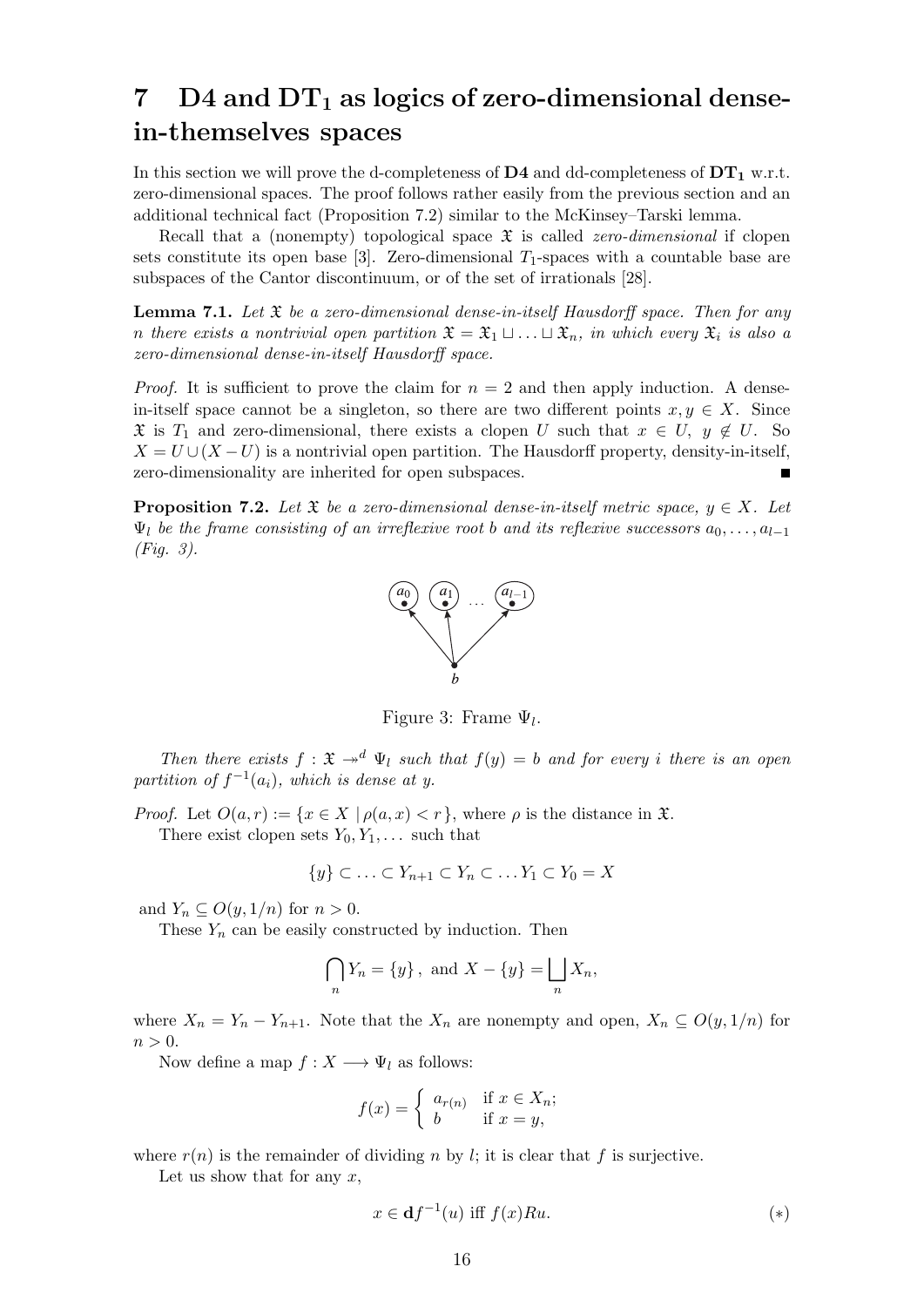(i) Assume that  $u = a_j$ . Then  $f^{-1}(u) = \bigcup$  $\bigcup_{n} X_{nl+j}$ , and

$$
f(x)Ru
$$
 iff  $(f(x) = b$  or  $f(x) = u)$ .

To prove 'if' in (\*), consider two cases.

1. Suppose  $f(x) = u$ ,  $x \in X_{nl+j}$ . Since  $X_{nl+j}$  is nonempty and open, it is dense-initself, and thus  $x \in \mathbf{d}X_{nl+j} \subseteq \mathbf{d}f^{-1}(u)$ .

2. Suppose  $f(x) = b$ , i.e.  $x = y$ . Then  $x \in df^{-1}(u)$ , since  $X_{nl+j} \subseteq O(y, 1/n)$ .

The previous argument also shows that  $\{X_{nl+j} \mid n \geq 0\}$  is an open partition of  $f^{-1}(a_j)$ , which is dense at  $y$ .

To prove 'only if ', suppose  $f(x)Ru$  is not true. Then  $f(x) = a_k$  for some  $k \neq j$ , and so for some  $n, x \in X_n$ ,  $X_n \cap f^{-1}(u) = \emptyset$ . Since  $X_n$  is open,  $x \notin df^{-1}(u)$ .

(ii) Assume that  $u = b$ . Then  $f^{-1}(u) = \{y\}$ , and so  $df^{-1}(u) = \emptyset = f^{-1}(R^{-1}(u))$ .

**Proposition 7.3.** Let  $\mathfrak X$  be a zero-dimensional dense-in-itself separable metric space, F a finite rooted D4-frame. Then there exists a d-morphism  $\mathfrak{X} \rightarrow d \mathfrak{F}$ , which is 1-fold at the root of F if this root is irreflexive.

Proof. By induction on the size of F.

(i) If  $F$  is a finite cluster, the claim follows from Proposition 6.7.

(ii) If  $F = C \cup F_1 \cup \cdots \cup F_l$ , where  $C = \{b_1, \ldots, b_m\}$  is a non-degenerate root cluster,  $F_1, \ldots, F_l$  are the subframes generated by the successors of C, we can apply Lemma 6.8. In fact, every open ball  $U$  in  $\mathfrak X$  is zero-dimensional and dense-in-itself.

(iii) Suppose  $F = \check{b} \cup F_0 \cup \cdots \cup F_{l-1}$ , where b is an irreflexive root of F,  $F_i$  are the subframes generated by the successors of b. There exists  $g: X \rightarrow^d \Psi_l$  by 7.2, with an arbitrary  $y \in X$ . Then  $g^{-1}(a_i)$  is a union of a set  $\alpha_i$  of disjoint open sets, and  $\alpha_i$  is dense at y. If  $U \in \alpha_i$ , then by IH, there exists  $f_i^U: U \to^d F_i$ . Put

$$
f(x) = \begin{cases} b & \text{if } x = y; \\ f_i^U(x) & \text{if } x \in U, \ U \in \alpha_i. \end{cases}
$$

Then similarly to Lemma 6.8 it follows that  $f: X \rightarrow d F$ .

Finally note that if the root of  $F$  is irreflexive, the first step of the construction is case (iii), so the preimage of the root is a singleton.

**Theorem 7.4.** If  $\mathfrak{X}$  is a zero-dimensional dense-in-itself separable metric space, then  $\mathbf{Ld}(\mathfrak{X}) = \mathbf{D4}.$ 

*Proof.* By Propositions 7.3 and 6.2  $\text{Ld}(\mathfrak{X}) \subseteq \text{L}(F)$  for any finite rooted D4-frame F, thus  $\text{Ld}(\mathfrak{X}) \subset \text{D4}$ , since D4 has the fmp. By Lemma 3.11  $\text{D4} \subset \text{Ld}(\mathfrak{X})$ .

**Lemma 7.5.** Let  $\mathfrak X$  be a zero-dimensional dense-in-itself separable metric space,  $F$  a finite **D4**-frame. Then there exists a d-morphism  $\mathfrak{X} \rightarrow^d F$ , which is 1-fold at all strictly minimal points.

*Proof.*  $F = F_1 \cup ... \cup F_n$  for different finite rooted **D4**-frames  $F_i$ . By Lemma 7.1,  $\mathfrak{X} =$  $\mathfrak{X}_1 \sqcup \ldots \sqcup \mathfrak{X}_n$  for zero-dimensional dense-in-themselves subspaces  $\mathfrak{X}_i$ , which are also metric and separable. By Proposition 7.3, we construct  $f_i : \mathfrak{X}_i \to^d F_i$ . Then by Lemma 6.10,  $\bigcup_{i=1}^{n} f_i : \mathfrak{X} \to^d F$ . Every strictly minimal point of F is an irreflexive root of a unique  $F_i$ , so  $i=1$ its preimage is a singleton.

**Proposition 7.6.** Let  $\mathfrak{X}$  be a zero-dimensional dense-in-itself separable metric space,  $F \in \mathfrak{F}_0$  a finite  $DT_1$ -frame. Then there exists a dd-morphism  $\mathfrak{X} \rightarrow \overline{d}d$   $F$ .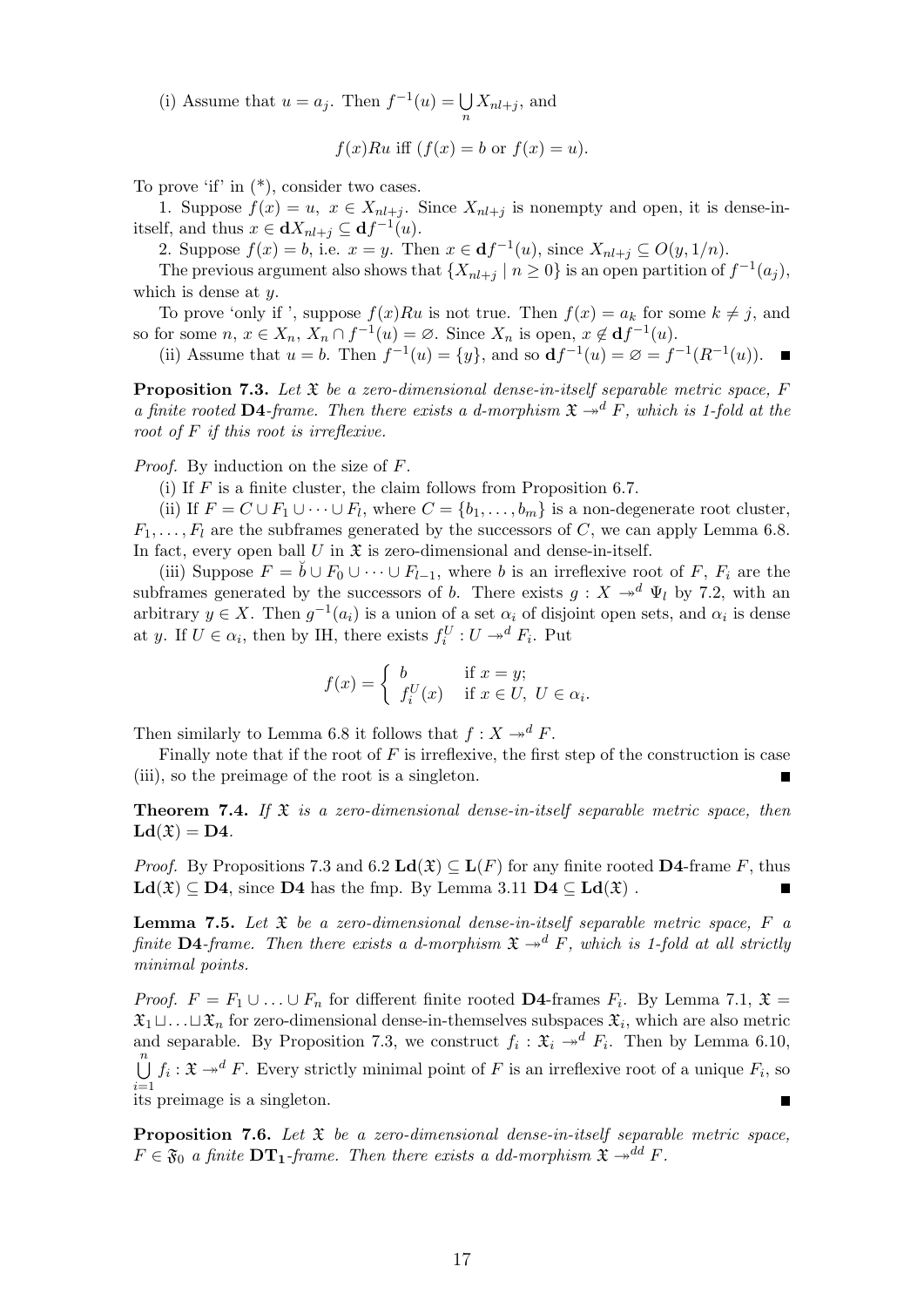*Proof.* We slightly modify the proof of the previous lemma. Let  $F = (W, R, R_D)$ ,  $G =$  $(W, R)$ . Then  $G = G_1 \cup ... \cup G_n$  for different cones  $G_i$ . We call  $G_i$  special if its root is strictly R-minimal and R<sub>D</sub>-reflexive. We may assume that exactly  $G_1, \ldots, G_m$  are special. Then we count them twice and present G as  $G_1 \cup G'_1 \cup \ldots \cup G_m \cup G'_m \cup G_{m+1} \cup \ldots \cup G_n$ , where  $G'_i = G_i$  for  $i \leq m$  (or as  $G_1 \cup G'_1 \cup ... \cup G_m \cup G'_m$  if  $m = n$ ).

Now we can argue as in the proof of Lemma 7.5. By Lemma 7.1,  $\mathfrak{X} = \mathfrak{X}_1 \sqcup \mathfrak{X}_1' \sqcup \ldots \sqcup$  $\mathfrak{X}_m \sqcup \mathfrak{X}'_m \sqcup \mathfrak{X}_{m+1} \sqcup \ldots \sqcup \mathfrak{X}_n$  for zero-dimensional dense-in-itself separable metric  $\mathfrak{X}_i, \mathfrak{X}'_i$ . By Proposition 7.3, we construct the maps  $f_i : \mathfrak{X}_i \to^d G_i$ ,  $f'_i : \mathfrak{X}'_i \to^d G'_i$ , which are 1-fold at irreflexive roots; hence by Lemma 6.10,  $f: \mathfrak{X} \to^d G$  for  $f := \bigcup_{i=1}^n f_i \cup \bigcup_{i=1}^m f'_i$ .

Every strictly minimal point  $a \in G$  is an irreflexive root of a unique  $G_i$ . If a is  $R_{D}$ irreflexive, then  $G_i$  is not special, so  $f^{-1}(a) = f_i^{-1}(a)$  is a singleton. If a is  $R_D$ -reflexive, then  $G_i$  is special, so  $f^{-1}(a) = f_i^{-1}(a) \cup (f_i')^{-1}(a)$ , and thus f is 2-fold at a. Therefore,  $f: \mathfrak{X} \rightarrow d^d F$  by Proposition 6.14.

**Lemma 7.7.** Let  $M = (W, R, R_D, \varphi)$  be a rooted Kripke model over a basic frame<sup>11</sup> validating  $AT_1$ ,  $\Psi$  a set of 2-modal formulas closed under subformulas. Let  $M' = (W', R', R_D', \theta')$ be a filtration of M through  $\Psi$  described in Lemma 2.4<sup>12</sup>. Then the frame  $(W', R', R'_{D})$  is also basic and validates  $AT_1$ .

*Proof.* In fact, R' is transitive by definition. For any two different  $a, b \in W'$  we have  $aR'_{D}b$ , since  $xR_{D}y$  for any  $x \in a$ ,  $y \in b$  (as  $F \in \mathfrak{F}_{0}$ ).

Next, note that if a is  $R'_D$ -irreflexive, then  $a = \{x\}$  for some  $R_D$ -irreflexive x. In this case, since  $(W, R, R_D) \models AT_1$ , there is no y such that yRx (Proposition 4.12), hence  $(R')^{-1}(a) = \emptyset$ , and thus  $(W', R', R'_{D}) \models AT_1$ .

Finally,  $R' \subseteq R'_D$ . In fact, all different points in  $F'$  are  $R'_D$ -related, so it remains to show that every  $R'_{D}$ -irreflexive point is R'-irreflexive. As noted above, such a point is a singleton class  $x^{\sim} = \{x\}$ , where x is  $R_D$ -irreflexive. Then x is R-minimal, so in W' there is no loop of the form  $x^{\sim} \underline{R} x_1 \underline{R} \ldots \underline{R} x^{\sim}$ , and thus  $x^{\sim}$  is  $R'$ -irreflexive.

By a standard argument Lemma 7.7 implies

**Theorem 7.8.** Every logic of the form  $KT_1 + A$ , where A is a closed 2-modal formula, has the finite model property.

**Theorem 7.9.** Let  $\mathfrak X$  be a zero-dimensional dense-in-itself separable metric space. Then  $\mathbf{Ld}_{\neq}(\mathfrak{X}) = \mathbf{DT}_{1}.$ 

*Proof.* For any finite  $DT_1$ -frame F we have  $\mathbf{Ld}_{\neq}(\mathfrak{X}) \subseteq \mathbf{L}(F)$  by Proposition 7.6 and Lemma 6.12. By the previous theorem,  $DT_1$  has the fmp, so  $Ld_{\neq}(\mathfrak{X}) \subseteq DT_1$ . Since  $\mathfrak{X} \models^d \mathbf{DT}_1$  (Proposition 4.11), it follows that  $\mathbf{Ld}_{\neq}(\mathfrak{X}) = \mathbf{DT}_1$ .

**Proposition 7.10.** [8, Lemma 3.1] Every countable<sup>13</sup> rooted K4-frame is a d-morphic image of a subspace of Q.

To apply this proposition to the language with the difference modality, we need to examine the preimage of the root for the constructed morphism. Fortunately, in the proof of Proposition 7.10 in [8] the preimage of a root r is a singleton iff r is irreflexive.

**Lemma 7.11.** Let F be a countable  $K4$ -frame. Then there exists a d-morphism from a subspace of  $Q$  onto  $F$ , which is 1-fold at all strictly minimal points.

<sup>11</sup>Basic frames were defined in Section 4.

<sup>&</sup>lt;sup>12</sup>Recall that R' is the transitive closure of <u>R</u>,  $R'_D = R_D$ .

<sup>&</sup>lt;sup>13</sup>In this chapter, as well as in [8], 'countable' means 'of cardinality at most  $\aleph_0$ '.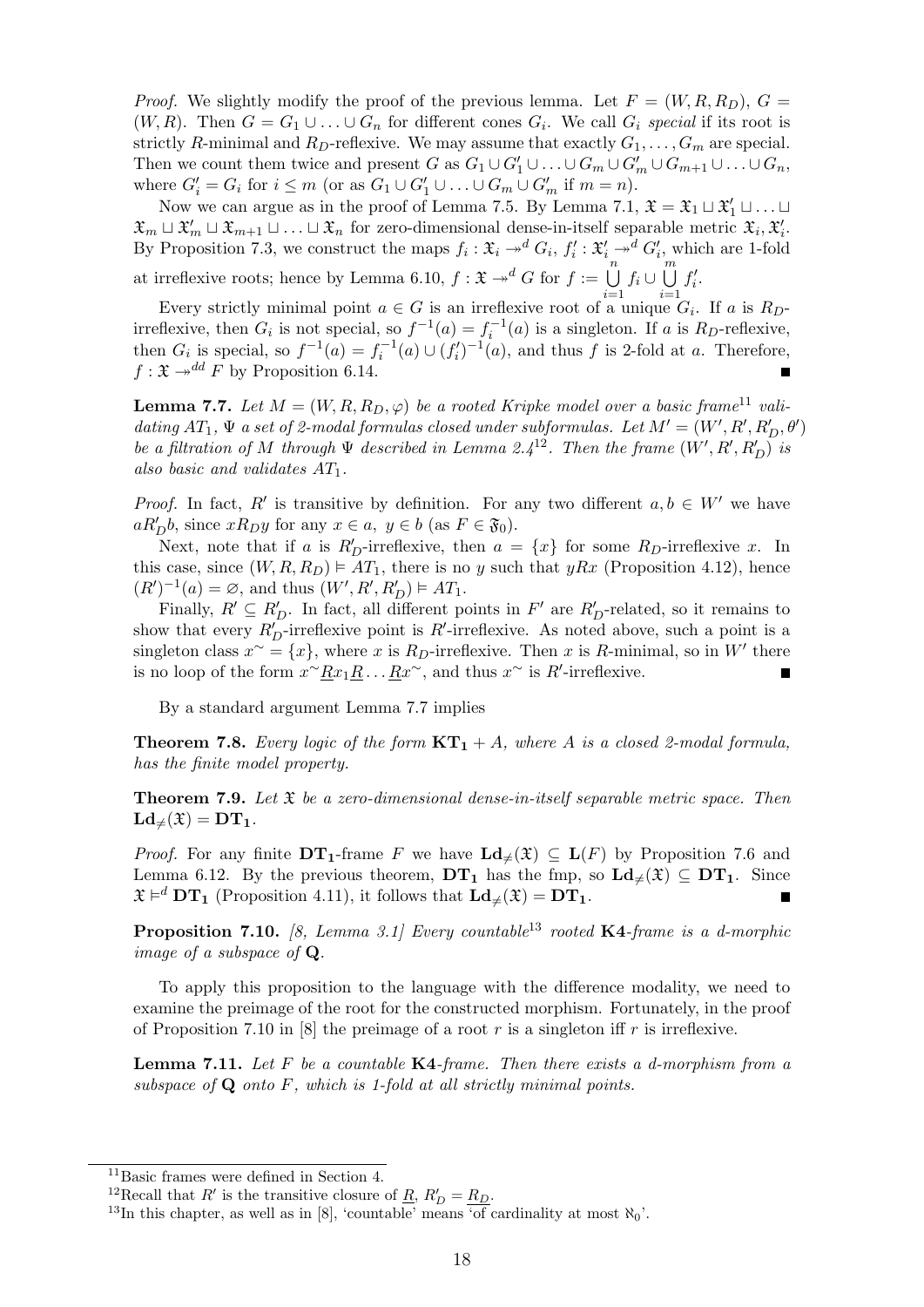*Proof.* Similar to Lemma 7.5. We can present  $F$  as a countable union of different cones  $\bigcup F_i$  and Q as a disjoint union  $\bigcup \mathfrak{X}_i$  of spaces homeomorphic to Q. By Proposition  $i∈I$   $i∈I$ 7.10 (and the remark after it), for each i there exists  $f_i: \mathcal{Y}_i \to^d F_i$  for some subspace  $\mathcal{Y}_i \subseteq \mathfrak{X}_i$  such that  $f_i$  is 1-fold at the root  $r_i$  of  $F_i$  if  $r_i$  is irreflexive. Now by Lemma 6.10  $f := \bigcup f_i : \bigcup Y_i \to^d F$ , and f is 1-fold at all strictly minimal points of F (i.e., the i∈I i∈I irreflexive  $r_i$ ) — since every  $r_i$  belongs only to  $F_i$ , so  $f^{-1}(r_i) = f_i^{-1}(r_i)$ .

**Proposition 7.12.** Let F be a countable  $KT_1$ -frame. Then there exists a dd-morphism from a subspace of  $Q$  onto  $F$ .

*Proof.* Similar to Proposition 7.6. If  $F = (W, R, R_D)$ , the frame  $G = (W, R)$  is a countable union of different cones. There are two types of cones: non-special  $G_i$  ( $i \in I$ ) and special (with strictly R-minimal and R<sub>D</sub>-reflexive roots)  $H_i$  ( $j \in J$ ):

$$
G = \bigcup_{i \in I} G_i \cup \bigcup_{j \in J} H_j.
$$

Then we duplicate all special cones

$$
G = \bigcup_{i \in I} G_i \cup \bigcup_{j \in J} H_j \cup \bigcup_{j \in J} H'_j
$$

 $\mathcal{Z}'_j \rightarrow^d F$ . This map is 1-fold and as in the proof of 7.11, construct  $f: \Box$  $\mathcal{Y}_i \sqcup \bigsqcup$  $\mathcal{Z}_j \sqcup \bigsqcup$ i∈I j∈J j∈J exactly at all  $R_D$ -irreflexive points, so it is a dd-morphism onto  $F$ .  $\blacksquare$ 

Corollary 7.13. Ld<sub> $\neq$ </sub>(all T<sub>1</sub>-spaces) = KT<sub>1</sub>.

*Proof.* Note that  $KT_1$  is complete w.r.t. countable frames and every subspace of  $Q$  is  $T_1$ .

**Proposition 7.14.** Let  $\Lambda = KT_1 + \Gamma$  be a consistent logic, where  $\Gamma$  is a set of closed formulas. Then  $\Lambda$  is dd-complete w.r.t. subspaces of  $\mathbf{Q}$ .

Proof. Since every closed formula is canonical, Λ is Kripke complete. So for every formula  $A \notin \Lambda$  there is a frame  $F_A$  such that  $F_A \models \Lambda$  and  $F_A \not\models A$ . By Proposition 7.12, there is a subspace  $\mathfrak{X}_A \subseteq \mathbf{Q}$  and  $f_A : \mathfrak{X}_A \to^{dd} F_A$ . Then  $\mathfrak{X}_A \not\models A$ ,  $\mathfrak{X}_A \models \Lambda$  by Lemma 6.12. Therefore  $\mathbf{Ld}_{\neq}(\mathcal{K}) = \Lambda$  for  $\mathcal{K} := \{ \mathfrak{X}_A \mid A \notin \Lambda \}.$  $\blacksquare$ 

Remark 7.15. A logic of the form described in Proposition 7.14 is dd-complete w.r.t. a set of subspaces of Q. This set may be non-equivalent to a single subspace. For example, there is no subspace  $\mathfrak{X} \subseteq \mathbf{Q}$  such that  $\mathbf{KT}_1 = \mathbf{Ld}_{\neq}(\mathfrak{X})$ . In fact, consider

$$
A := [\neq] \Box \bot \land \Box \bot.
$$

Then A is satisfiable in  $\mathfrak{X}$  iff  $\mathfrak{X} \models^d A$  iff  $\mathfrak{X}$  is discrete. So A is consistent in  $KT_1$ . Now if  $KT_1 = Ld_{\neq}(\mathfrak{X})$ , then A must be satisfiable in  $\mathfrak{X}$ , hence  $\mathfrak{X} \models^d A$ ; but  $KT_1 \not\vdash A$ , and so we have a contradiction.

## 8 Connectedness

Connectedness was the first example of a property expressible in cu-logic, but not in clogic. The corresponding connectedness axiom from [38] will be essential for our further studies. In this section we show that it is weakly canonical, i.e., valid in weak canonical frames — a fact not mentioned in [38].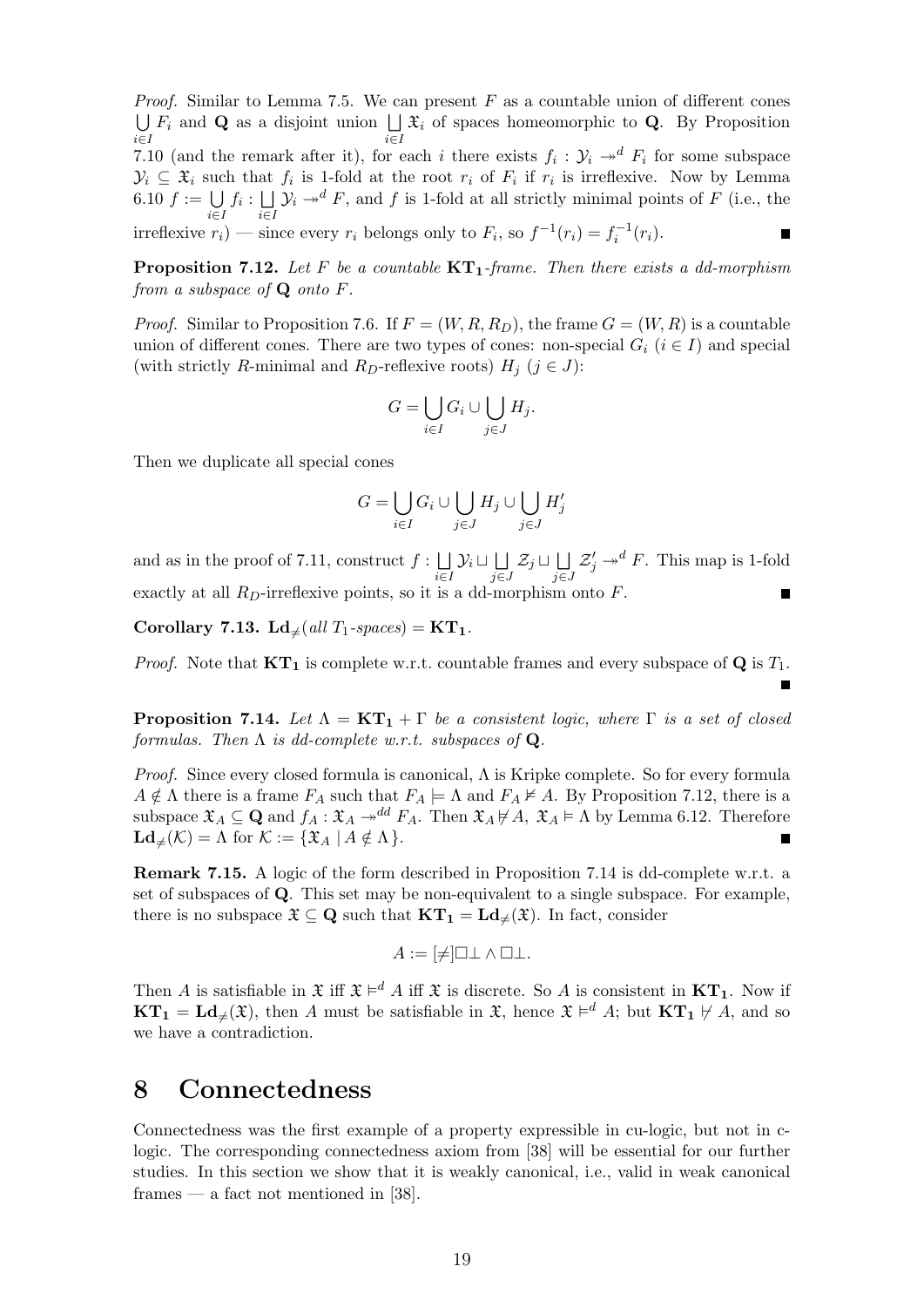**Lemma 8.1.** [38] A topological space  $\mathfrak{X}$  is connected iff  $\mathfrak{X} \models^c AC$ , where

$$
AC := [\forall](\Box p \lor \Box \neg p) \to [\forall] p \lor [\forall] \neg p.
$$

For the case of Alexandrov topology there is an equivalent definition of connectedness in relational terms.

**Definition 8.2.** For a transitive Kripke frame  $F = (W, R)$  we define the comparability relation  $R^{\pm} := R \cup R^{-1} \cup I_W$ . F is called connected if the transitive closure of  $R^{\pm}$  is universal. A subset  $V \subseteq W$  is called connected in F if the frame  $F|V$  is connected. A 2-modal frame  $(W, R, S)$  is called  $(R)$ -connected if  $(W, R)$  is connected.

Thus F is connected iff every two points x, y can be connected by a non-oriented path (which we call just a path), a sequence of points  $x_0x_1 \ldots x_n$  such that  $x = x_0R^{\pm}x_1 \ldots R^{\pm}x_n =$  $y$ .

From [38] and Proposition 4.9 we obtain

**Lemma 8.3.** (1) For an S4-frame F, the associated space  $N(F)$  is connected iff F is connected.

(2) For a K4-frame F,  $F_{\forall} \models AC^{\sharp u}$  iff F is connected.

**Lemma 8.4.** Let  $M = (W, R, R_D, \theta)$  be a rooted generated submodel of m-weak canonical model for a modal logic  $\Lambda \supseteq \textbf{K4D}^+$ . Then

- (1) Every R-cluster in M is finite of cardinality at most  $2^m$ .
- $(2)$   $(W, R)$  has finitely many R-maximal clusters.
- (3) For each R-maximal cluster C in M there exists an m-formula  $\beta(C)$  such that:

$$
\forall x \in M \ (M, x \models \beta(C) \Leftrightarrow x \in \overline{R}^{-1}(C)).
$$

The proof is similar to [11, Section 8.6].

Lemma 8.5. Every rooted generated subframe of a weak canonical frame for a logic  $\Lambda \supseteq \textbf{K4D}^+ + AC^{\sharp u}$  is connected.

*Proof.* Let M be a weak canonical model for  $\Lambda$ ,  $M_0$  its rooted generated submodel with the frame  $F = (W, R, R_D)$ , and suppose F is disconnected. Then there exists a nonempty proper clopen subset V in the space  $N(W, \overline{R})$ . Let  $\Delta$  be the set of all R-maximal clusters in V and put

$$
B:=\bigvee_{C\in \Delta}\beta(C).
$$

Then B defines V in  $M_0$ , i.e.,  $V = \overline{R}^{-1}(\bigcup \Delta)$ . In fact,  $\bigcup \Delta \subseteq V$  implies  $\overline{R}^{-1}(\bigcup \Delta) \subseteq V$ , since V is closed. The other way round,  $V \subseteq \overline{R}^{-1}(\bigcup \Delta)$ , since for any  $v \in V$ ,  $\overline{R}(v)$ contains an R-maximal cluster  $C \in \Delta$ , and  $\overline{R}(v) \subseteq V$  as V is open.

So  $w \models B$  for any  $w \in V$ , and since V is open,  $w \models \Box B$ . By the same reason,  $w \models \overline{\Box} \neg B$  for any  $w \notin V$ . Hence

$$
M_0 \models [\forall] (\overline{\Box} B \vee \overline{\Box} \neg B).
$$

By Proposition 2.6 all substitution instances of  $AC$  are true in  $M_0$ . So we have

$$
M_0 \models [\forall] (\overline{\Box} B \lor \overline{\Box} \neg B) \rightarrow [\forall] B \lor [\forall] \neg B,
$$

and thus

$$
M_0 \models [\forall] B \lor [\forall] \neg B.
$$

This contradicts the fact that  $V$  is a nonempty proper subset of  $W$ .

In d-logic instead of connectedness we can express some its local versions; they will be considered in the next section.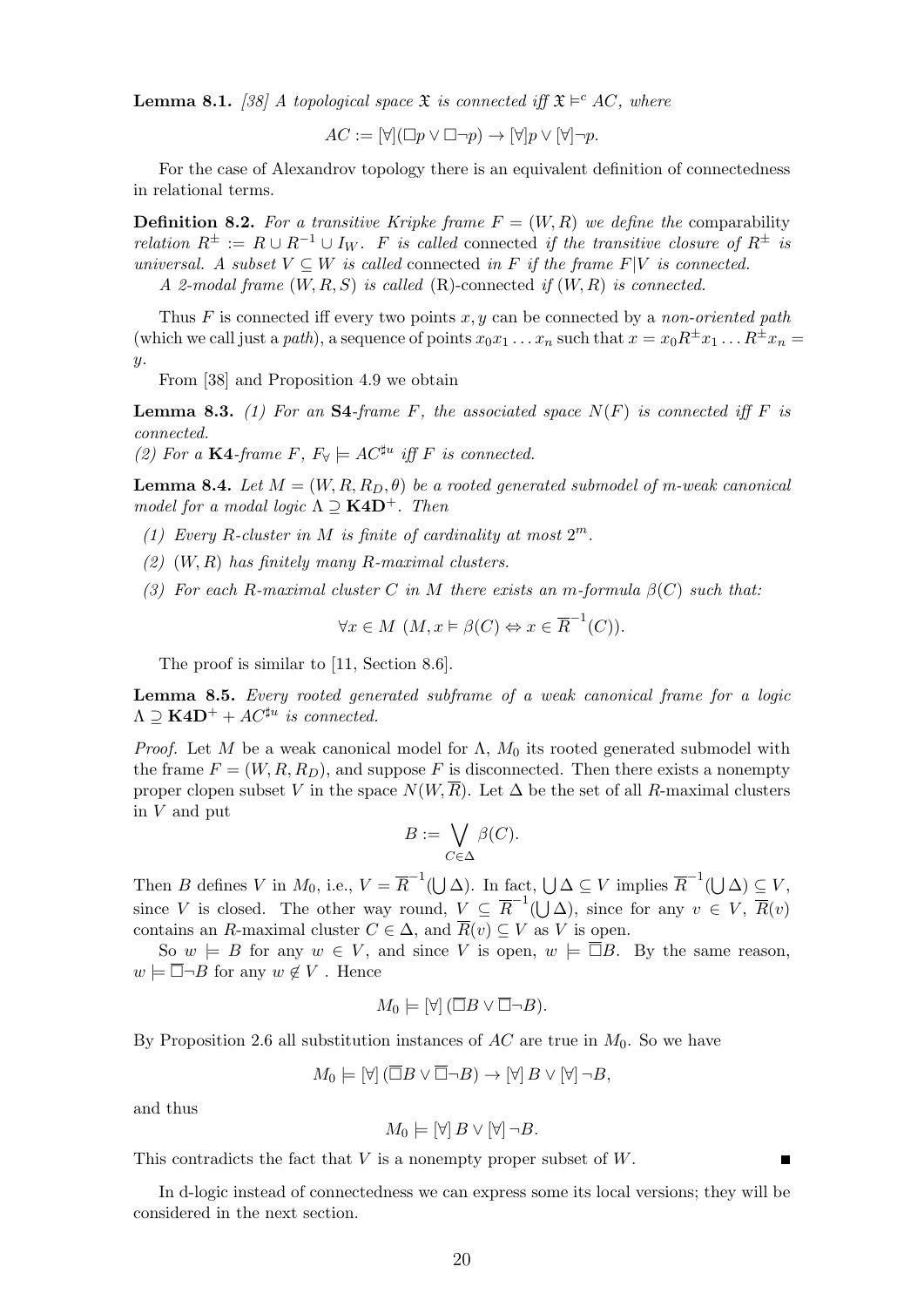#### 9 Kuratowski formula and local 1-componency

In this section we briefly study Kuratowski formula distinguishing  $\mathbf{R}$  from  $\mathbf{R}^2$  in d-logic. Here the main proofs are similar to the previous section, so most of the details are left to the reader.

Definition 9.1. We define Kuratowski formula as

 $Ku := \Box(\overline{\Box} p \vee \overline{\Box} \neg p) \rightarrow \Box p \vee \Box \neg p.$ 

The spaces validating Ku are characterized as follows [31].

**Lemma 9.2.** For a topological space  $\mathfrak{X}, \mathfrak{X} \models^d Ku$  iff

for any  $x \in X$  and any open neighbourhood U of x, if  $U - \{x\}$  is a disjoint union  $V_1 \cup V_2$ of sets open in the subspace  $U - \{x\}$ , then there exists a neighbourhood<sup>14</sup>  $V \subseteq U$  of x such that  $V - \{x\} \subseteq V_1$  or  $V - \{x\} \subseteq V_2$ .

**Definition 9.3.** A topological space  $\mathfrak{X}$  is called locally connected if every neighbourhood of any point x contains a connected neighbourhood of x. Similarly,  $\mathfrak X$  is called locally 1component if every punctured neighbourhood of any point x contains a connected punctured neighbourhood of x.

It is well known  $\lceil 3 \rceil$  that in a locally connected space every neighbourhood U of any point x contains a connected *open* neighbourhood of x (e.g. the connected component of  $x$  in  $\mathbf{I}U$ ).

**Lemma 9.4.** If  $\mathfrak{X}$  is locally 1-component, then  $\mathfrak{X} \models^d Ku$ .

The proof is straightforward, and we leave it to the reader.

**Lemma 9.5.** (1) Every space d-validating Ku has the following non-splitting property: (NSP) If an open set U is connected,  $x \in U$  and  $U - \{x\}$  is open, then  $U - \{x\}$  is connected.

(2) Suppose  $\mathfrak X$  is locally connected and local  $T_1$ . Then (NSP) holds in  $\mathfrak X$  iff  $\mathfrak X$  is locally 1-component iff  $\mathfrak{X} \models^d K u$ .

*Proof.* (1) We assume  $\mathfrak{X} \models^d K u$  and check (NSP). Suppose U is open and connected,  $U^{\circ} := U - \{x\}$  is open, and consider a partition  $U^{\circ} = U_1 \cup U_2$  for open  $U_1, U_2$ . By 9.2 there exists an open  $V \subseteq U$  containing x such that  $V \subseteq \{x\} \cup U_1$  or  $V \subseteq \{x\} \cup U_2$ . Consider the first option (the second one is similar). We have a partition

$$
U = (\{x\} \cup U_1) \cup U_2,
$$

and  $\{x\} \cup U_1 = V \cup U_1$ , so  $\{x\} \cup U_1$  is open. Hence by connectedness,  $U = \{x\} \cup U_1$ , i.e.,  $U^{\circ} = U_1$ . Therefore,  $U^{\circ}$  is connected.

(2) It suffices to show that (NSP) implies the local 1-componency. Consider  $x \in X$ and its neighbourhood  $U_1$ . Since  $\mathfrak X$  is local  $T_1$ ,  $U_1$  contains an open neighborhood  $U_2$ , in which x is closed, i.e.,  $\mathbf{C}\{x\} \cap U_2 = \{x\}$ . By the local connectedness,  $U_2$  contains a connected open neighbourhood  $U_3$ , and again  $\mathbb{C}\{x\} \cap U_3 = \{x\}$ ; thus  $U_3 - \{x\}$  is open. Eventually,  $U_3 - \{x\}$  is connected, by (NSP).

**Remark 9.6.** The  $(n-th)$  generalized Kuratowski formula is the following formula in variables  $p_0, \ldots, p_n$ 

$$
K u_n := \Box \bigvee_{k=0}^n \overline{\Box} Q_k \to \bigvee_{k=0}^n \Box \neg Q_k,
$$

 $14$ In [31] neighbourhoods are supposed open, but this does not matter here, since every neighbourhood contains an open neighbourhood.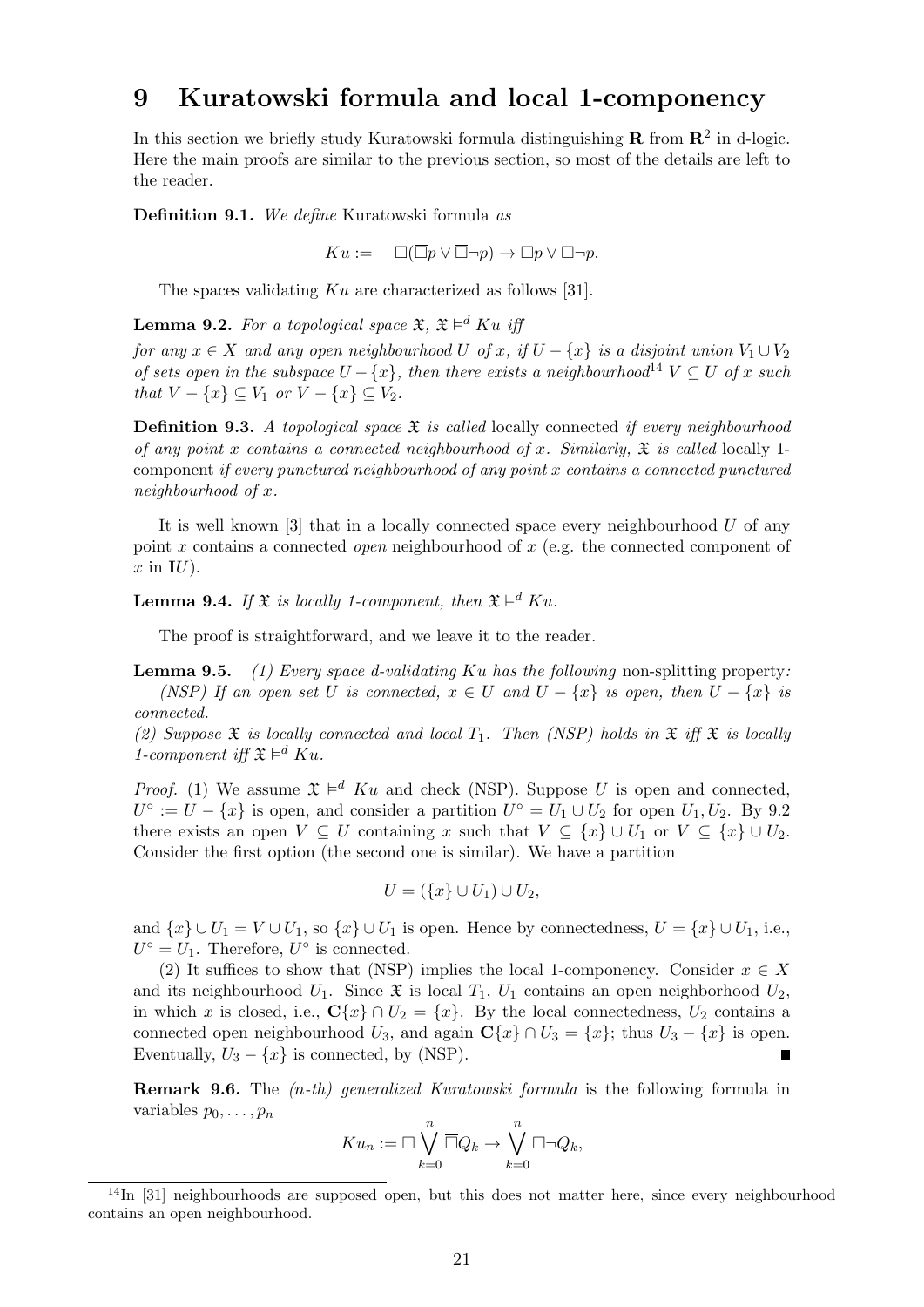where  $Q_k := p_k \wedge \wedge$  $j{\neq}k$  $\neg p_j$ .

The formula  $Ku_1$  is related to the equality found by Kuratowski [27]:

$$
(*) \quad \mathbf{d}((x \cap \mathbf{d}(-x)) \cup (-x \cap \mathbf{d}x)) = \mathbf{d}x \cap \mathbf{d}(-x),
$$

which holds in every algebra  $DA(\mathbf{R}^n)$  for  $n > 1$ , but not in  $DA(\mathbf{R})$ . This equality corresponds to the modal formula

$$
Ku' := \diamondlearrowleft((p \land \diamondsuit \neg p) \lor (\neg p \land \diamondsuit p)) \leftrightarrow \diamondsuit p \land \diamondsuit \neg p,
$$

and one can show that  $\mathbf{D4} + K u' = \mathbf{D4} + K u_1 = \mathbf{D4} + K u$ .

**Remark 9.7.** The class of spaces validating  $Ku_n$  is described in [31]. In particular, it is valid in all locally n-component spaces defined as follows.

A neighbourhood U of a point x in a topological space is called *n*-component at x if the punctured neighbourhood  $U - \{x\}$  has at most n connected components. A topological space is called *locally n-component* if the *n*-component neighbourhoods at each of its point constitute a local base (i.e., every neighbourhood contains an  $n$ -component neighbourhood).

**Lemma 9.8.** [31] For a transitive Kripke frame  $(W, R)$ 

 $(W, R) \models Ku$  iff for any R-irreflexive x, the subset  $R(x)$  is connected (in the sense of Definition 8.2).

**Theorem 9.9.** The logics  $K4 + Ku$ ,  $D4 + Ku$  are weakly canonical, and thus Kripke complete.

A proof of 9.9 based on Lemma 9.8 and a 1-modal version of Lemma 8.4 is straightforward, cf. [37] or [31] (the latter paper proves the same for  $Ku_n$ ).

Hence we obtain

**Theorem 9.10.** The logic  $DT_1K := DT_1 + Ku$  is weakly canonical, and thus Kripke complete.

*Proof.* (Sketch.) For the axiom  $Ku$  the argument from the proof of 9.9 is still valid due to definability of all maximal clusters (Lemma 8.4). The remaining axioms are Sahlqvist formulas. D

**Theorem 9.11.** The logic  $DT_1CK := DT_1K + AC^{\sharp u}$  is weakly canonical, and thus Kripke complete.

П

Proof. We can apply the previous theorem and Lemma 8.5.

Completeness theorems from this section can be refined: in the next section we will prove the fmp for the logics considered above.

# 10 The finite model property of D4K,  $DT_1K$ , and  $DT_1CK$

For the logic  $D4+Ku$  the first proof of the fmp was given in [37]. Another proof (also for  $\mathbf{D4}+Ku_n$ ) was proposed by M. Zakharyaschev [42]; it is based on a general and powerful method.

In this section we give a simplified version of the proof from [37]. It is based on a standard filtration method, and the same method is also applicable to 2-modal logics  $DT_1K$ ,  $DT_1CK$ .

**Theorem 10.1.** The logics  $DT_1K$  and  $DT_1CK$  have the finite model property.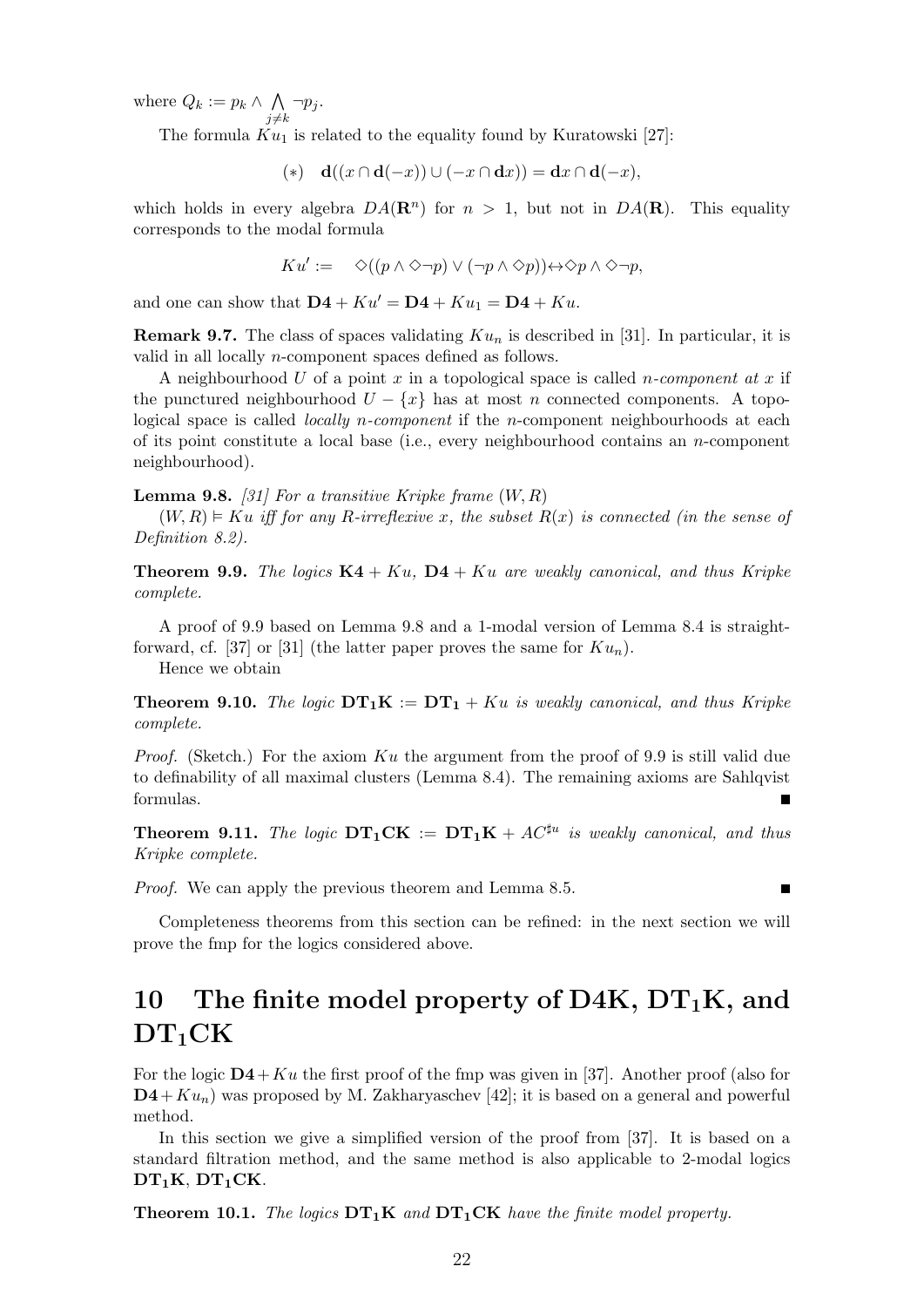*Proof.* Let  $\Lambda$  be one of these logics. Consider an m-formula  $A \notin \Lambda$ . Take a generated submodel  $M = (W, R, R_D, \varphi)$  of the m-restricted canonical model of  $\Lambda$  such that  $M, u \not\vdash A$ for some  $u$ . As we know, its frame is basic and its  $R$ -maximal clusters are definable (Lemma 8.4).

Put

 $\Psi_0 := \{\beta(C) \mid C \text{ is an } R\text{-maximal cluster in } M \},$  $\Psi_1 := \{A\} \cup \{\overline{\Box}\gamma \mid \gamma \text{ is a Boolean combination of formulas from } \Psi_0\},\$  $\Psi :=$  the closure of  $\Psi_1$  under subformulas.

The set  $\Psi$  is obviously finite up to equivalence in  $\Lambda$ .

Take the filtration  $M' = (W', R', R'_D, \varphi')$  of M through  $\Psi$  as in Lemma 7.7. By that lemma,  $F' := (W', R', R'_D) \models \mathbf{KT}_1$ . The seriality of  $R'$  easily follows from the seriality of R.

Next, if  $\Lambda = DT_1CK$ , the frame  $(W, R, R_D)$  is connected by Lemma 8.5. So for any  $x, y \in W$  there is an R-path from x to y. aRb implies  $a^{\sim}R'b^{\sim}$ , so there is an R'-path from  $x^{\sim}$  to  $y^{\sim}$  in F'. Therefore  $F' \models AC^{\sharp u}$ . It remains to show that  $F' \models Ku$ . Consider an R'-irreflexive point  $x^{\sim} \in W'$  and assume that  $R'(x^{\sim})$  is disconnected. Let V be a nonempty proper connected component of  $R'(x^{\sim})$ . Consider

$$
\Delta := \{ C \mid \exists y (y^{\sim} \in V \& C \subseteq R(y) \& C \text{ is an } R\text{-maximal cluster in } M) \};
$$
  

$$
B := \bigvee_{C \in \Delta} \beta(C),
$$

where  $\beta(C)$  is from Lemma 8.4. Note that

(1)  $z \in C \& C \in \Delta \Rightarrow z^{\sim} \in V$ .

In fact, if  $C \in \Delta$ , then for some  $y^{\sim} \in V$  we have  $yRz$ ; hence  $y^{\sim}R'z^{\sim}$ , so  $z^{\sim} \in V$ , by the connectedness of V.

Let us show that for any  $y^{\sim} \in R'(x^{\sim})$ 

$$
(2) \quad M',y^{\sim} \models B \ \ \text{iff} \ \ M,y \models B \ \ \text{iff} \ \ y^{\sim} \in V,
$$

i.e., *B* defines *V* in  $R'(x^{\sim})$ .

The first equivalence holds by the Filtration Lemma, since  $B \in \Psi_1$ .

Let us prove the second equivalence. To show 'if', suppose  $y^{\sim} \in V$ . By Lemma 2.9, in the restricted canonical model there is a maximal cluster  $C$  R-accessible from  $y$ ; then  $M, y \models \beta(C)$ . We have  $C \in \Delta$ , and thus  $M, y \models B$ .

To show 'only if', suppose  $y^{\sim} \notin V$ , but  $M, y \models B$ . Then  $M, y \models \beta(C)$ , for some  $C \in \Delta$ , hence  $C \subseteq R(y)$ , i.e.,  $yRz$  for some (and for all)  $z \in C$ ; so it follows that  $y^{\sim}R'z^{\sim}$ . Thus y<sup>∼</sup> and z<sup>∼</sup> are in the same connected component of  $R'(x^{\sim})$ , which implies  $z^{\sim} \notin V$ . However,  $z^{\sim} \in V$  by (1), leading to a contradiction.

By Proposition 2.6 all substitution instances of  $Ku$  are true in M. So

$$
M \vDash Ku(B) := \Box(\overline{\Box}B \vee \overline{\Box} \neg B) \to \Box B \vee \Box \neg B.
$$

Consider an arbitrary  $y \in R(x)$ . Then for any  $z \in R(y)$ ,  $y^{\sim}$  and  $z^{\sim}$  are in the same connected component of  $R'(x^{\sim})$ . Thus y<sup>~</sup> and z<sup>~</sup> are both either in V or not in V, and so by (2), both of them satisfy either B or  $\neg B$ . Hence  $M, y \models \Box B \vee \Box \neg B$ . Therefore, x satisfies the premise of  $Ku(B)$ . Consequently, x must satisfy the conclusion of  $Ku(B)$ . Thus  $M, x \models \Box B$  or  $M, x \models \Box \neg B$ . Since  $\Box B, \Box \neg B \in \Psi_1$ , the Filtration Lemma implies  $M', x^{\sim} \models \Box B$  or  $M', x^{\sim} \models \Box \neg B$ . Eventually by (2),  $V = R'(x^{\sim})$  or  $V = \emptyset$ , which contradicts the assumption about V.

To conclude the proof, note that  $A \in \Psi$ , so by the Filtration Lemma  $M', u^{\sim} \nvdash A$ . As we have proved,  $F' \models \Lambda$ . Therefore  $\Lambda$  has the fmp.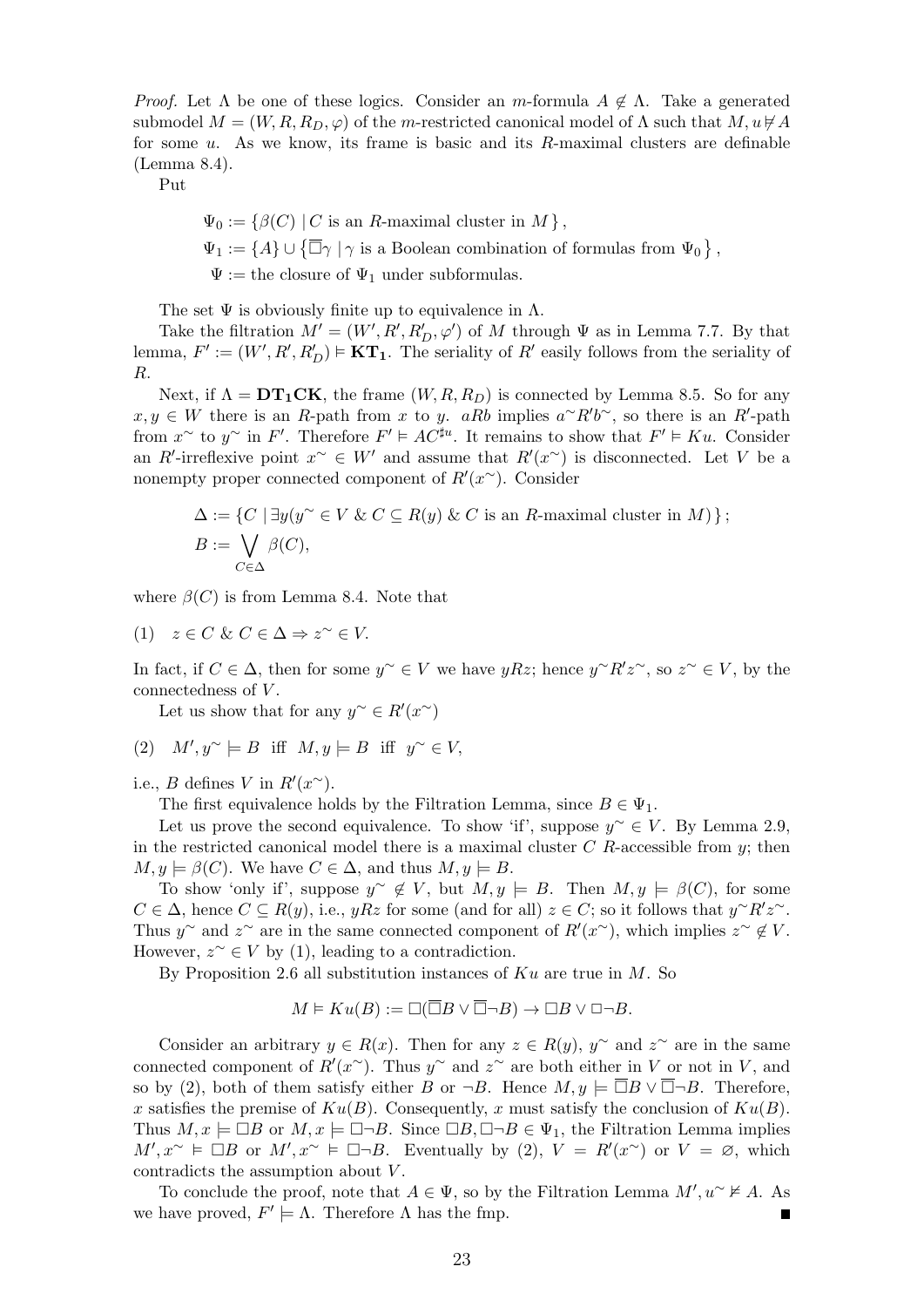Theorem 10.2. The logic D4K has the finite model property.

Proof. Use the argument from the proof of 10.1 without the second relation.

Thanks to the fmp, we have a convenient class of Kripke frames for the logic  $DT_1CK$ . This will allow us to prove the topological completeness result in the next section.

# 11 The dd-logic of  $\mathbb{R}^n$ ,  $n \geq 2$ .

This section contains the main result of the Chapter. The proof is based on the fmp theorem from the previous section and a technical construction of a dd-morphism presented in the Appendix.

In this section  $\|\cdot\|$  denotes the standard norm in  $\mathbb{R}^n$ , i.e. for  $x \in \mathbb{R}^n$ 

$$
||x|| = \sqrt{x_1^2 + \ldots + x_n^2}.
$$

We begin with some simple observations on connectedness. For a path  $\alpha = w_0w_1 \dots w_n$ in a K4-frame  $(W, R)$  we use the notation  $\overline{R}(\alpha) := \bigcup_{k=1}^{n} R_k$  $i=0$  $\overline{R}(w_i)$ . A path  $\alpha$  is called global  $\text{(in } F) \text{ if } \overline{R}(\alpha) = W.$ 

**Lemma 11.1.** Let  $F = (W, R)$  be a finite connected **K4**-frame,  $w, v \in W$ . Then there exists a global path from w to v.

*Proof.* In fact, in the finite connected graph  $(W, R^{\pm})$  the vertices w, v can be connected by a path visiting all the vertices (perhaps, several times).

**Lemma 11.2.** Let  $F = (W, R, R_D)$  be a finite rooted  $DT_1CK$ -frame. Then the set of all  $R_D$ -reflexive points in F is connected.

*Proof.* Let x, y be two  $R_D$ -reflexive points. Since  $(W, R)$  is connected, there exists a path connecting x and y. Consider such a path  $\alpha$  with the minimal number n of R<sub>D</sub>-irreflexive points, and let us show that  $n = 0$ .

Suppose not. Take an  $R_D$ -irreflexive point z in  $\alpha$ ; then  $\alpha = x \dots u \overline{z} \overline{v} \dots y$ , for some u, v, and it is clear that  $zRu$ ,  $zRv$ , since z is strictly R-minimal. By Lemma 9.8,  $R(z)$ is connected, so u, v can be connected by a path  $\beta$  in  $R(z)$ . Thus in  $\alpha$  we can replace the part uzv with  $\beta$ , and the combined path  $x \dots \beta \dots y$  contains  $(n-1)$  R<sub>D</sub>-irreflexive points, which contradicts the minimality of  $n$ .

**Lemma 11.3.** Let  $F = (W, R, R_D)$  be a finite rooted  $DT_1CK$ -frame and let  $w', w'' \in W$ be R<sub>D</sub>-reflexive. Then there is a global path  $\alpha = w_0 \dots w_n$  in  $(W, R)$  such that  $w' = w_0$ ,  $w_n = w''$  and all  $R_D$ -irreflexive points occur only once in  $\alpha$ .

*Proof.* Let  $\{u_1, \ldots, u_k\}$  be the  $R_D$ -irreflexive points. By connectedness there exists paths  $\alpha_0, \ldots, \alpha_k$  respectively from w' to  $u_1$ , from  $u_1$  to  $u_2, \ldots$ , from  $u_k$  to  $w''$ .

By Lemma 11.2, the set  $W' := W - \{u_1, \ldots, u_k\}$  is connected. Hence we may assume that each  $\alpha_i$  does not contain  $R_D$ -irreflexive points except its ends. Also there exists a  $\begin{aligned} \text{loop } \beta \text{ in } F' := F|W' \text{ from } w'' \text{ to } w'' \text{ such that } W - \bigcup^{k-1}$  $i=1$  $R(\alpha_i) \subseteq R(\beta)$ . Then we can define  $\alpha$  as the joined path  $\alpha_0 \dots \alpha_k \beta$ , (Fig. 4).

**Proposition 11.4.** For a finite rooted  $DT_1CK$ -frame  $F = (W, R, R_D)$  and R-reflexive points  $w', w'' \in W$ , the following holds.

(a) If  $X = \{x \in \mathbb{R}^n \mid ||x|| \leq r\}, n \geq 2$ , then there exists  $f : X \to^{dd} F$  such that  $f(\partial X) =$  $\{w'\};$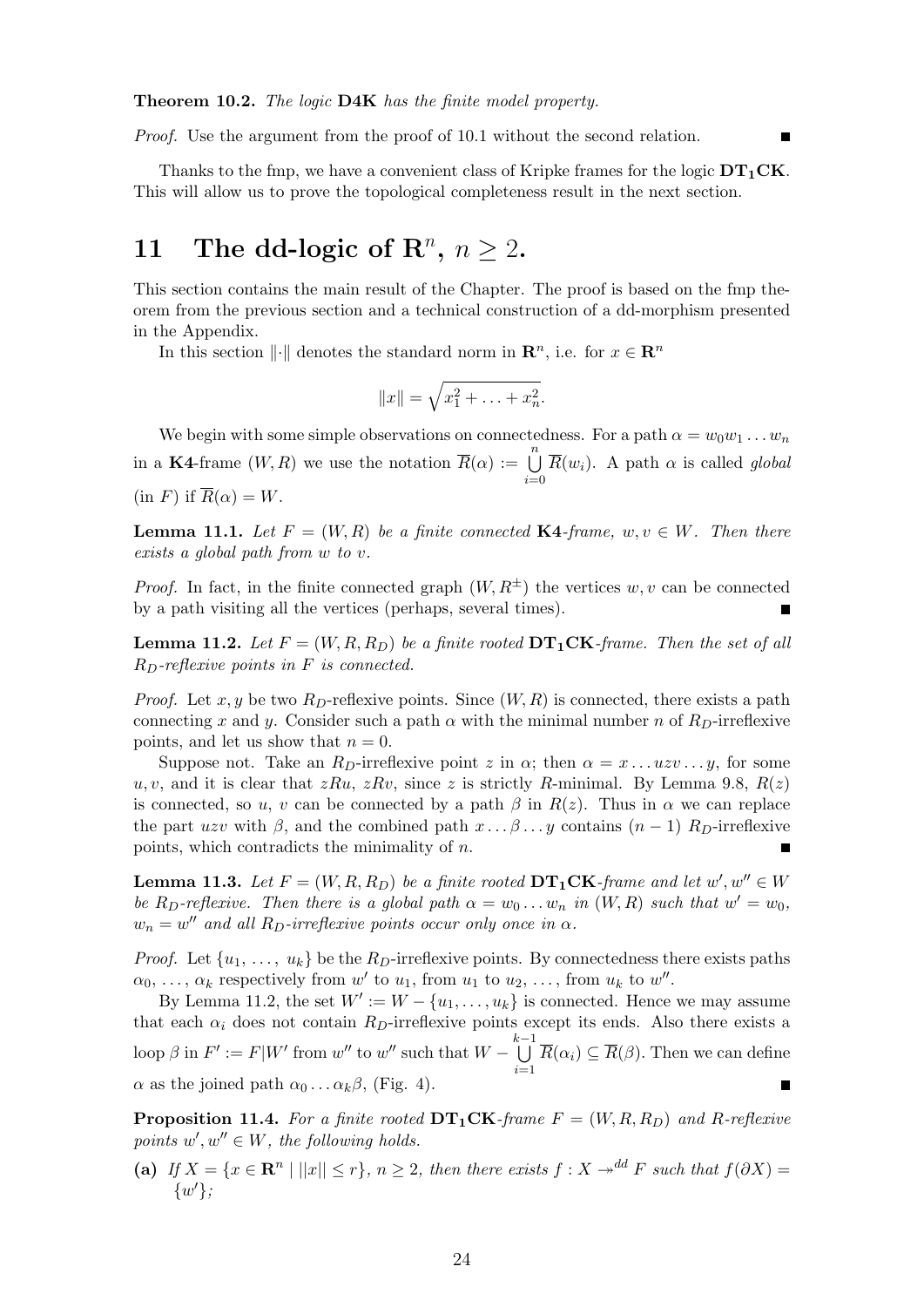

Figure 4: Path  $\alpha$ .

(b) If  $0 \leq r_1 < r_2$  and

$$
X = \{x \in \mathbf{R}^n \mid r_1 \le ||x|| \le r_2\},\
$$
  

$$
Y' = \{x \in \mathbf{R}^n \mid ||x|| = r_1\}, Y'' = \{x \in \mathbf{R}^n \mid ||x|| = r_2\},\
$$

then there exists  $f: X \to^{dd} F$  such that  $f(Y') = \{w'\}, f(Y'') = \{w''\}.$ 

For the proof see Appendix.

**Theorem 11.5.** For  $n \geq 2$ , the dd-logic of  $\mathbb{R}^n$  is  $DT_1CK$ .

*Proof.* Since  $\mathbb{R}^n$  is a locally 1-component connected dense-in-itself metric space,  $\mathbb{R}^n \models^d$  $DT_1CK$ .

Now consider a formula  $A \notin DT_1CK$ . Due to the fmp (Theorem 10.1) there exists a finite rooted Kripke frame  $F = (W, R, R_D) \models \mathbf{DT}_1\mathbf{CK}$  such that  $F \not\models A$ . By Proposition 11.4 there exists  $f: \mathbf{R}^n \to^{dd} F$ . Hence  $\mathbf{R}^n \not\vdash^d A$  by Lemma 6.12.

### 12 Concluding remarks

Hybrid logics. Logics with the difference modality are closely related to hybrid logics. The paper [29] describes a validity-preserving translation from the language with the topological and the difference modalities into the hybrid language with the topological modality, nominals and the universal modality.

Apparently a similar translation exists for dd-logics considered in our chapter. There may be an additional option — to use 'local nominals', propositional constants that may be true not in a single point, but in a discrete set. Perhaps one can also consider 'onedimensional nominals' naming 'lines' or 'curves' in the main topological space; there may be many other similar options.

Definability. Among several types of topological modal logics considered in this chapter dd-logics are the most expressive. The correlation between all the types are shown in Fig. 5. A language  $\mathcal{L}_1$  is *reducible* to  $\mathcal{L}_2$  ( $\mathcal{L}_1 \leq \mathcal{L}_2$ ) if every  $\mathcal{L}_1$ -definable class of spaces is  $\mathcal{L}_2$ -definable;  $\mathcal{L}_1 < \mathcal{L}_2$  if  $\mathcal{L}_1 \leq \mathcal{L}_2$  and  $\mathcal{L}_2 \nleq \mathcal{L}_1$ . The non-strict reductions 1-7 in Fig. 5 are rather obvious. Let us explain, why 1–6 are strict.

$$
c \frac{1}{\sum_{i=1}^{n} d_i} \leq d u \frac{5}{\sum_{i=1}^{n} d_i}
$$

$$
\sum_{i=1}^{n} c u \leq c d \frac{1}{\sum_{i=1}^{n} d_i}
$$

Figure 5: Correlation between topomodal languages.

The relations 1 and 2 are strict, since the c-logics of  $\bf{R}$  and  $\bf{Q}$  coincide [32], while the cu- and d-logics are different [38, 14].

The relation 3 is strict, since in d-logic without the universal modality we cannot express connectedness (this follows from [14]). The relations 4 and 6 are strict, since the cu-logics of **R** and  $\mathbb{R}^2$  are the same [38], while the cd- and du-logics are different [16, 31].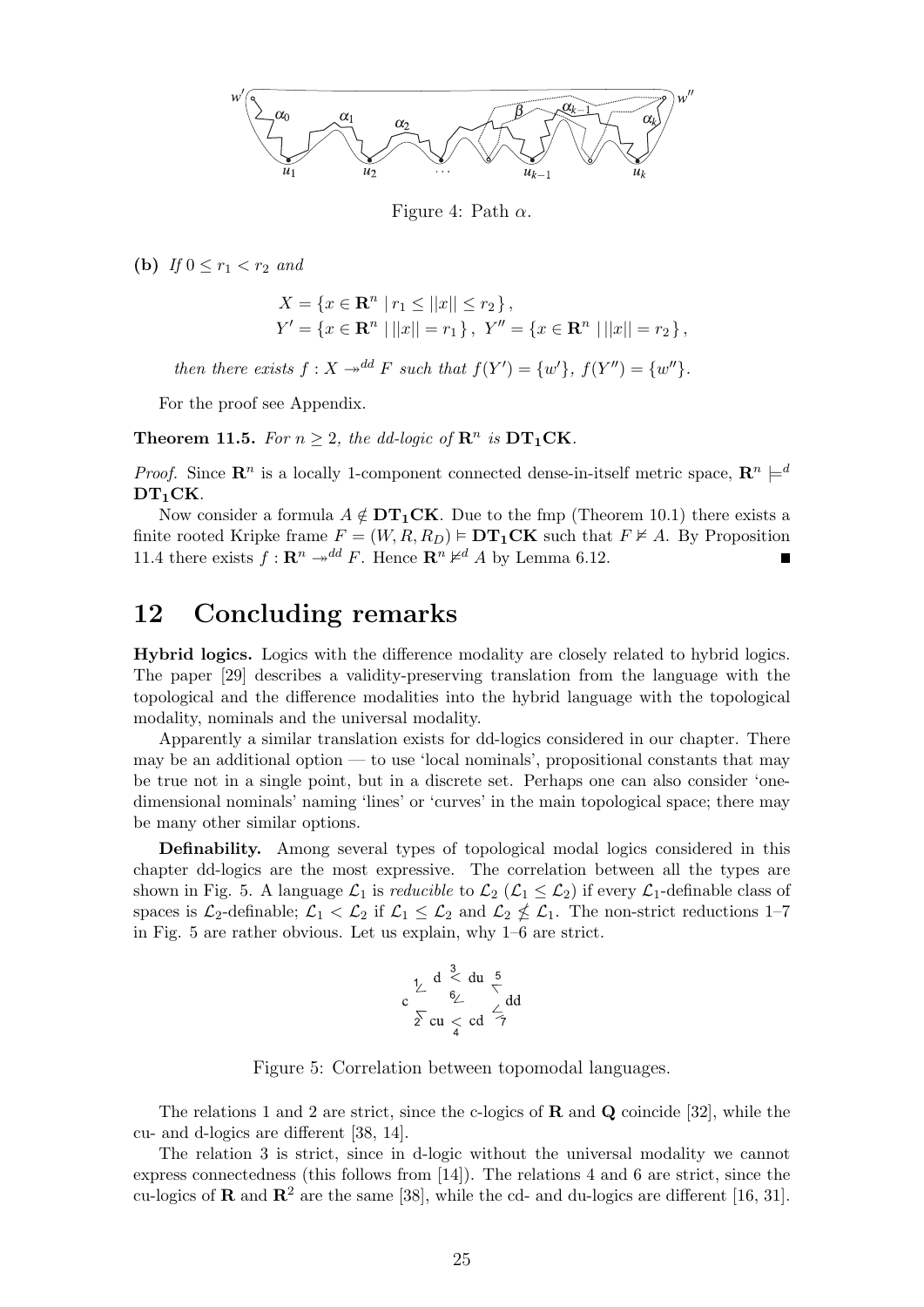In cd- and dd-logic we can express *global 1-componency*: the formula

$$
[\neq] (\overline{\Box} p \vee \overline{\Box} \neg p) \to [\neq] p \vee [\neq] \neg p
$$

is c-valid in a space  $\mathfrak X$  iff the complement of any point in  $\mathfrak X$  is connected. So we can distinguish the line **R** and the circle  $S^1$ . In du- (and cu-) logic this is impossible, since there is a local homemorphism  $f(t) = e^{it}$  from **R** onto  $S^1$ . It follows that the relation 5 is strict. Our conjecture is that the relation 7 is strict as well.

Axiomatization. There are several open questions about axiomatization and completeness of certain dd-logics.

1. The first group of questions is about the logic of R. On the one hand, in [24] it was proved that  $\mathbf{Lc}_{\neq}(\mathbf{R})$  is not finitely axiomatizable. Probably, the same method can be applied to  $\mathbf{Ld}_{\neq}(\mathbf{R})$ . On the other hand,  $\mathbf{Lc}_{\neq}(\mathbf{R})$  has the fmp [25], and we hope that the same holds for the dd-logic. The decidability of  $\mathbf{Ld}_{\neq}(\mathbf{R})$  follows from [10], since this logic is a fragment of the universal monadic theory of  $\mathbf{R}$ ; and by a result from [34] it is PSPACE-complete. However, constructing an explicit infinite axiomatization of  $\mathbf{Lc}_{\neq}(\mathbf{R})$ or  $\mathbf{L}d_{\neq}(\mathbf{R})$  might be a serious technical problem.

2. A 'natural' semantical characterization of the logic  $DT_1C+Ku_2$  (which is a proper sublogic of  $\mathbf{L}d_{\neq}(\mathbf{R})$  is not quite clear. Our conjecture is that it is complete w.r.t. 2dimensional cell complexes, or more exactly, adjunction spaces obtained from finite sets of 2-dimensional discs and 1-dimensional segments.

3. We do not know any syntactic description of dd-logics of 1-dimensional cell complexes (i.e., unions of finitely many segments in  $\mathbb{R}^3$  that may have only endpoints as common). Their properties are probably similar to those of  $\mathbf{Ld}_{\neq}(\mathbf{R})$ .

4. It may be interesting to study topological modal logics with the graded difference modalities  $[\neq]_n A$  with the following semantics:  $x \models [\neq]_n A$  iff there are at least n points  $y \neq x$  such that  $y \models A$ .

5. The papers [32] and [21] prove completeness and strong completeness of S4 w.r.t. any dense-in-itself metric space. The corresponding result for d-logics is completeness of D4 w.r.t. an arbitrary dense-in-itself separable metric space. Is separabilty essential here? Does strong completeness hold in this case? Similar questions make sense for dd-logics.

6. [16] presents a 2-modal formula cd-valid exactly in  $T_0$ -spaces. However, the cd-logic (and the dd-logic) of the class of  $T_0$ -spaces is still unknown. Note that the d-logic of this class has been axiomatized in [7]; probably the same technique is applicable to cd- and dd-logics.

7. In footnote 7 we have mentioned that there is a gap in the paper [38]. Still we can prove that for any connected, locally connected metric space  $\mathfrak X$  such that the boundary of any ball is nowhere dense,  $\mathbf{Lc}_{\forall}(\mathfrak{X}) = \mathbf{S4U} + AC$ . But for an arbitrary connected metric space  $\mathfrak X$  we do not even know if  $\mathbf{Lc}_{\forall}(\mathfrak X)$  is finitely axiomatizable.

8. Is it possible to characterize finitely axiomatizable dd-logics that are complete w.r.t. Hausdorff spaces? metric spaces? Does there exist a dd-logic complete w.r.t. Hausdorff spaces, but incomplete w.r.t. metric spaces?

9. Suppose we have a c-complete modal logic L, and let  $K$  be the class of all topological spaces where L is valid. Is it always true that  $\mathbf{Lc}_{\forall}(\mathcal{K}) = LU$ ? and  $\mathbf{Lc}_{\neq}(\mathcal{K}) = LD$ ? Similar questions can be formulated for d-complete modal logics and their du- and dd-extensions.

10. An interesting topic not addressed in this chapter is the complexity of topomodal logics. In particular, the complexity is unknown for the d-logic (and the dd-logic) of  $\mathbb{R}^n$  $(n > 1)$ .

We would like to thank anonymous referee who helped us improve the first version of the manuscript.

The work on this chapter was supported by RFBR grants 11-01-00281-a, 11-01-00958 a, 11-01-93107-CNRS-a and the Russian President's grant NSh-5593.2012.1.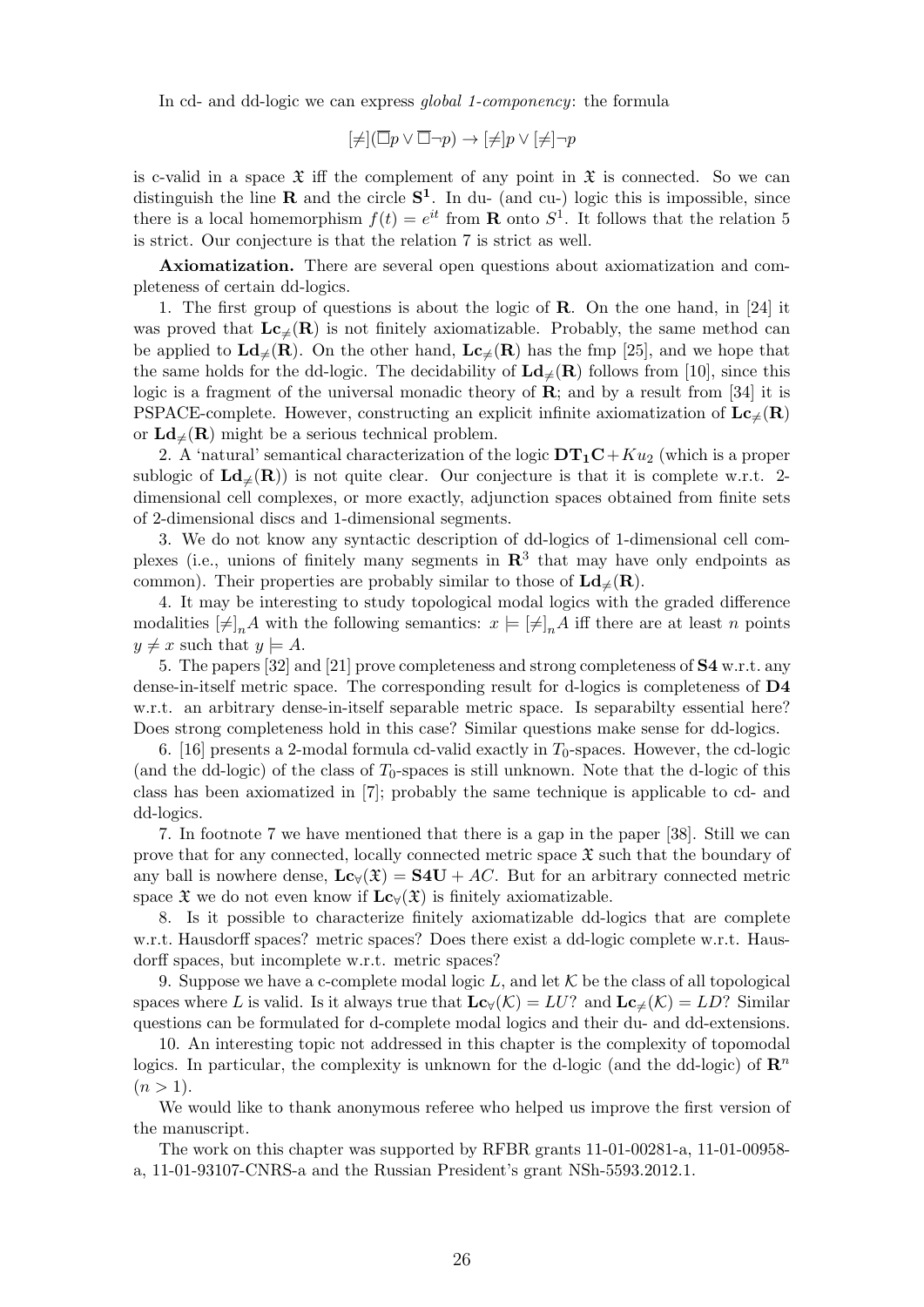### References

- [1] M. A. ABASHIDZE. Ordinally complete normal extensions of the logic of provability. In: Logic, Methodology and Philosophy of Science, Abstracts, v.5, part 1, pp. 9-10. Moscow (1987).
- [2] M. A. ABASHIDZE. Ordinal completeness of modal Gödel Löb system (in Russian). In: Intensional logics and logical structure of theories (Telavi, 1985), pp. 49-73. Tbilisi (1988).
- [3] P. S. ALEKSANDROV. Introduction to set theory and general topology (in Russian). Nauka, Moscow (1977).
- [4] C. E. AULL, W. J. THRON. Separation axioms between  $T_0$  and  $T_1$ . Indag. Math 24, pp. 26-37, (1962).
- [5] G. BEZHANISHVILI, L. ESAKIA, D. GABELAIA. Some results on modal axiomatization and definability for topological spaces. Studia Logica, v. 81, 325-355 (2005).
- [6] G. BEZHANISHVILI, L. ESAKIA, D. GABELAIA. The modal logic of Stone spaces: diamond as derivative. Review of Symbolic Logic, v.3, 26-40 (2010).
- [7] G. BEZHANISHVILI, L. ESAKIA, D. GABELAIA. Spectral and  $T_0$ -spaces in dsemantics. In: Lecture Notes in Artificial Intelligence. N. Bezhanishvili, S. Löbner, K. Schwabe, and L. Spada, eds, pp. 16–29. Springer (2011).
- [8] G. BEZHANISHVILI, J. LUCERO-BRYAN. More on d-logics of subspaces of the rational numbers. Notre Dame Journal of Formal Logic, v. 53, 319-345 (2012).
- [9] A. BLASS. Infinitary combinatorics and modal logic. Journal of Symbolic Logic, v. 55, 761-778 (1990).
- [10] J. BURGESS, YU. GUREVICH. The decision problem for linear temporal logic. Notre Dame Journal of Formal Logic, v. 26, 115-128 (1985).
- [11] A. CHAGROV, M. ZAKHARYASCHEV. Modal logic. Oxford University Press, 1997.
- [12] M. DE RIJKE. Extending modal logic. Ph. D. Thesis. ILLC Dissertation Series, Amsterdam, 1993.
- [13] L. ESAKIA. Diagonal constructions, Löb formula, and scattered Cantor spaces (in Russian). In: Logical and semantical investigations, pp. 128-143, Tbilisi (1981).
- [14] L. ESAKIA. Weak transitivity a restitution (in Russian). In: Logical investigations, v. 8, pp. 244-245. Nauka, Moscow (2001).
- [15] K. FINE. Logics containing K4, Part II. Journal of Symbolic Logic, v.50 , 619-651 (1985).
- [16] D. GABELAIA. Modal definability in topology. Master's thesis, ILLC, 2001.
- [17] G. GARGOV, V. GORANKO. Modal logic with names. In: Colloquium on Modal Logic, pp. 81-103. Dutch Network for Language, Logic and Information, Amsterdam (1991).
- [18] V. GORANKO, S. PASSY. Using the universal modality: gains and questions. Journal of Logic and Computation, v. 2, pp. 5-30 (1992).
- [19] M. AIELLO, I. PRATT-HARTMANN, J. VAN BENTHEM (Eds.) Handbook of Spatial Logics (Springer, 2007).
- [20] I. HODKINSON On the Priorean temporal logic with 'around now' over the real line. Submitted, 2012.
- [21] P. KREMER. Strong completeness of S4 for any dense-in-itself metric space. Review of Symbolic Logic, forthcoming.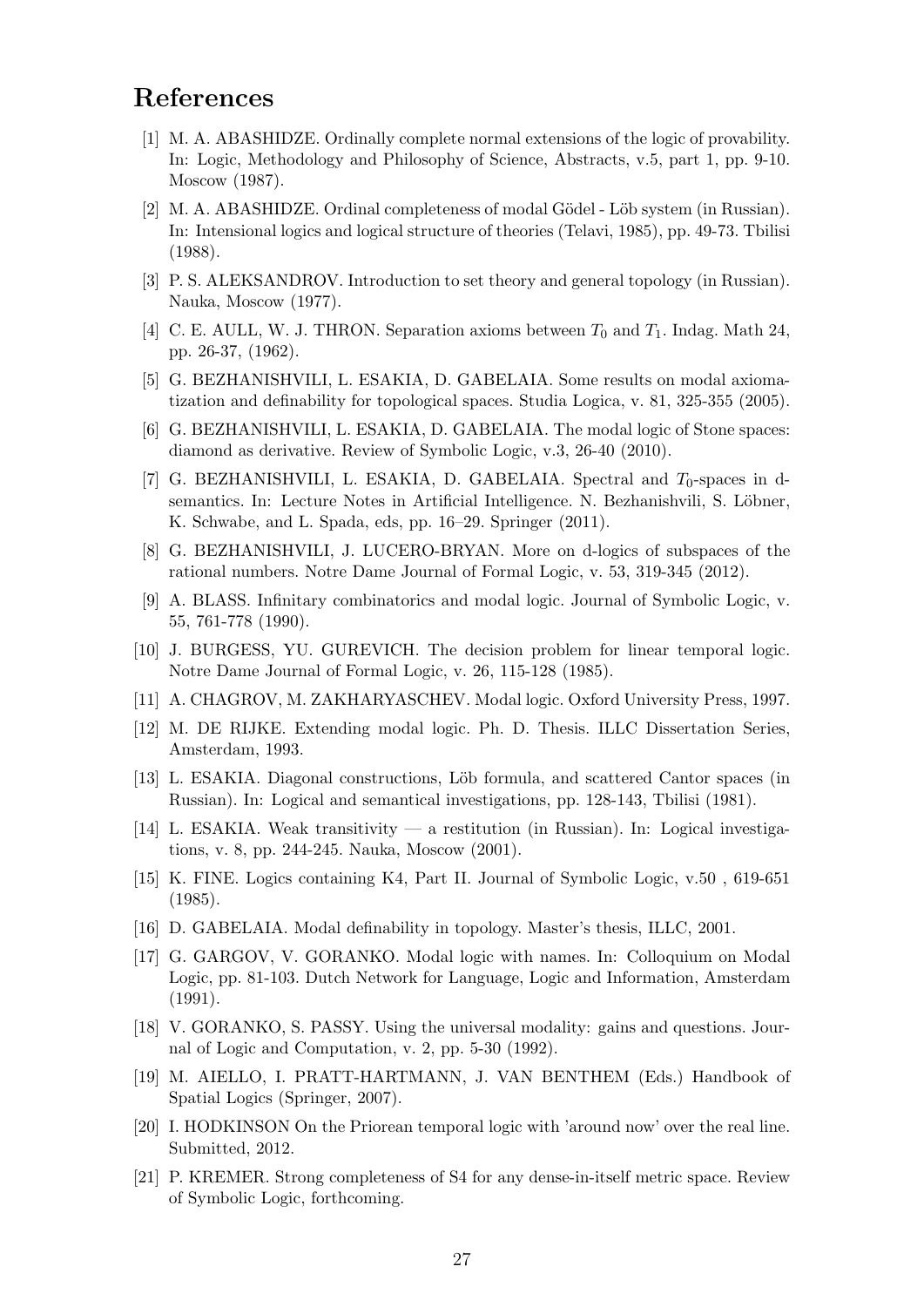- [22] A. KUDINOV. Difference modality in topological spaces. Algebraic and Topological Methods in Non-classical Logics II, Barcelona, abstracts, pp.50-51, 2005.
- [23] A. KUDINOV. Topological modal logics with difference modality. In: Advances in Modal Logic, v.6, pp. 319-332. College Publications, London (2006).
- [24] A. KUDINOV. Topological modal logic of R with inequality. Russian Mathematical Surveys, v. 63, pp. 163-165 (2008).
- [25] A. KUDINOV. Modal logic of R with the difference modality (in Russian). In: Proceedings of the Conference on Information Technologies and Systems, pp. 335-339. Moscow, 2011.
- [26] A. KUDINOV, I. SHAPIROVSKY. Some examples of modal logics without a finite axiomatisation (in Russian). In: Proceedings of the conference on Information Technologies and Systems, pp. 258-262. Moscow, 2010.
- [27] C. KURATOWSKI. Sur l'opération  $\overline{A}$  de l'Analysis Situs. Fundamenta Mathematicae, v. 3, 181-199 (1922).
- [28] K. KURATOWSKI. Topology, v. 1. Academic Press (1966).
- [29] T. LITAK. Isomorphism via translation. In: Advances in Modal Logic, v. 6, pp. 333–351. College Publications (2006).
- [30] J. LUCERO-BRYAN. The d-Logic of the rational numbers: a fruitful construction. Studia Logica, v. 97, 265-295 (2011).
- [31] J. LUCERO-BRYAN. The d-logic of the real line. Journal of Logic and Computation, 2011, Oxford University Press, doi: 10.1093/logcom/exr054.
- [32] J. C. C. MCKINSEY, A. TARSKI. The algebra of topology. Annals of Mathematics, v. 45, 141-191 (1944).
- [33] H. RASIOWA, R. SIKORSKI. The mathematics of metamathematics. Warsaw, 1963.
- [34] M. REYNOLDS. The complexity of temporal logic over the reals. Annals of Pure and Applied Logic, 2010. http://dx.doi.org/10.1016/j.apal.2010.01.002.
- [35] K. SEGERBERG. An essay in classical modal logic. Filosofiska studier, Uppsala, 1971.
- [36] K. SEGERBERG. A note on the logic of elsewhere. Theoria , v. 46, 183-187 (1980).
- [37] V. SHEHTMAN. Derived sets in Euclidean spaces and modal logic. ITLI Prepublication Series, X-90-05, University of Amsterdam (1990).
- [38] V. SHEHTMAN. "Everywhere" and "here". Journal of Applied Non-Classical Logics, v. 9, 369-380 (1999).
- [39] V. SHEHTMAN. Modal logics of topological spaces (in Russian). Habilitation Thesis. Moscow (2000).
- [40] V. SHEHTMAN. On neighbourhood semantics thirty years later. In: We Will Show Them! (Sergei N. Artemov et al., eds.) Essays in Honour of Dov Gabbay, v.2, pp.663- 692. College Publications (2005).
- [41] J. VAN BENTHEM. Modal logic and classical logic. Bibliopolis, Napoli (1983).
- [42] M. ZAKHARYASCHEV. A sufficient condition for the finite model property of modal logics above K4. Bulletin of the IGPL, v.1, 13-21 (1993).

## Appendix

Finally let us give technical details of the proofs of Propositions 6.7, 11.4.

**Proposition 6.7.** Let  $\mathfrak{X}$  be a dense-in-itself separable metric space,  $B \subset X$  a closed nowhere dense set. Then there exists a d-morphism  $g: \mathfrak{X} \to^d \Phi_{ml}$  with the following properties: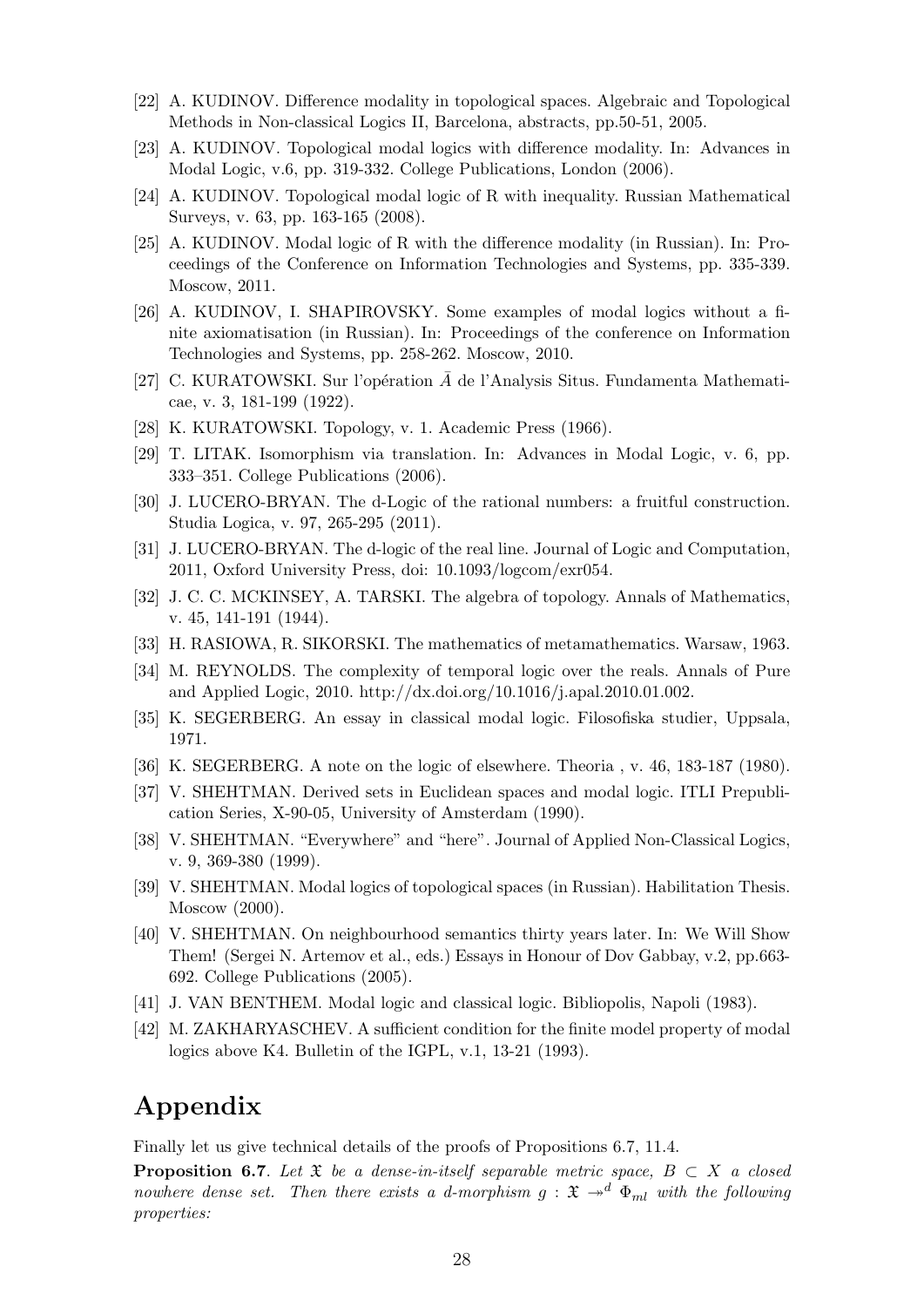- (1)  $B ⊆ g^{-1}(b_1);$
- (2) every  $g^{-1}(a_i)$  (for  $i \leq l$ ) is a union of a set  $\alpha_i$  of disjoint open balls, which is dense at any point of  $g^{-1}(\{b_1, ..., b_m\})$ .

The frame  $\Phi_{ml}$  is shown in Fig. 1.

*Proof.* Let  $X_1, \ldots, X_n, \ldots$  be a countable base of  $\mathfrak X$  consisting of open balls. We construct sets  $A_{ik}$ ,  $B_{jk}$  for  $1 \leq i \leq l$ ,  $1 \leq j \leq m$ ,  $k \in \omega$ , with the following properties:

- (1)  $A_{ik}$  is the union of a finite set  $\alpha_{ik}$  of nonempty open balls whose closures are disjoint;
- (2)  $\mathbf{C}A_{ik} \cap \mathbf{C}A_{i'k} = \varnothing$  for  $i \neq i'$ ;
- (3)  $\alpha_{ik} \subseteq \alpha_{i,k+1}$ ;  $A_{ik} \subseteq A_{i,k+1}$ ;
- (4)  $B_{jk}$  is finite;
- (5)  $B_{ik} \subseteq B_{i,k+1};$
- (6)  $A_{ik} \cap B_{jk} = \varnothing;$

(7) 
$$
X_{k+1} \subseteq \bigcup_{i=1}^{l} A_{ik} \Rightarrow \alpha_{i,k+1} = \alpha_{ik}, B_{j,k+1} = B_{jk};
$$

(8) if  $X_{k+1} \nsubseteq \bigcup^{l}$  $i=1$  $A_{ik}$ , there are closed nontrivial balls  $P_1, \ldots, P_l$  such that for any i, j

$$
P_i \subseteq X_{k+1} - A_{ik}, \ \alpha_{i,k+1} = \alpha_{ik} \cup \{\mathbf{I}P_i\}, \ (B_{j,k+1} - B_{jk}) \cap X_{k+1} \neq \emptyset;
$$

- (9)  $A_{ik} \subseteq X B;$
- (10)  $B_{ik} \subseteq X B;$
- (11)  $j \neq j' \Rightarrow B_{j'k} \cap B_{jk} = \varnothing$ .

We carry out both the construction and the proof by induction on  $k$ .

Let  $k = 0$ .  $(X - B)$  is infinite, since it is nonempty and open in a dense-in-itself  $\mathfrak{X}$ . Take distinct points  $v_1, \ldots, v_l \notin B$  and disjoint closed nontrivial balls  $Z_1, \ldots, Z_l \subset X - B$ with centres at  $v_1, \ldots, v_l$  respectively (see Fig.6).

$$
\left(\begin{matrix}\n\overbrace{\mathbf{B}} & \overbrace{\mathbf{Z}_1} & \overbrace{\mathbf{Z}_2} & \cdots & \overbrace{\mathbf{C}_l} \\
\mathbf{B} & \mathbf{Z}_1 & \mathbf{Z}_2 & \cdots & \mathbf{Z}_l\n\end{matrix}\right)
$$

Figure 6: Case  $k = 0$ 

Put

$$
\alpha_{i0} := \{\mathbf{I}Z_i\}; \ A_{i0} := \mathbf{I}Z_i;
$$

then  $Z_i = \mathbf{C} A_{i0}$ . As above, since  $(X - B) - \bigcup_{i=1}^{l} A_{i0}$  $i=1$  $Z_i$  is nonempty and open, it is infinite. Pick distinct  $w_1, \ldots, w_m \in X - B$  and put  $B_{j0}^{i-1} := \{w_j\}$ . Then the required properties hold for  $k = 0$ .

At the induction step we construct  $A_{i,k+1}, B_{j,k+1}$ . Put  $Y_k := \bigcup_{i=1}^l A_i$  $i=1$  $A_{ik}$  and consider two cases.

(a)  $X_{k+1} \subseteq Y_k$ . Then put:

$$
\alpha_{i,k+1} := \alpha_{ik}; \ A_{i,k+1} := A_{ik}; \ B_{j,k+1} := B_{jk}.
$$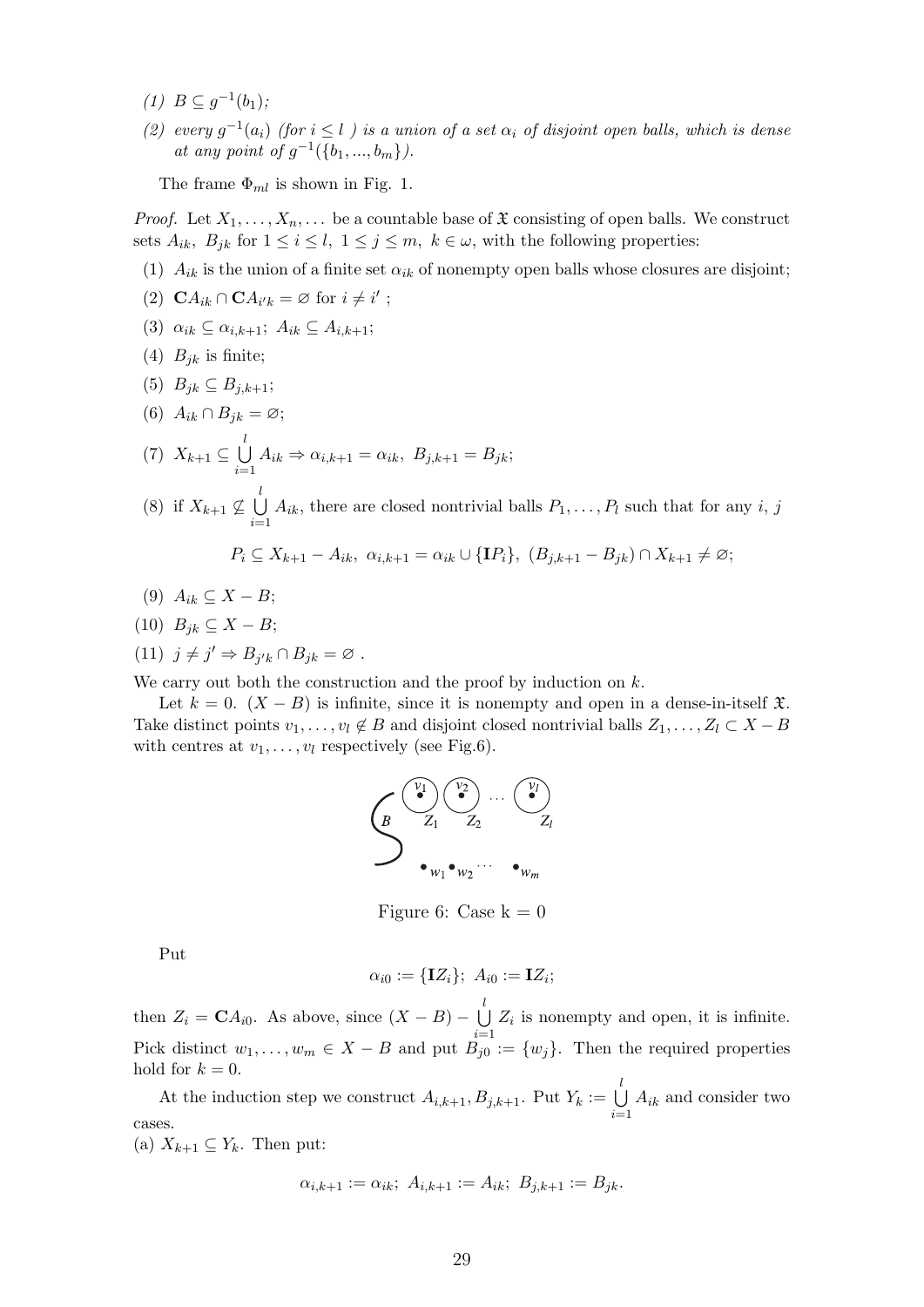(b)  $X_{k+1} \nsubseteq Y_k$ . Then  $X_{k+1} \nsubseteq \mathbb{C}Y_k$ . In fact,  $X_{k+1} \subseteq \mathbb{C}Y_k$  implies  $X_{k+1} \subseteq \mathbb{C}Y_k = Y_k$ , since  $X_{k+1}$  is open and by (1) and (2). So we put

$$
W_0 := X_{k+1} - \mathbf{C}Y_k - \bigcup_{j=1}^m B_{jk}, \ W := W_0 - B.
$$

Since  $(X_{k+1}-\mathbf{C}Y_k)$  is nonempty and open and every  $B_{ik}$  is finite by (4),  $W_0$  is also open and nonempty (by the density of  $\mathfrak{X}$ ). By the assumption of 6.7, B is closed, and thus W is open.

W is also nonempty. In fact, otherwise  $W_0 \subseteq B$ , and then  $W_0 \subseteq IB = \emptyset$  (since B is nowhere dense by the assumption of 6.7).

Now we argue similarly to the case  $k = 0$ . Take disjoint closed nontrivial balls  $P_1, \ldots, P_l \subset W$ . Then  $W - \bigcup_{l=1}^{l}$  $i=1$  $P_i$  is infinite, so we pick distinct  $b_{1,k+1}, \ldots, b_{m,k+1}$  in this set and put

$$
B_{j,k+1}:=B_{jk}\cup\{b_{j,k+1}\},\ \alpha_{i,k+1}:=\alpha_{ik}\cup\{\mathbf{I} P_i\},\ A_{i,k+1}:=A_{ik}\cup\mathbf{I} P_i.
$$

In the case (a) all the required properties hold for  $(k + 1)$  by the construction.

In the case (b) we have to check only  $(1), (2), (6), (8)$ – $(11)$ .

(8) holds, since by construction we have

$$
P_i \subset W \subset X_{k+1} - \mathbf{C}Y_k \subset X_{k+1} - A_{ik};
$$
  

$$
b_{j,k+1} \in W \subseteq X_{k+1}, b_{j,k+1} \in (B_{j,k+1} - B_{jk}).
$$

(1): From IH it is clear that  $\alpha_{i,k+1}$  is a finite set of open balls and their closures are disjoint; note that  $P_i \cap \mathbf{C} A_{ik} = \varnothing$ , since  $P_i \subseteq W \subseteq -\mathbf{C} A_{ik}$ .

(2): We have

$$
\mathbf{C}A_{i,k+1}\cap \mathbf{C}A_{i',k+1}=(\mathbf{C}A_{ik}\cup P_i)\cap (\mathbf{C}A_{i'k}\cup P_{i'})=\\=(\mathbf{C}A_{ik}\cap \mathbf{C}A_{i'k})\cup (\mathbf{C}A_{ik}\cap P_{i'})\cup (\mathbf{C}A_{i'k}\cap P_i)\cup (P_i\cap P_{i'})=\mathbf{C}A_{ik}\cap \mathbf{C}A_{i'k}=\varnothing
$$

by IH and by the construction; note that  $P_i, P'_i \subseteq W \subseteq -CY_k$ . (6): We have

$$
A_{i,k+1} \cap B_{j,k+1} = (A_{ik} \cap B_{jk}) \cup (\mathbf{I} P_i \cap \{b_{j,k+1}\}) \cup (A_{ik} \cap \{b_{j,k+1}\}) \cup (\mathbf{I} P_i \cap B_{jk}) = \emptyset
$$

by IH and since  $b_{j,k+1} \notin P_i$ ,  $b_{j,k+1} \in W \subseteq X - Y_k$ ,  $P_i \subset W \subseteq X - B_{jk}$ .

(9): We have  $A_{i,k+1} = A_{ik} \cup \mathbf{I} P_i \subseteq -B$ , since  $A_{ik} \subseteq -B$  by IH, and  $P_i \subset W \subseteq -B$  by the construction.

Likewise, (10) follows from  $B_{jk} \subseteq -B$  and  $b_{j,k+1} \in W \subseteq -B$ .

To check (11), assume  $j \neq j'$ . We have  $B_{j',k+1} \cap B_{j,k+1} = B_{j'k} \cap B_{jk}$ , since  $b_{j',k+1} \neq j'$ .  $b_{j,k+1}, b_{j,k+1} \in W \subseteq -B_{j'k}$  and  $b_{j',k+1} \in W \subseteq -B_{jk}$ . Then apply IH.

Therefore the required sets  $A_{ik}$ ,  $B_{ik}$  are constructed. Now put

$$
\alpha_i := \bigcup_k \alpha_{ik}, \ A_i := \bigcup \alpha_i = \bigcup_k A_{ik}, \ B_j := \bigcup_k B_{jk},
$$

$$
B'_1 := X - (\bigcup_i A_i \cup \bigcup_j B_j),
$$

and define a map  $g: X \longrightarrow \Phi_{ml}$  as follows:

$$
g(x) := \begin{cases} a_i & \text{if } x \in A_i, \\ b_j & \text{if } x \in B_j, \ j \neq 1, \\ b_1 & \text{otherwise (i.e., for } x \in B'_1). \end{cases}
$$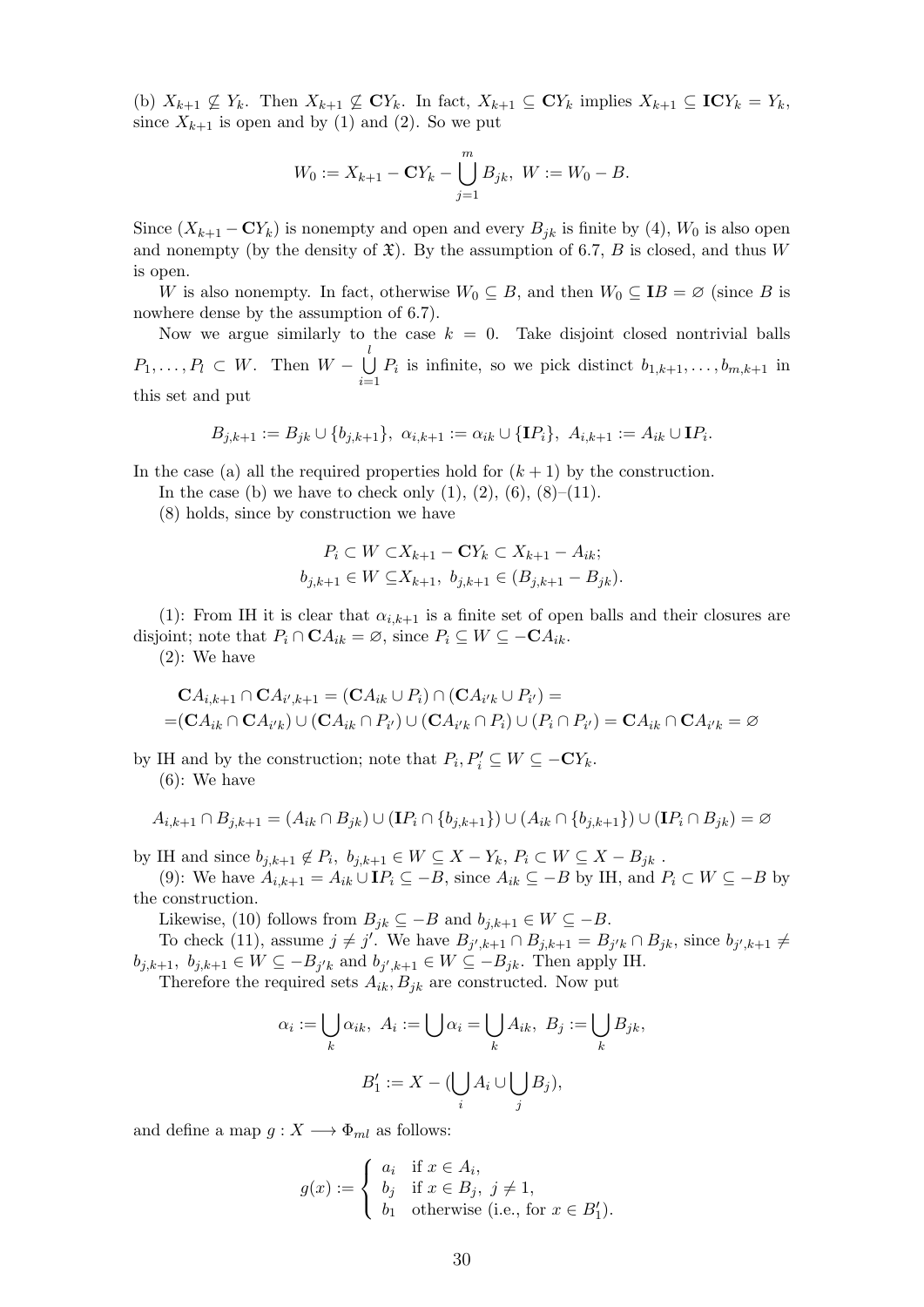By (2), (3), (5), (6), (11), g is well defined; by (9), (10)  $B \subseteq g^{-1}(b_1)$ . To prove that  $g$  is a d-morphism, we check some other properties.

(12) 
$$
X - \bigcup_{i=1}^{l} A_i \subseteq \mathbf{d}B_j.
$$

In fact, take an arbitrary  $x \notin \bigcup_{\alpha=1}^l$  $i=1$  $A_i$  and show that  $x \in \mathbf{d}B_j$ , i.e.,

$$
(13)\quad (U - \{x\}) \cap B_j \neq \varnothing.
$$

for any neighbourhood U of x. First assume that  $x \notin B_j$ . Take a basic open  $X_{k+1}$  such that  $x \in X_{k+1} \subseteq U$ . Then  $X_{k+1} \nsubseteq \bigcup_{k=1}^{l}$  $i=1$  $A_i$ , and (8) implies  $B_{j,k+1} \cap X_{k+1} \neq \emptyset$ . Thus  $B_i \cap U \neq \emptyset$ . So we obtain (13).

Suppose  $x \in B_j$ ; then  $x \in B_{jk}$  for some k. Since  $\mathfrak{X}$  is dense-in-itself and  $\{X_1, X_2, \dots\}$ is its open base,  $\{X_{s+1} | s \ge k\}$  is also an open base (note that every ball in  $\mathfrak X$  contains a smaller ball). So  $x \in X_{s+1} \subseteq U$  for some  $s \geq k$ . Since  $x \notin \bigcup_{i=1}^{l} k_i$  $i=1$  $A_i$ , we have  $X_{s+1} \nsubseteq \bigcup_{i=1}^{l}$  $i=1$  $A_i,$ and so  $(B_{j,s+1} - B_{js}) \cap X_{s+1} \neq \emptyset$  by (8); thus  $(B_j - B_{js}) \cap U \neq \emptyset$ . Now  $x \in B_{jk} \subseteq B_{js}$ implies (13).

(14) 
$$
\mathbf{d}B_j \subseteq X - \bigcup_{i=1}^l A_i.
$$

In fact,  $B_j \subseteq -A_i$ , by (3), (5), (6). So  $\mathbf{d}B_j \subseteq \mathbf{d}(-A_i) \subseteq -A_i$ , since  $A_i$  is open. Similarly we obtain

(15) 
$$
\mathbf{d}B'_1 \subseteq X - \bigcup_{i=1}^l A_i, \qquad \mathbf{d}A_i \subseteq X - \bigcup_{r \neq i} A_r.
$$

Also note that

$$
(16) \qquad A_i \subseteq \mathbf{d}A_i,
$$

since  $A_i$  is open,  $\mathfrak X$  is dense-in-itself. Similary to (12) we have

 $(17)$ is dense at every point of  $B_j$ ,  $B'_1$  (and thus  $B_j$ ,  $B'_1 \subseteq \mathbf{d}A_i$ ).

To conclude that  $q$  is a d-morphism, note that

$$
g^{-1}(a_i) = A_i, g^{-1}(b_j) = B_j \text{ (for } j \neq 1), g^{-1}(b_1) = B'_1,
$$

and so by (15), (16), (17)

$$
dg^{-1}(a_i) = dA_i = X - \bigcup_{r \neq i} A_r = g^{-1}(R^{-1}(a_i)),
$$

and by (12), (14), (15)

$$
\mathbf{d}g^{-1}(b_j) = \mathbf{d}B_j = X - \bigcup_{i=1}^{l} A_i = g^{-1}(R^{-1}(b_j)) \text{ (for } j \neq 1),
$$
  

$$
\mathbf{d}g^{-1}(b_1) = \mathbf{d}B'_1 = X - \bigcup_{i=1}^{l} A_i = g^{-1}(R^{-1}(b_1)).\blacksquare
$$

**Proposition 11.4.** For a finite rooted  $DT_1CK$ -frame  $F = (W, R, R_D)$  and R-reflexive points  $w', w'' \in W$ , the following holds.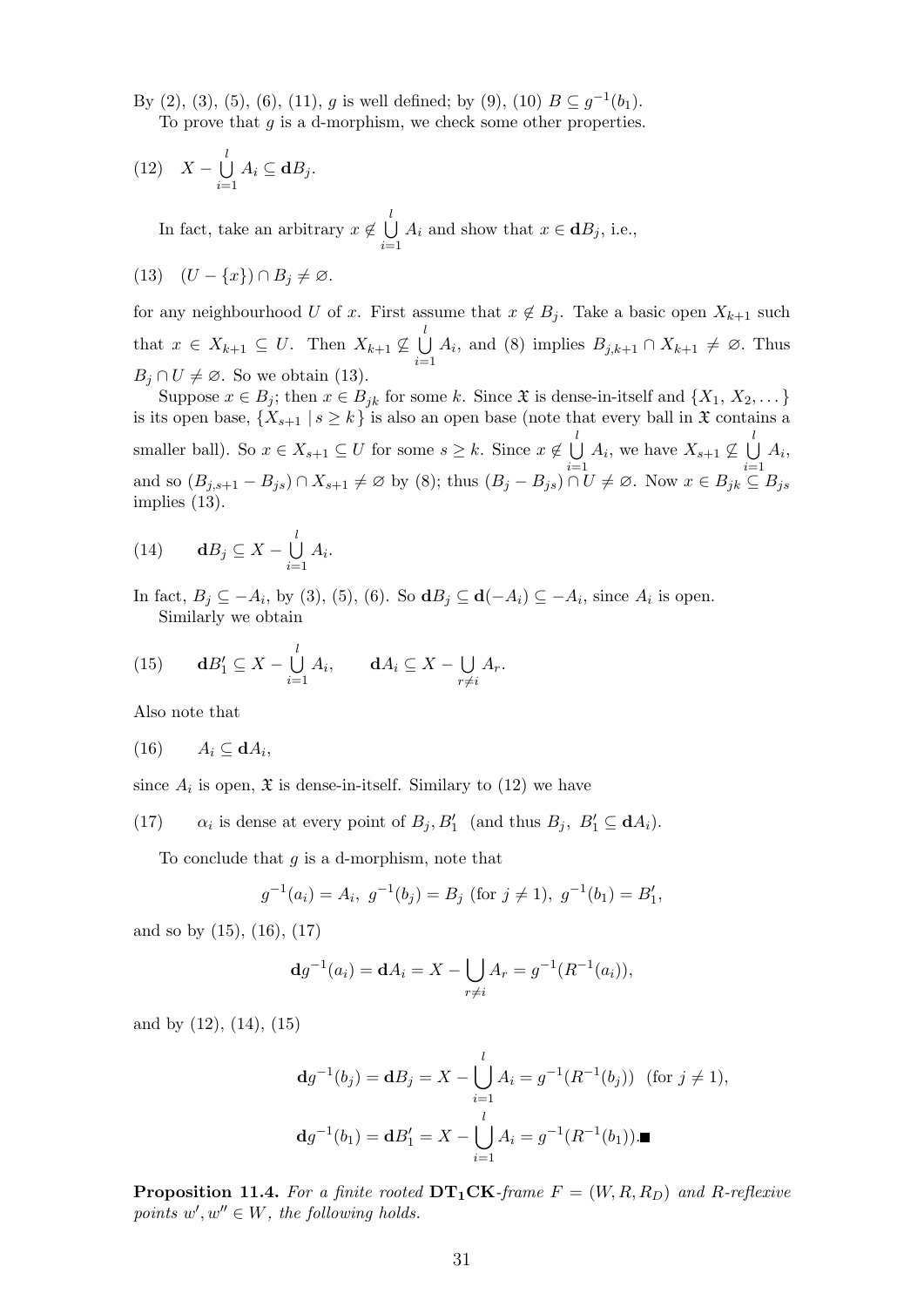- (a) If  $X = \{x \in \mathbb{R}^n \mid ||x|| \leq r\}, n \geq 2$ , then there exists  $f : X \to^{dd} F$  such that  $f(\partial X) =$  $\{w'\};$
- (**b**) If  $0 \le r_1 < r_2$  and

$$
X = \{x \in \mathbf{R}^n \mid r_1 \le ||x|| \le r_2 \},
$$
  
\n
$$
Y' = \{x \in \mathbf{R}^n \mid ||x|| = r_1 \}, Y'' = \{x \in \mathbf{R}^n \mid ||x|| = r_2 \},
$$

then there exists  $f: X \to^{dd} F$  such that  $f(Y') = \{w'\}, f(Y'') = \{w''\}.$ 

*Proof.* By induction on  $|W|$ . Let us prove (a) first. There are five cases:

(a1)  $W = R(b)$  (and hence  $bRb$ ) and  $b = w'$ . Then there exists  $f : X \rightarrow d(W, R)$ . In fact, let C be the cluster of b (as a subframe of  $(W, R)$ ). Then  $(W, R) = C$  or  $(W, R) = C$  $C \cup F_1 \cup \ldots \cup F_l$ , where the  $F_i$  are generated by the successors of C. If  $(W, R) = C$ , we apply Proposition 6.7; otherwise we apply Lemma 6.8 and IH.

By 4.12 it follows that  $R_D$  is universal. And so by 6.14(3) f is a dd-morphism.

(a2)  $W = R(b)$  and not w'Rb. We may assume that  $r = 3$ . Put

$$
X_1 := \{x \mid ||x|| \le 1\}, \ Y := \{x \mid 1 \le ||x|| \le 2\}, \ X_2 := \{x \mid 2 \le ||x|| \le 3\}.
$$

By the case (a1), there is  $f_1 : X_1 \rightarrow d^d F$  with  $f_1(\partial X_1) = \{b\}$ . Let C be a maximal cluster in  $R(w')$ . By 6.7 there is  $g: IY \rightarrow d^d C$ . Since  $R(w') \neq W$ , we can apply IH to the frame  $F' := F_V^{w'}$  and construct a dd-morphism  $f_2 : X_2 \to^{dd} F'$  with  $f_2(\partial X_2) = \{w'\}.$ Now since  $f_i(\partial X_i) \subseteq R^{-1}(C)$ , the Glueing lemma 6.9 is applicable. Thus  $f: X \to^d F$  for  $f := f_1 \cup f_2 \cup g$  (See Fig. 7, Case (a2)). Note that  $\partial X \subset \partial X_2$ , so  $f(\partial X) = f_2(\partial X) = \{w'\}.$ As in the case (a1),  $f$  is a dd-morphism by 6.14.

(a3)  $(W, R)$  is not rooted. By Lemma 11.3 there is a global path  $\alpha$  in F with a single occurrence of every  $R_D$ -irreflexive point. We may assume that  $\alpha = b_0 c_0 b_1 c_1 \dots c_{m-1} b_m$ ,  $b_m = w'$  and for any  $i < m$   $c_i \in C_i \subseteq R(b_i) \cap R(b_{i+1}),$  where  $C_i$  is an R-maximal cluster. Such a path is called *reduced*. For  $0 \leq j \leq m$  we put  $F_j := F | \overline{R}(b_j)$ .

Since  $(W, R)$  is not rooted, each  $F_j$  is of smaller size than F, so we can apply the induction hypothesis to  $F_j$ . We may assume that

$$
X = \{x \mid ||x|| \le 2m + 1\}, \ Y = \{x \mid ||x|| = 2m + 1\}.
$$

Then put

$$
X_i := \{x \mid ||x|| \le i+1\} \text{ for } 0 \le i \le 2m,
$$
  

$$
Y_i := \partial X_i, \ \Delta_i := \mathbf{C}(X_i - X_{i-1}) \text{ for } 0 \le i \le 2m.
$$

By IH and Proposition 6.7 there exist

$$
f_0: X_0 \to^{dd} F_0 \text{ such that } f_0(Y_0) = \{c_0\},
$$
  
\n
$$
f_{2j}: \Delta_{2j} \to^{dd} F_j \text{ such that } f_{2j}(Y_{2j}) = \{c_j\}, f_{2j}(Y_{2j-1}) = \{c_{j-1}\} \text{ for } 1 \le j \le m,
$$
  
\n
$$
f_{2j-1}: \mathbf{I}\Delta_{2j+1} \to^{d} C_j \text{ for } 0 \le j \le m-1.
$$

One can check that  $f : X \rightarrow d^d F$  for  $f := \bigcup^{2m}$  $j=0$  $f_j$  (Fig. 7). (a4)  $W = \overline{R}(b)$ ,  $\neg bR_{D}b$  (and so  $\neg bRb$ ). We may assume that

$$
X = \{x \mid ||x|| \le 2\}, \ Y = \{x \mid ||x|| = 2\}.
$$

Then similar to case (a3) put

$$
X_0 := X, Y_0 := Y, X_i := \left\{ x \mid ||x|| \leq \frac{1}{i} \right\}, Y_i := \partial X_i, \Delta_i := \mathbf{C}(X_i - X_{i+1}), (i > 0).
$$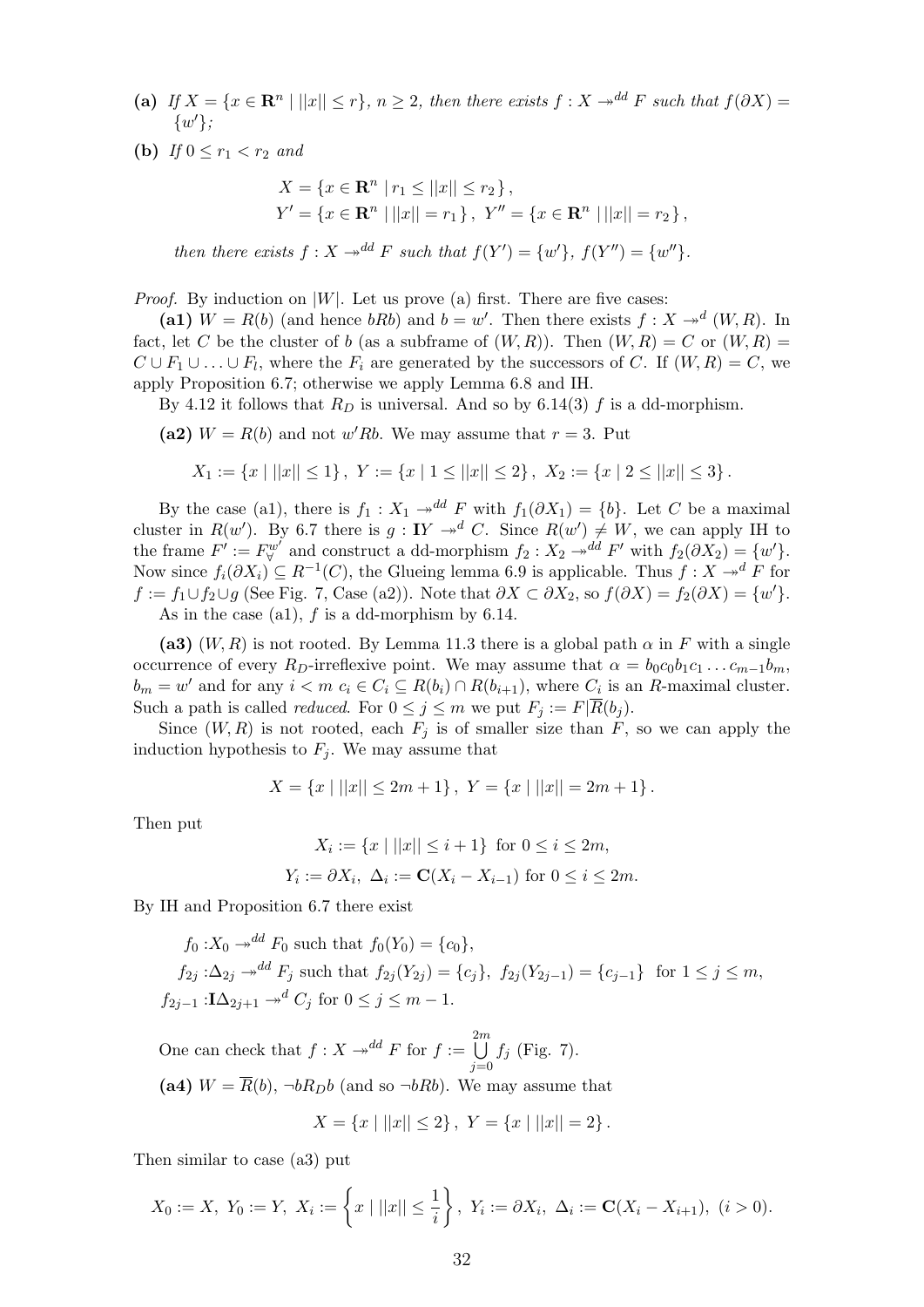

Figure 7: dd-morphism f

Consider the frame  $F' := F|W'$ , where  $W' = W - \{b\}$ . Note that  $w' \in W'$ , since  $w' R w'$ , by the assumption of 11.4. By Lemma 9.8  $F'$  is connected, and thus  $F' \models DT_1CK$ . By Lemma 11.3 there is a reduced global path  $\alpha = a_1 \dots a_m$  in  $F'$  such that  $a_1 = w'$ . Let

 $\gamma = a_1 a_2 \dots a_{m-1} a_m a_{m-1} \dots a_2 a_1 a_2 \dots$ 

be an infinite path shuttling back and forth through  $\alpha$ . Rename the points in  $\gamma$ :

$$
\gamma = b_0 c_0 b_1 c_1 \dots b_m c_m b_{m+1} \dots \tag{6}
$$

Again as in the case (a3) we put  $F_j := F|\overline{R}(b_j)$ , and assume that  $c_j \in C_j$  and  $C_j$  is an R-maximal cluster. By IH there exist

$$
f_0: \Delta_0 \to^{dd} F_0 \text{ such that } f_0(Y_0) = \{b_0\} = \{w'\}, f_1(Y_1) = \{c_0\},
$$
  

$$
f_{2j}: \Delta_{2j} \to^{dd} F_j \text{ such that } f_{2j}(Y_{2j}) = \{c_{j-1}\}, f_{2j}(Y_{2j+1}) = \{c_j\} \text{ for } j > 0,
$$

and by Proposition 6.7 there exist  $f_{2j+1}$  :  $I\Delta_{2j+1} \rightarrow^d C_j$ . Put

$$
f(x) := \begin{cases} b & \text{if } x = 0, \\ f_{2j}(x) & \text{if } x \in \Delta_{2j}, \\ f_{2j+1}(x) & \text{if } x \in \mathbf{I}\Delta_{2j+1}, \end{cases}
$$

One can check that  $f$  is d-morphic (Fig. 8).

(a5)  $W = \overline{R}(b)$ ,  $\neg bRb$  and  $bR_{D}b$ . Then  $R_{D}$  is universal,  $w' \neq b$ . Put

$$
X' := \{x \mid ||x|| < 1\}, \ X_4 := \{x \mid 1 \le ||x|| \le 2\},\
$$

and let  $X_1, X_2$  be two disjoint closed balls in  $X', X_3 := X' - X_1 - X_2$ .

Let C be a maximal cluster in  $R(w')$ ,  $F' := F|R(w')$ . Then there exist:

 $f_i: X_i \to^d (W, R)$  for  $i = 1, 2$  such that  $f_i(\partial X_i) = \{w'\}$ , by the case (a4),  $f_3: X_3 \rightarrow d^d C$ , by Proposition 6.7,

 $f_4: X_4 \rightarrow^{dd} F'$  such that  $f_4(\partial X_4) = \{w'\}$ , by the induction hypothesis.

Put  $f := f_1 \cup f_2 \cup f_3 \cup f_4$  (Fig. 8). Then  $f(\partial \mathfrak{X}) = \{w'\}.$ 

By Lemma 6.9 (b)  $f_1 \cup f_2 : X_1 \cup X_2 \to^d F$ , and hence  $f : X \to^d F$  by Lemma 6.9 (a). f is manifold at  $b$ , thus it is a dd-morphism by 6.12.

Now we prove (b). There are three cases.

(b1)  $w' = w'' = b$  and  $W = R(b)$ . The argument is the same as in the case (a1), using Proposition 6.7, Lemma 6.8, the induction hypothesis, and Proposition 6.14.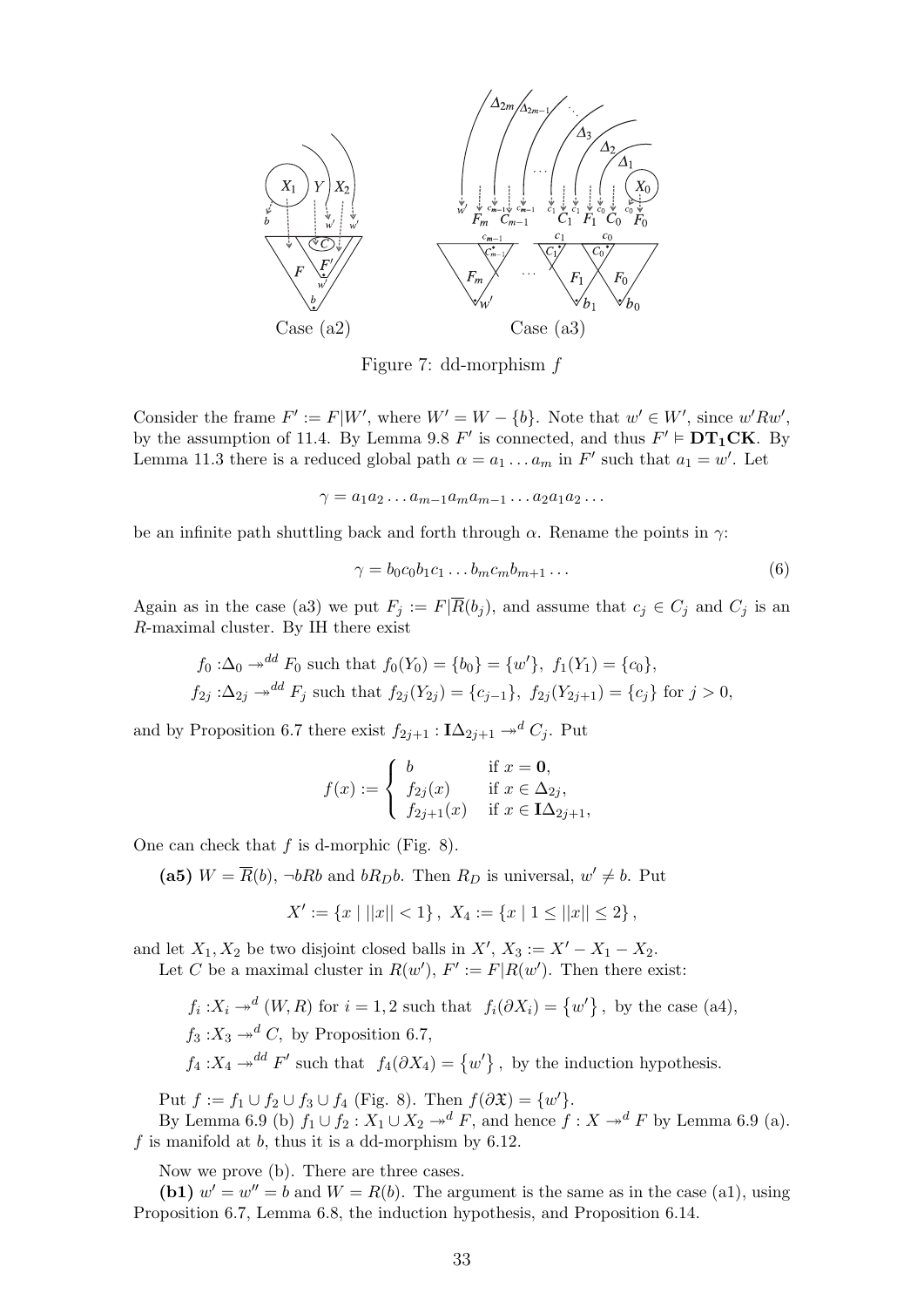

Figure 8: dd-morphism f

(b2)  $w' = w'' = b$ , but  $W \neq R(b)$ . Consider a maximal cluster  $C \subseteq R(b)$ . Since all spherical shells for different  $r_1$  and  $r_2$  are homeomorphic, we assume that  $r_1 = 1$ ,  $r_2 = 4$ . Consider the sets

$$
X_1 := \{x \mid 1 \le ||x|| \le 2\}, \quad X' := \{x \mid 2 < ||x|| < 3\}, \quad X_3 := \{x \mid 3 \le ||x|| \le 4\},
$$

and let  $X_0 \subset X'$  be a closed ball,  $X_2 := X' - X_0$ . Let  $F' := F | R(b)$ . There exist

$$
f_1: X_1 \to^{dd} F'
$$
 such that  $f_1(\partial X_1) = \{b\}$ , by the case (b1),  
\n $f_2: X_2 \to^d C$ , by Proposition 6.7,  
\n $f_3: X_3 \to^{dd} F'$  such that  $f_3(\partial X_3) = \{b\}$ , by the case (b1),  
\n $f_0: X_0 \to^{dd} F$  such that  $f_4(\partial X_0) = \{b\}$ , by the statement (a) for F.

One can check that  $f : X \to^{dd} F$  for  $f := f_0 \cup f_1 \cup f_2 \cup f_3$ .

(b3)  $w' \neq w''$  and for some  $b \in W$ ,  $W = R(b)$ , so F has an R-reflexive root. Let

$$
F_1 := F | R(w'), F_2 := F | R(w''),
$$

and let  $C_i$  be an R-maximal cluster in  $F_i$  for  $i \in \{1, 2\}.$ 

We assume that  $r_1 = 1$ ,  $r_2 = 6$  and consider the sets

$$
X_i := \{x \mid i \leq ||x|| \leq i+1\}, \ i \in \{1, \ldots, 5\}.
$$

By the case (b1) and Proposition 6.7 we have

$$
f_1: X_1 \twoheadrightarrow^{dd} F_1 \text{ such that } f_1(\partial X_1) = \{w'\}, \qquad f_2: \mathbf{I}X_2 \twoheadrightarrow^d C_1,
$$
  
\n
$$
f_3: X_3 \twoheadrightarrow^{dd} F \text{ such that } f_3(\partial X_3) = \{b\}, \qquad f_4: \mathbf{I}X_4 \twoheadrightarrow^d C_2,
$$
  
\n
$$
f_5: X_5 \twoheadrightarrow^{dd} F_2 \text{ such that } f_1(\partial X_5) = \{w''\}.
$$

One can check that  $f : X \rightarrow d^d F$  for  $f := \bigcup_{i=1}^{5}$  $i=1$  $f_i$  (Fig. 9, Case (b3)).

(b4)  $w' \neq w''$  and  $W \neq R(b)$  for any  $b \in W$ . By Lemma 11.2 there is a reduced path  $\alpha = b_0 c_0 b_1 \dots c_{m-1} b_m$  from  $b_0 = w'$  to  $b_m = w''$  that does not contain  $R_D$ -irreflexive points,  $c_i \in C_i$ , where  $C_i$  is an R-maximal cluster. We may also assume that

$$
R(b_i) \neq W
$$
, for any  $i \in \{1, ..., m-1\}$ . (7)

In fact, if the frame  $(W, R)$  is not rooted, then (7) obviously holds. If  $(W, R)$  is rooted, then its root r is irreflexive and by Lemma 9.8,  $R(r)$  is connected, so there exists a path  $\alpha$  in  $R(r)$  satisfying (7). Put

$$
F_0 := F, \ F_j := F | R(b_j), 1 \le j \le m.
$$